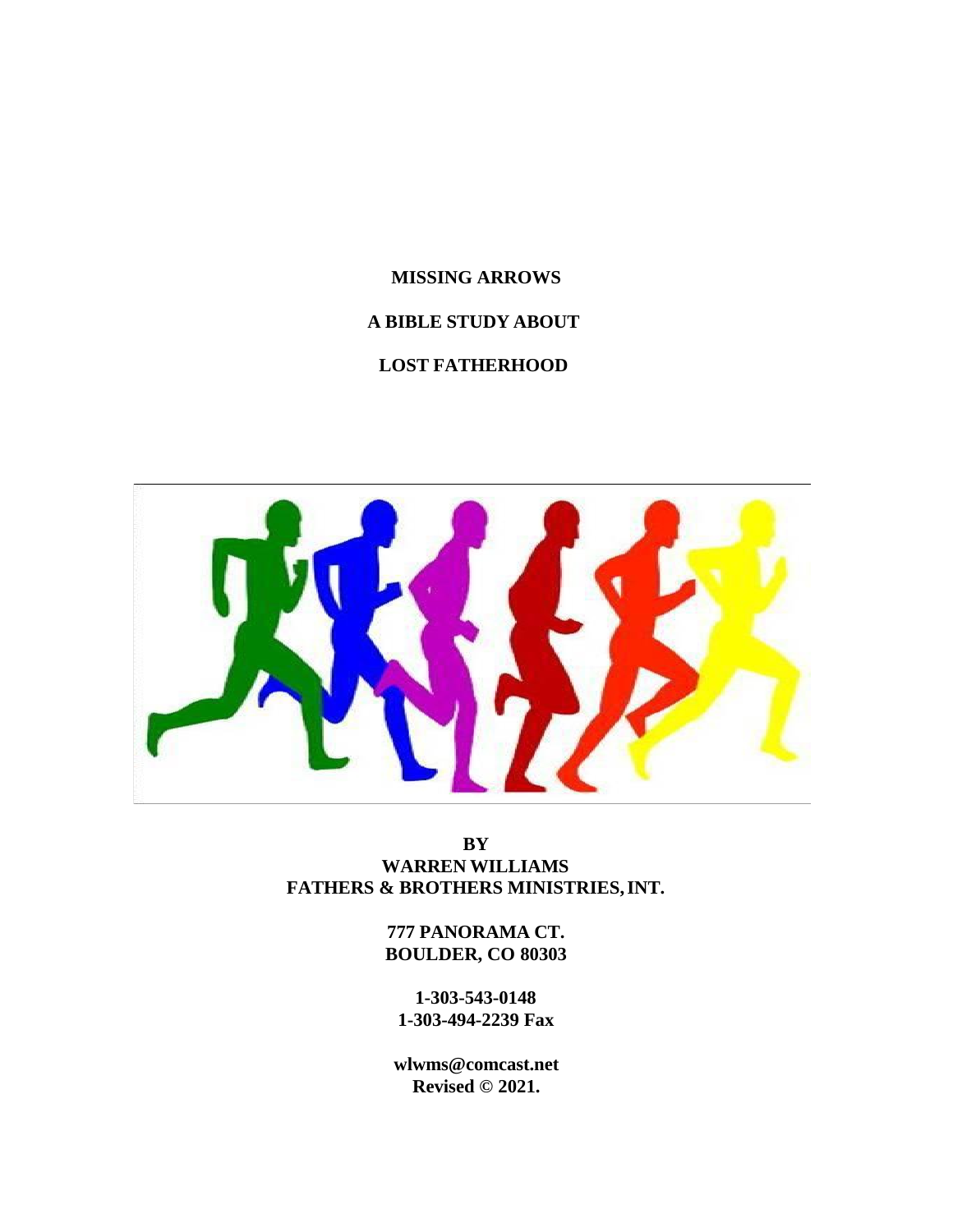# **DEFINING FATHERHOOD LOST**

Most of us have lost someone who is dear to us. Death happens to all of us sooner or later, but Fatherhood Lost is a different kind of loss. This kind of death is the loss of a child which results in losing your fatherhood of that child. This can happen in many ways, but particular to this study we are going to focus upon the lossof a child by an abortion experience.

Abortion experiences for men happen in about one of five ways: The father and mother of the baby decide together they do not want to continue as parents of the baby to be born for many and varied reasons, so they decideto have the baby aborted in a mutual agreement. I am purposefully calling the participants the father and mother.

- Either the mother says I think I need to get an abortion and the father says OK I will support you in whatever decision you make so they agree to abort. He often will accompany her at the abortion.
- The mother and father are in a relationship short on commitment to one another and the mother just gets an abortion which the father does not know about until after the procedure is done. No input from him!
- The father puts a lot of heavy pressure on the mother to abort the child and she does so against her best wishes and judgment just to please him or to keep him from abusing her. BTW Abortion is abuse!
- The father tries with all that is within him to convince the mother she should not abort but she does anyway leaving him "heart sick" and feeling like he is inept as a man. Prov. 13:12 Hope deferred…
- The relationship between the father and mother begins to drift and ends with or without resolve. Later the father finds out the mother aborted the baby from a third party. This is very disturbing—no input at all!
- The father finds out after he has married a woman who kept her abortion a secret that he has now become the male target of vengeance toward her past partner or just men in general. (I.e., \*Lorena Bobbit).

In any cast he has lost his fatherhood. This means his innate desires to procreate, provide and protect his baby is gone for that child forever. He cannot reverse it and he is humbled but not able to show grief because our culture has never defined the child he just lost as a person. As a result of losing the child and his fatherhood he is left to himself with the desire in his Spirit and Soul to grieve the loss and get over the pain, but he has no one to talk to. This is a big problem because whether he can grieve with the permission in his heart to do so or not the grief process begins to move forward without his understanding or knowledge of what is happening to him. He may know that he is behaving differently than before the knowledge of the abortion to his child but does not know why. On the other hand,he may know why but does not feel he can give himself permission nor does he have cultural permission to grieve.

The stages of grief begin to move anyway because we are made with an internal grief mechanism. Denial occurs, anger happens, bargaining results—but guys get stuck there, in a cyclical recurrence of the first three stages. They deny certain aspects or make believe they were less or more than the reality; that does not last long so they get angry about all the aspects of the loss but that makes them feel worse so; they begin to bargain with themselves, God and others too try to do something which will justify or assuage their pain. When that does not work, they go back to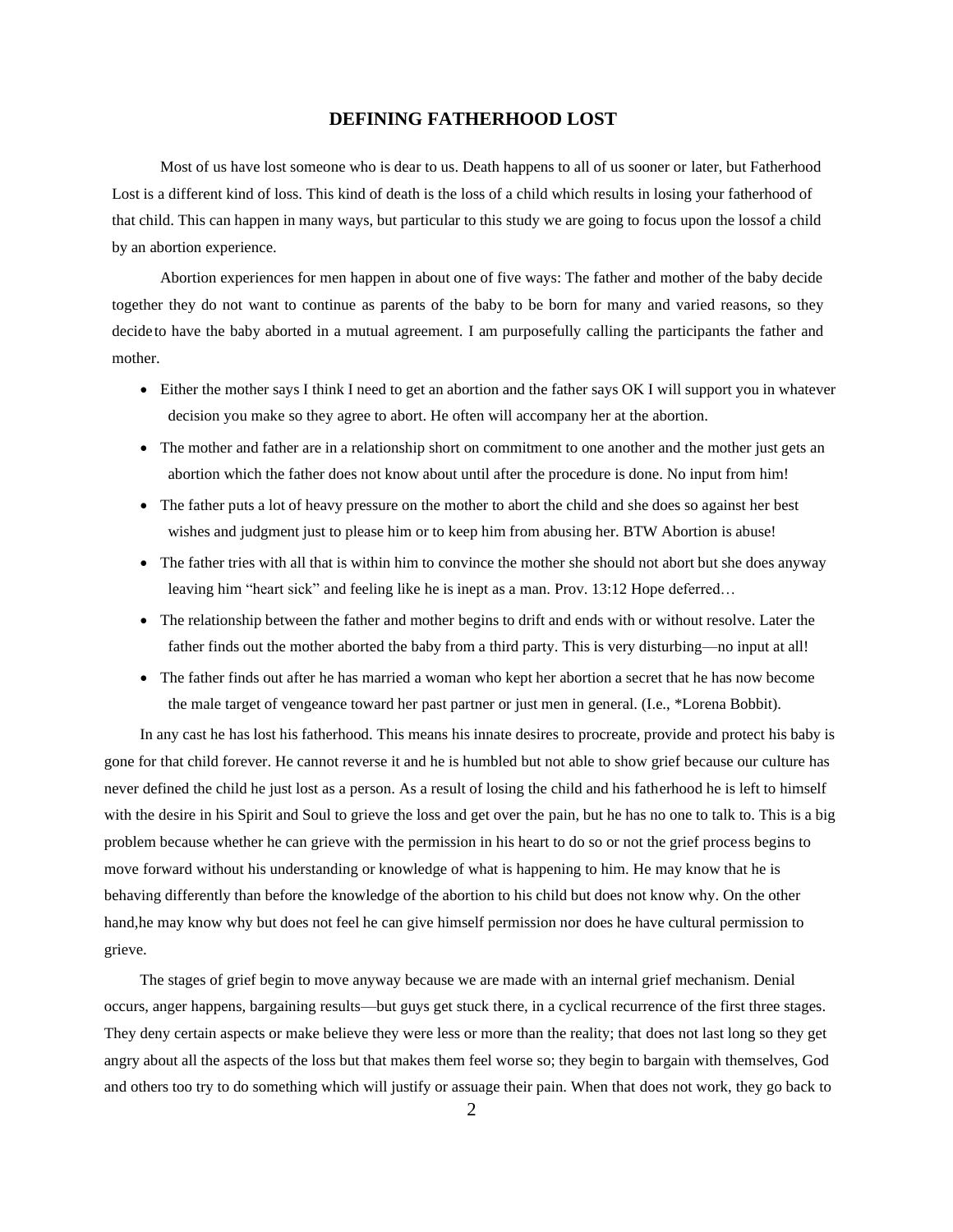denial—anger—bargaining. But now in the bargaining stage they start to get depressed, and anger deepens, blame becomes entrenched, and shame begins to take its place with guilt, helplessness, hopelessness, and a host of other emotions which feed bad information into the imagination about the situation further entrenching negative behavior. If the abortion was something, he felt ashamed of or does not feel he has permission to feel bad about he will do everything to keep it a secret If he does not care he wants to get even but that just isolates him. These behaviors become a kind of fugitive lifestyle. Prov. 28:17 if someone is burdened with the blood of another let that killer be a fugitive until death; let no one help. Then there is the guy who feels guilty because he forced the death of his child and he wants to do whatever he can to compensate for the loss. He wants to do something to make up for hisbad acting. This is another kind called the do to be lifestyle. (See Appendix A.)

\*Lorena claimed her husband was a world class jerk who sexually abused her, flaunted his infidelities, and "forced" her to have an abortion.

This is what Fatherhood Lost looks like through the lens of a biblical character. Let's see how it unfolds:

A man's man. A King. A mighty man. Who could approach him? Who would dare or even hope to bring him challenge? What a Résumé: Defeated Goliath the giant. His victory – a metaphor for the ages even to this day, describing impossible wins in the face of insurmountable odds. He conquered armies, big ones, strong ones. Made "who's who" of the most widely publicized best seller of all time – The Bible. Who was he? King David. He was and is as many a sport hero today, larger than life. He was a shepherd, become warrior, become fugitive, become king. Described as a tender man. A man after the very heart of God. An awesome king and statesman…though mighty he was compassionate and emotional as well. Many of the Psalms reflect his tender spirit.

King David had another side. A frail side. He committed adultery with Bathsheba, wife of Uriah the Hittite. For fear of being found he ordered Joab his general to place Uriah at the front of the battle so he would be killed. Uriah was killed along with eighteen other soldiers. Nineteen souls were taken in a scheme to conceal the pregnancy of Bathsheba (Now-a-days she would likely have aborted). David took Bathsheba, now a foreign widow as his wife. God was displeased so a short while after the birth of their son, He sent Nathan the Prophet to confront David. Under the justice of the Jewish Law David could die. However, God showed mercy upon him with an alternate sentence. His child with Bathsheba would die and his household would be troubled. Bitter it must have been to hear the words of the Prophet Nathan as he pronounced this disaster. It came to pass; his nameless boy died and went into heaven. In addition, his household was troubled.

David's daughter Tamar was raped by Amnon his son. Another son, Absolom wanted to murder Amnon for this undisciplined deed. Later Absolom formed an army against David but was killed in an uprising. David's cry of grief for Absolom was so great that those supporting David in the battle where Absolom was killed became virtually demoralized. The Psalms reflect a troubled and contrite man–after God's heart. A man with Fatherhood Lost!

Many of you can identify with him having lost children and your own fatherhood. Nothing compares with the agony you feel. The loss of your child and your fatherhood means no interaction with him or her. Your deep desires go unfulfilled. The pain is very deep for lost fatherhood. Here is what Robert Frost, – great poet and pros writer wrote in a piece called Home Burial. Line 74 ". . . A man can't speak of his own child that's dead." Could he have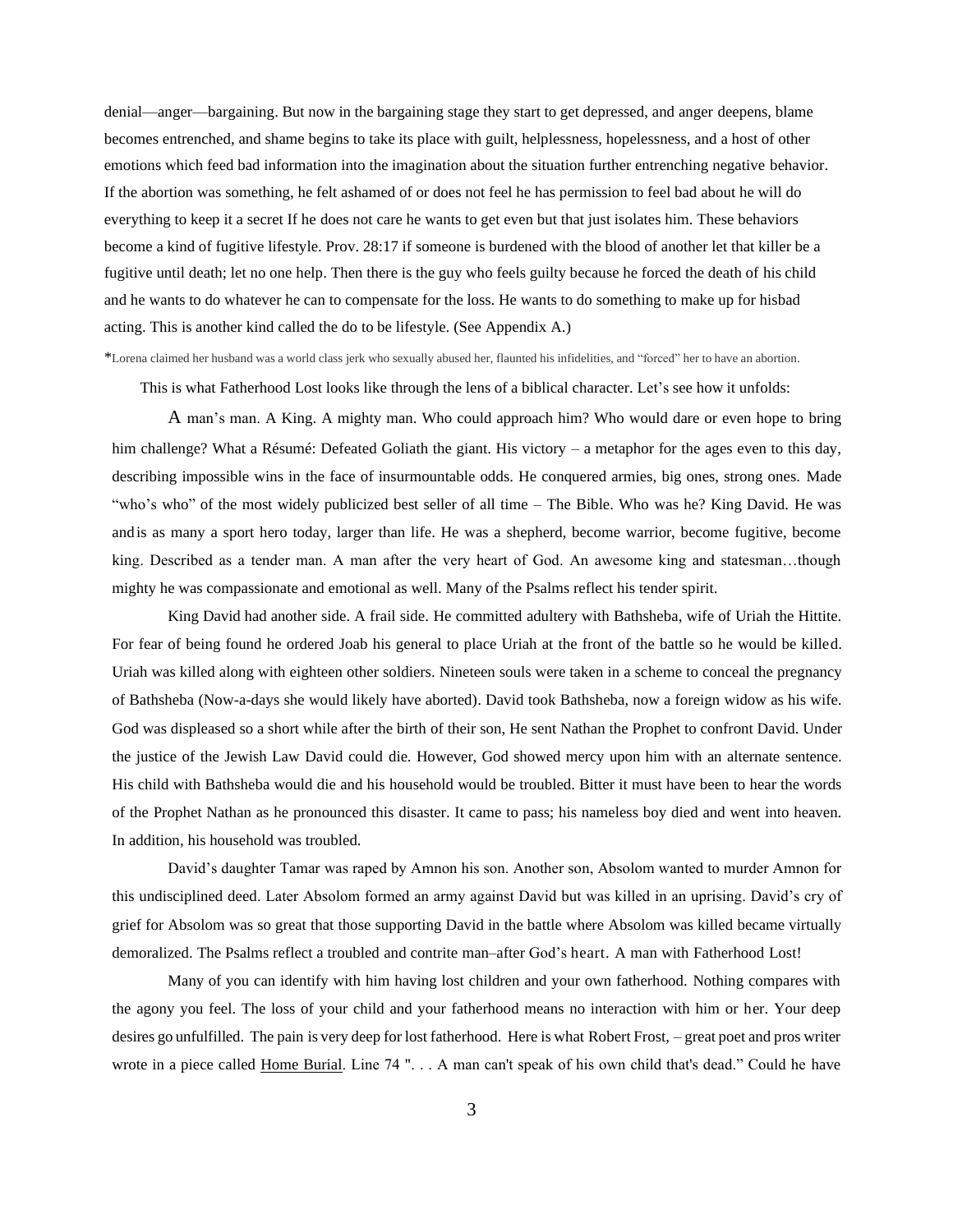been writing from his own personal experience? This great sorrow can scar a man's life. Even so, God has given us a way to overcome. He blesses us to process our grief. Jesus spoke of a promise in Matthew 5:4 (KJV) he writes – Blessed are they that mourn for they shall be comforted. He grants permission, promise, blessing and hope. The bible gives evidence of David and other grieving fathers as well. Men such as Adam, Job, Jacob, Aaron all lost children and were profoundly affected. Even Heaven has been affected. The Heavenly Father lost us all before redemption!

Some time back, I was with a man who had lost his fatherhood by an abortion. His experience had left him hollow. He wanted to grieve but felt he could not because his loss was from an abortion. He felt he should bear the pain of his actions which ended the life of his child. Others could grieve and find comfort but not he. God put no conditions upon his promise to bring comfort to those who mourn, only that by doing so they would find the blessing of comfort. Partly, this guy was confused because abortion is OK in our culture, yet he was feeling guilty. It is confusing to us all. Lost fatherhood can be through many circumstances in life abortion is just one of them. For this study we will largely focus on fatherhood lost by abortion. Even when the Law of the land loses sensibility by saying abortion is OK; we have God as a compass to keep our thinking straight. A child lost by abortion is no less a child than any other. A father is a father whether his mate aborts or carries their baby to term. Loss is loss and when loss occurs, we have permission from God to grieve and be comforted! The bible study is called "Missing Arrows."

The authority, strength, and confidence of a man, a father is a blessing. Erosion of these and other manhood blessings can be weakening to a man, a family, even a nation. The Psalm writer catches a metaphor of the strength of the warrior side of a man by describing him as such with a quiver full of arrows. Psalm 127:4 -5 (MsgB) "Like a warrior's fistful of arrows are the children of a vigorous youth. 5 Oh, how blessed are you parents, with your quivers full of children! Your enemies don't stand a chance against you; you'll sweep them right off your doorstep." God intends to bring the restoration blessings a father needs, and one way is through this study.

This study intentionally acknowledges the permission God has given all of us, especially grieving fathers to reconcile the loss of their children who have died in their childhood and for those who have died in the womb as well. It is named in honor of a father who found healing through its development process on our journey to find ways fathers could grieve and find closure for the loss of their children and rebuild restored lives. His statement after reading the great Psalm 127 was: "I'm blessed got all my arrows back. Some are in God's quiver, some in mine. None are missing as I thought."

How do you think Adam and Eve felt after the fall? How did God feel? Everything had shifted from their identity as a son and daughter to behavioral judgment. Those sweet evening discussions in the garden were over. From that time forward until Christ's resurrection God visited them in their sinful nature—correction and sacrifice to cover their sin was the extent of the relationship. Covenant with them was unilateral and external. But Jesus became the sin of all of us on the cross and reconciled their original sin and ours as well. When we confess His death for us, repent of our own sin and accept Him as Lord and Savior we are restored by His NEW indwelling covenant. God can restore this same sweet fellowship he shared before the fall with you now and fill you with His Spirit to live as a New Man. All of this will unfold for you as your adventure through the healing from your abortion loss.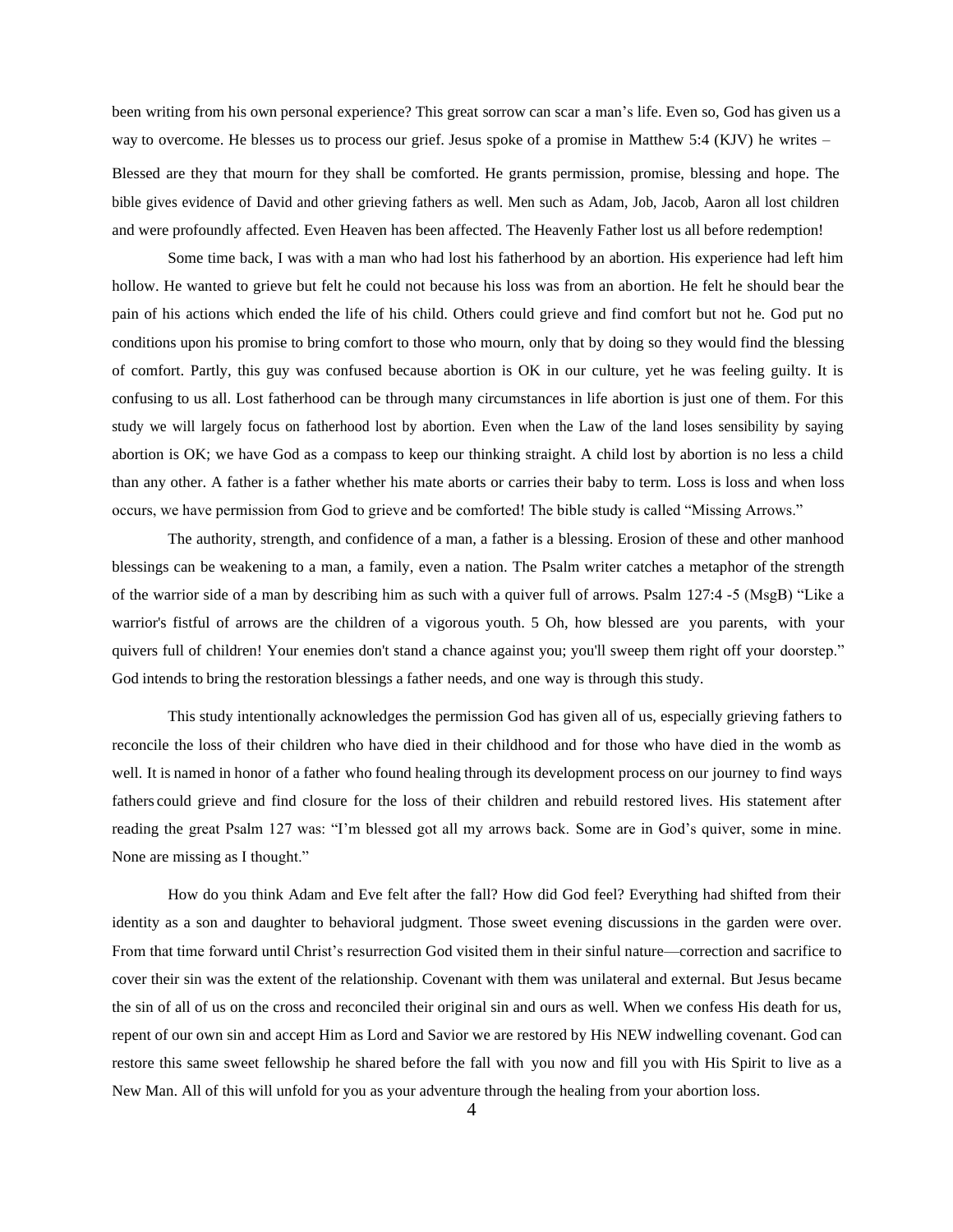### **FORWARD**

#### Healing after the loss of Fatherhood.

Emotions are so powerfully overwhelming that one can find themselves dominated by them for a considerableperiod. The effect of emotions upon our behavior is no less than that of the will, imagination, or the intellect. It adds a profound dimension to the way we think, speak, and develop attitudes and world view, and the way we act out. When we are stuck in one dimension or another in the control of an emotion, we may find ourselves behaving in ways less desirable, in fact, even, maybe, downright unacceptable. Therefore, healing from the loss must progress in stages. Don't panic. God's spirit within you will accompany you throughout this journey.

Initially we may react as King David when he was confronted by Nathan. He wanted justice to come to the rich man who stole the poor man's sheep. When he found the story was about him, he wanted mercy. Notice he was seeking justice, loving mercy and chose to walk humbly through the process (Mi. 6:8). We will follow that as well.

We are likely frustrated and somewhat humiliated. We wanted it to be different, but it was not. Frustration generally leads us to act for justice at the expense of Mercy. We did not want the past to look like it does, in fact we may hate the way it happened. It may be so detestable we want to deny it happened. We have the mental capacity and ability to "stuff it" into a comfortable compartment. This is called denial and it is a stage of grief the Spirit will help us navigate. The Prophet Nathan was a brave Prophet when he proclaimed to the King: "… you are that man…" (2 Sam. 12:5) That statement broke David out of the denial of his sin. Eventually you can be assured your reality can not be denied. Someone or something will break through. The healing process of grief is natural. It happens in stages. The first two stages of grief are reactionary. When the first stage, denial is broken we must admit what happened really happened. It is most unpleasant to have to give up denial becausethere is a degree of comfort in staying in denial. In denial we don't think we have to deal with things. But denial cannot be hidden. When we are in denial, we act differently than at other times. We avoid certain people, places,or things which we know would challenge it. There are a host of other reactions as well like figuring out ways to cover it up. When we are forced to break it, we move into another stage. It isn't pretty.

The stage is called ANGER. Just admitting that it happened coupled with the fact that we cannot do anything about it makes us even more frustrated and we begin to feel helpless. This challenges our self-view of being able to handle situations. And we are angry, and we do not want to admit we are angry. Because of the emotional cloud which comes with anger we might not even know why we are angry.

We may not be visited by a Prophet; our denial may have been pierced some other way therefore, we don't know why we are so mad about it! But we are. To explore some of the reasons and the process, let's look at the stages of grief King David processed.

- Although he knew the inevitable, he wanted to **deny** it would happen,
- The next stage is **anger**. David's anger was for the sin he had done and for it he repented. This is the correct approach. I did not say easy, I said correct. May we all be granted the grace to use this approach?
- Next David began **bargaining** with God by crying out in prayer, fasting, and sobriety. He began to intercede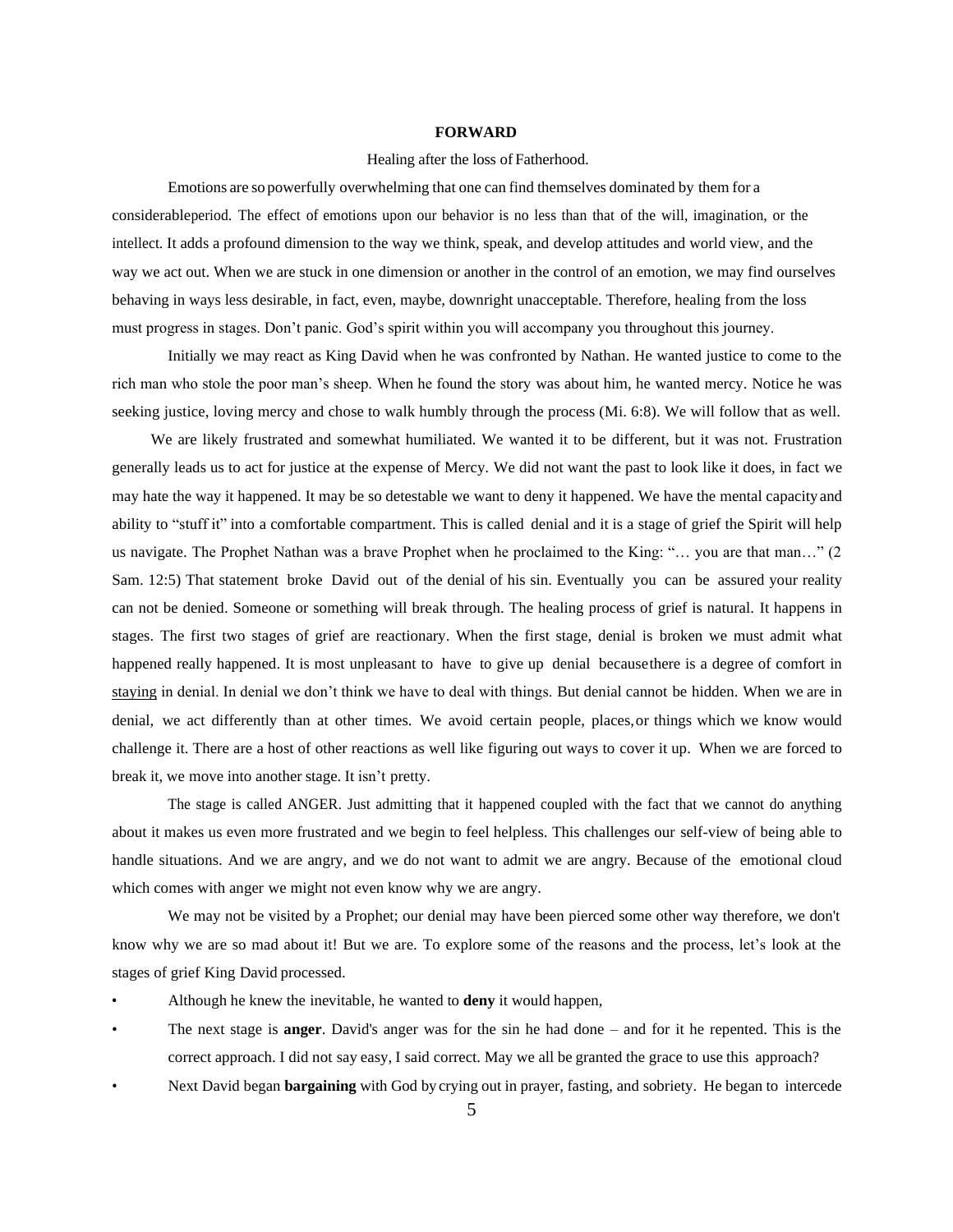for his baby while he was still alive. He wanted to make a deal for his situation. He wanted to make it the way he thought it should be. That is why we all bargain. We are desiring a better deal.

• It was not to be. David **accepted** the reality of the loss. He accepted his responsibility and his own limitations. He knew what had happened, assessed his part, repented, and began to let go. He had closure. God revealed: "…I shall go to be with him, but he will not return to me…"

**Comfort** is not a stage of grief it is the blessing promised in Matt. 5:4 during and resulting in each stage.

When grief is complete it brings a sense of closure with the promise of comfort. David had comfort, and from his comfort he was able tocomfort his wife Bathsheba in her own grief. He was able to accomplish what the Apostle Paul describes in 2 Cor. 1:3-4 (MsgB) "All praise to the God and Father of our Master, Jesus the Messiah! Father of all mercy! God of all healing counsel! 4. He comes alongside us when we go through hard times, and before you know it, he brings us alongside someone else who is going through hard times so that we can be there for that person just as God was therefor us." Our aim is to give each father who has lost a child space to experience the stages of his grief and find comfort.**This journey from pain to comfort is not all inclusive so do not expect total relief**. Expect that in this journey we will find comfort and strength for today and bright hope for tomorrow along with the tools to keep it that way day after day!

Here are some examples of some men caught in the throes of bargaining. While they are likely not bargaining with God, they are bargaining with their own imaginations. Eventually this may pass. I hope so, if not it represents a tragic example of incomplete comfort being stuck in incomplete grief at the bargaining stage.

A friend of mine knows a man who once lived in Nederland Colorado. The man's Grandfather passed away. Soon after his death, the man had the body of his Grandfather packed in dry ice and frozen. Why? He wanted comfort as he mentally bargained with hope that someday scientific breakthrough could restore his Grandfather. Once again, he could imagine life as it used to be. This he believes defines comfort for him. Now this may, even to the most optimistic post-modernist relative thinker, be a stretch. But he could rely upon the strength of his own imagination, that someday Science would find a way to restore his Grandfather. Some will put faith in dry ice and science imagining a time in the future where they will and can be restored. Tolerance for hope is amazing, and it should be!

After Ted Williams, the great baseball legend died his Grandson had him cryogenically frozen for the same imagined hope. He wants to be comforted by the idea that Ted Williams will one day be restored. He is bargaining that it could happen. The danger of getting stuck in this stage of grief is that your solution may fail. What then!

The Bible teaches that eternity is in the heart of men. As a result, there is hope in a man's heart that resurrection of some sort can and will happen. How this will happen is not clear, but that it will happen gives hope. The Bible teaches that there will be comfort ultimately in Heaven where God will wipe away all our tears. There is comfort in believing that death ushers one into Heaven. With this truth in our heart, we can hope for tomorrow and we can find strength for today.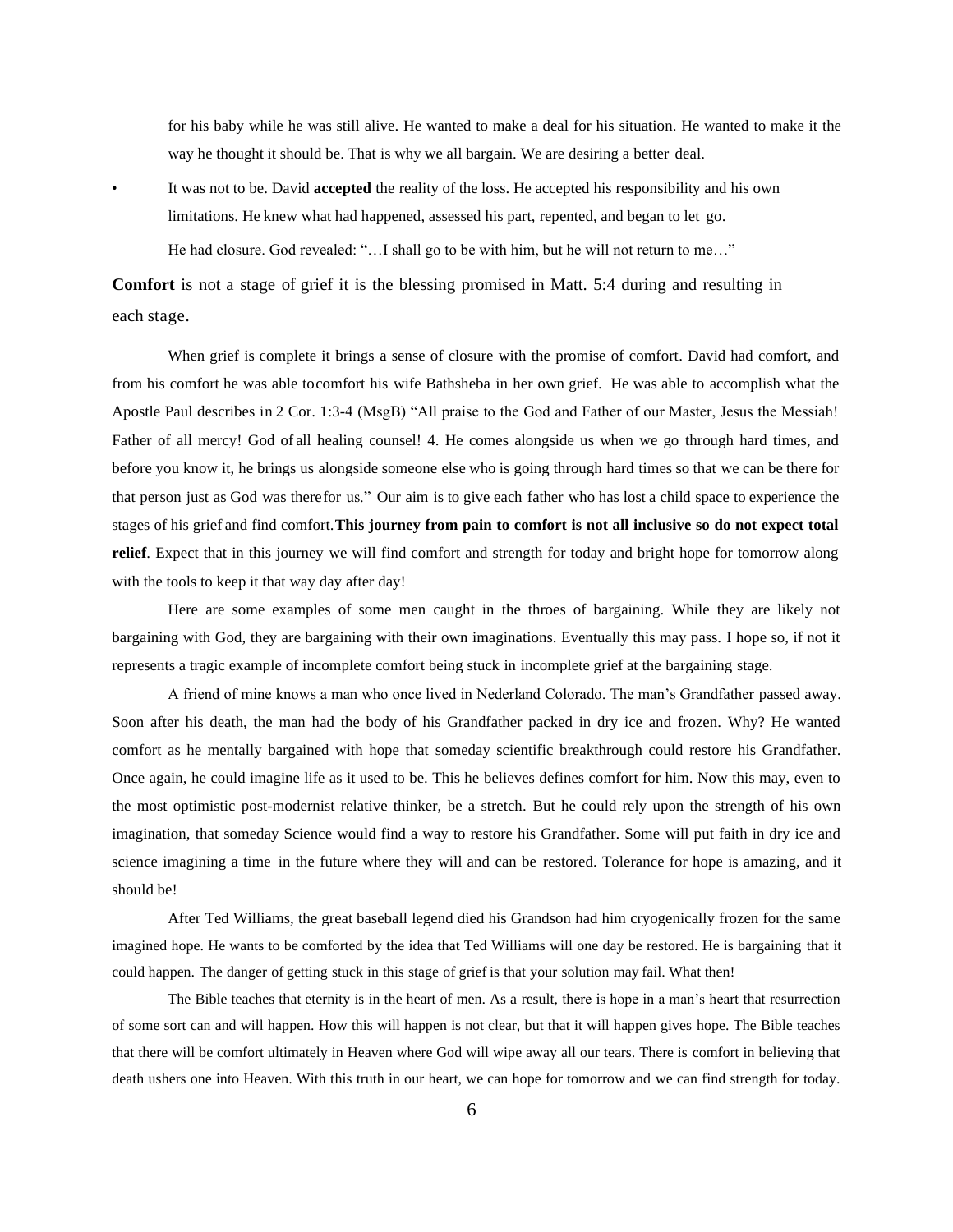A father can hope to see his child in heaven and that hope is real–one day to be realized. Some would say that relying upon the Bible for comfort is the same as relying upon Science, but none wouldargue that the desire for comfort is an immensely powerful motivator and it will affect how we think, talk and act. As we look for comfort we will focus on a section of scripture Matt; 5:3-10—the beatitudes.

This section offers a path to comfort and to restore healing and innocence. The path followed will challenge. the reader to find comfort in his thinking, feeling, determination, and imagination to end up in sweet comfort.

### **FORMAT**

This study offers Ten times to meet – We will discuss many feelings and facts, processtogether, pray together,cry together, and heal together. Many may be able to grieve and heal alone but, as Solomon (a very wise man once stated: Eccl. 4;12 (KJV) and if one prevails against him, two shall withstand him; and a threefold cord is not quickly broken. I have found at times it is better to have healing fellowship with two or more friends. God models the sweet fellowship of a small team—within the Trinity.

Transforming takes place as a group results in a team of men who help each other find healing in the presence of God. Matthew 18:19-20 (KJV) . . . if two of you shall agree on earth as touching anything that they shall ask, it shall be done for them of my Father which is in heaven. For where two or three are gathered in my name, there am I in the midst of them. The study follows a progression through the beatitudes found in Matt. 5. Each of the beatitudes offers a blessing in exchange or reward for being. When we are humbled, we have the Kingdom of God; when we grieve, we have comfort; when we are submitted, we have authority; when we are hungering and trusting after the ways and thoughts of God we are filled; when we are offering mercy, we receive mercy; when we are pure in heart, we see God; when we are peacemakers we are known as the Children of God; when we are persecuted, we are blessed with Heavenly reward—salt and light.

#### **The study offers this small team study as a springboard for discussion, prayer and healing as follows:**

Each chapter begins with a story which has ties to the beatitude in that chapter. (For example, the first meeting we identify the pain and areas of needed healing from lost fatherhood. The biblical story of Jacob and his perceived loss of Joseph is valuable in identifying the hurt and need for healing.)

- Each time we will have a short instructive commentary about the topic and associated scripture verses for reflection.
- Questions for discussion will follow.
- Next: Kingdom Keys and a wrap up are included.
- Journal. A journal will be provided to each team member along with the bible study for your personal use. This will become your testimony and perhaps a part of your Christian legacy.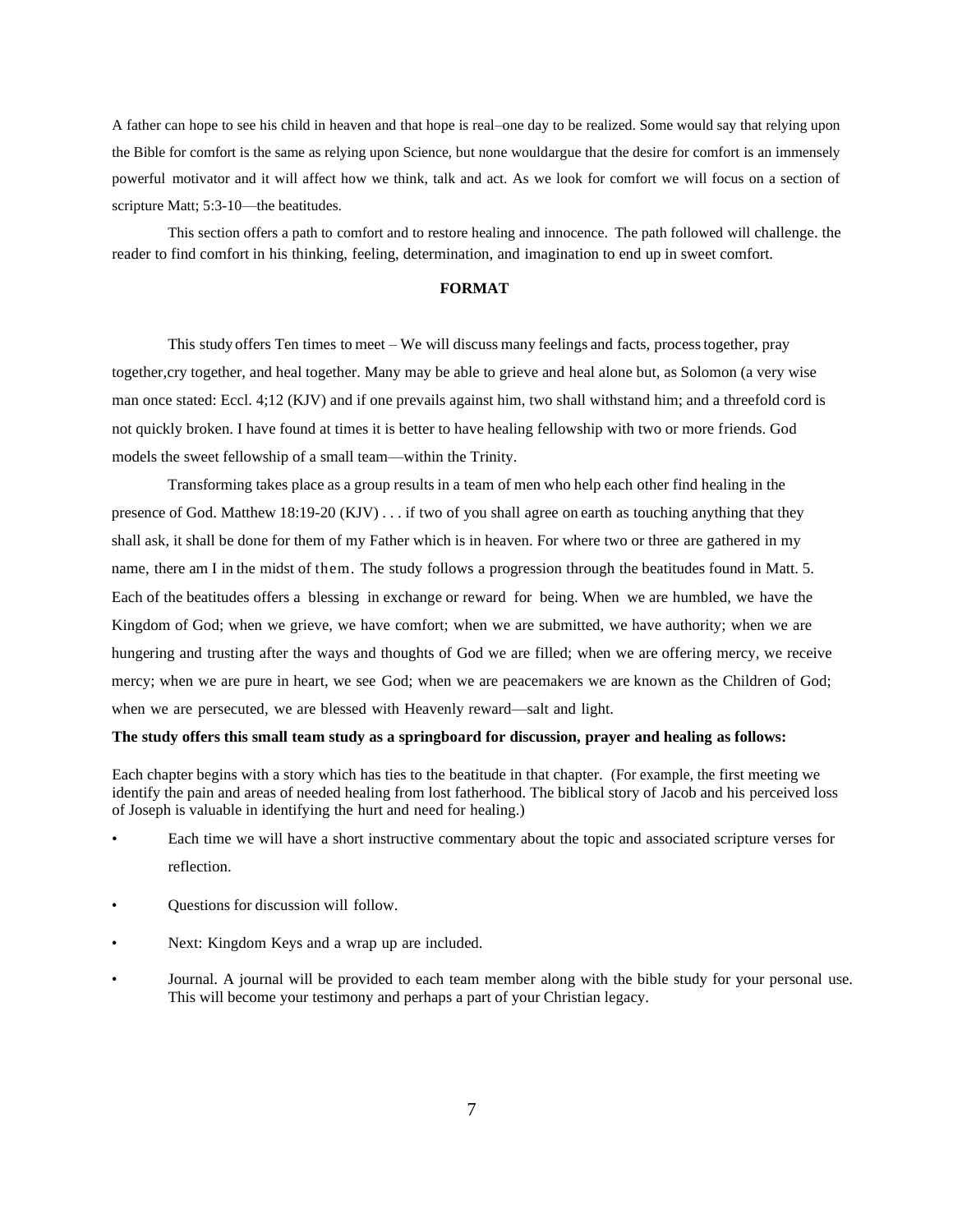# THE HEALING METHOD

How we make decisions and from where we start with our premise to make those decisions is critical. Since we are all unique creatures our beginning points are default in our lives. For instance, I grew up on a farm. Many of my assumptions about life, problem solving, courage, confidence and interaction with others and society in general will differ greatly from another who has a completely different experience. However, as Christians we are aware that we are seated in heavenly places with Christ and that He is ever present interceding in our lives through the Holy Spirit to guide and help us work out our salvation with both ours and His faith.

To follow a method Christ uses with those he encountered we begin with the acknowledgment that He brought **awareness**. Using stories and parables he established an atmosphere and environment of **safety** (which was sometimes rejected). Even so He was able to quickly develop **trust** with people and form **relationships** with them which provided opportunity for **commitment** to Him and Heaven's way of doing things.

Once commitment was established He had a **plan of action** for them. Repentance from old ways and adopting new ways is a process of **change** which is all over the board in degree of difficulty, but Holy Spirit helps each of us develop according to our uniqueness.

He encourages us to **assess** the change and move through a journey of early understanding to maturity and have a level of closure as we grow in Grace and the power thereof.

To Recap: Decisions are made in a range of acceptable tolerance: **Awareness** is followed by **safety** in atmosphere and environment, followed by **trust** followed by **relationship** followed by discovery of the depth, width, height, and breath of the issue followed by **commitment**. Once commitment is solid **plans** for **change** can be designed implemented, **assessed,** and **closed**. Changes in behavior, friends andsupports etc. can happen in pursuit of a love/trust lifestyle. (Appendix A, C).

May your journey be with God and may it be fruitful unto your healing.

Sincerely,

Warren Williams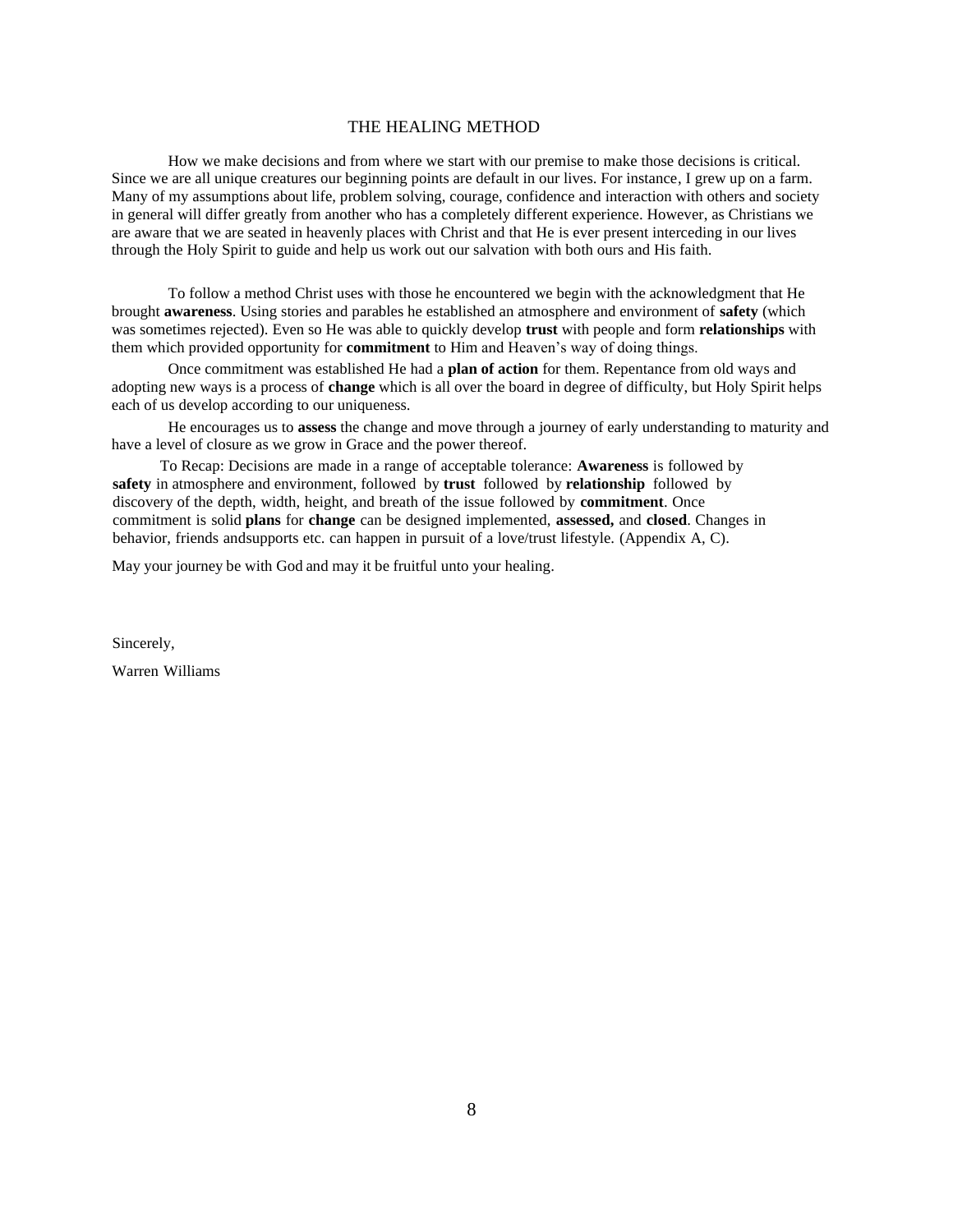#### **CHAPTER 1. LESSONS IN HUMILITY AND GRIEF**

Jacob was a great man. Several Bible chapters in the book of Genesis are dedicated to his life and the life of his family. He had been promised by God that each of his sons would be the father of a great tribe of Israel.

You can imagine how grieved Jacob was to believe his son Joseph was dead. This was doubly devastating because it was an attack on what he knew to be a promise from God which he believed in and counted upon. You may remember Joseph was next to youngest of the sons of Jacob and a son of Rachel. Joseph was a cocky young lad full of himself, and his brothers grew to despise him. So much so, that they sold him to a caravan of Ishmaelites (slave traders) in route to Egypt. One of the smarter brothers figured their Father would likely notice that Joseph is gone! So, they planned a ruse – a cover up. Sound familiar? They kept his coat (It is cold sometime in the desert) and soaked in the blood of a goat. After they returned with a fantastic and deceitful story of finding the coat, they gave it to Jacob.

We pick up on part of his grief found in Gen.  $37:32$  "... They took the ornamented robe back to their father and said "We found this. Examine it to see if it is your son's robe. He recognized it and said, "It is my son's robe!" Some ferocious animals has devoured him. Joseph has surely been torn to pieces." Then Jacob tore his clothes,put on sackcloth, and mourned for his son for many days. All his sons and daughters came to comfort him, but he refused to be comforted. "No," he said, "in mourning will I go down to the grave tomy son." So, hisfather wept for him.

In analyzing the story, we can see that Jacob grieved, but we also see that he was humbled as he believed his child to be dead. Jacob knew of the mortality of us all. As men we are immortal in spirit living in a mortal body. The fact we live in a mortal body is humbling. We are destined for eternity not mere mortality so when death occurs, we want to fix it. But we cannot fix it because death is a state of physical being not spiritual. From Heaven's vantage point there is nothing to fix. From our vantage death to our mortal bodies represents a huge loss. Since we cannot fix death even though we want to, we find ourselves humbled and intimidated by it.

Jacob grieved bitterly for his son. He vowed to never get over it, refusing all comfort.

He was not the first to grieve over a lost child. Adam was humbled by the death of Able. When Seth was born Adam proclaimed that Seth was a *replacement child* (a syndrome often exhibited by grieving parents as they refer to a subsequent child as a replacement child.) for Abel, whom Cain killed. God expects that we will grieve, and he has given us the mechanism within our souls to do so. Cain was stuck in his guilt. He was guilty of killing Able and he could not grieve. God confronted him; still he would not come clean. So, because of his inability to repent and grieve he began to walk in false pride fueled by his guilt and shame. God proclaimed him to be a fugitive. Solomon later wrote of the plight of men such as Cain in Prov. 28:17(NIV) "A man tormented by the guilt of murder will be a fugitive till death; "

Although God commissions a blessing and gives us permission is to grieve, it can be hindered by our own guilt and pride. It can be hidden. Denied. It can fester in denial within a man's soul for years before he will deal with it. Still the blessing and the permission for it is ever available – Matt. 5:3,4 (NIV) "Blessed are the humble in spirit, for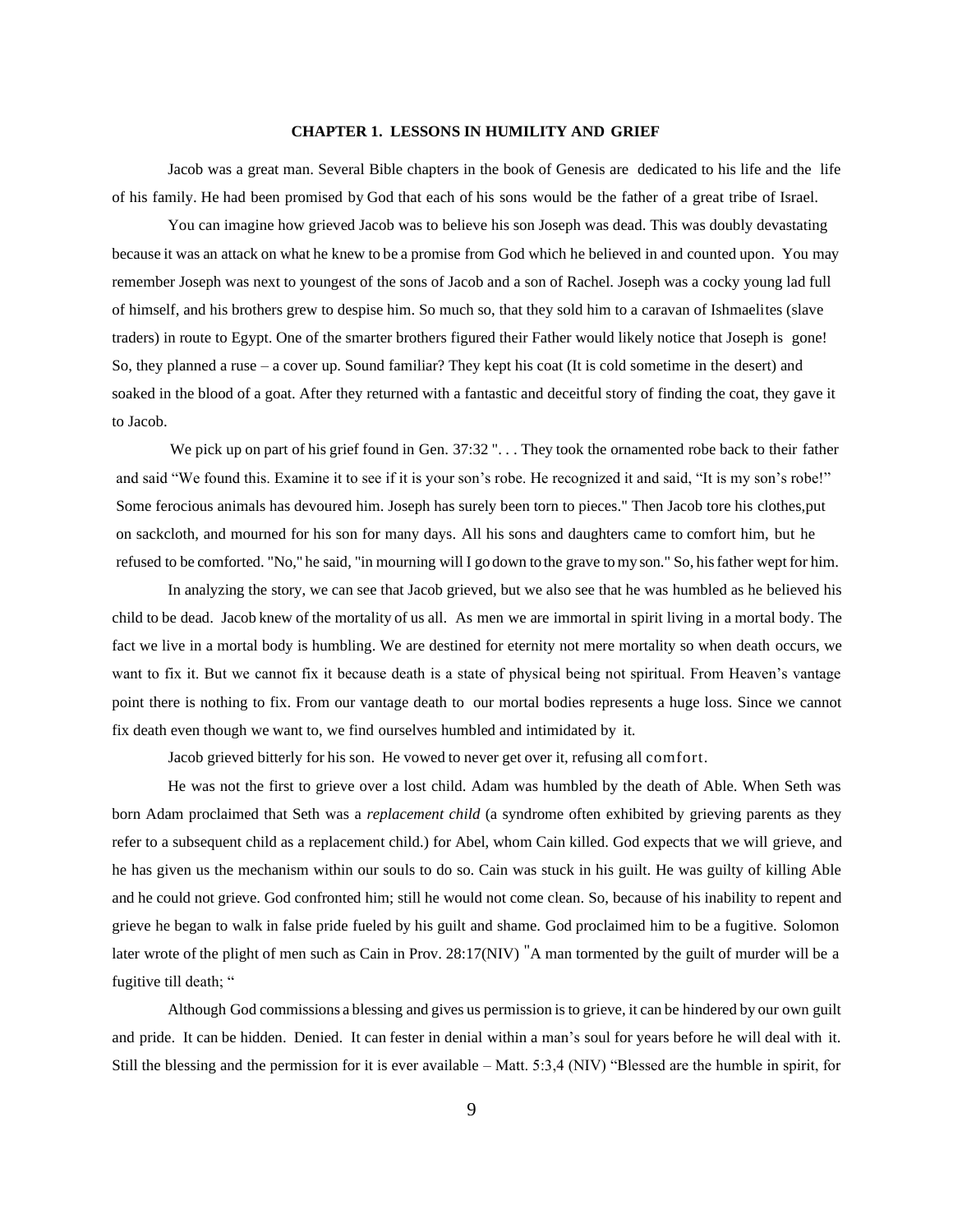theirs is the kingdom of heaven. . . Blessed are those who mourn, for they will be comforted." Is there any question that by the experience of losing a loved one that we are humbled? A companion scripture to this gives us hope that we will be blessed. God says he has the power to give grace to the humble (1 Peter 5:5 (KJV). . . God resists the proud and gives grace to the humble.) Or the strength to overcome what we are otherwise powerless to do. These terms: Kingdom of Heaven, Grace, what do they mean?

Scripture gives us the answer.

A metaphor of Jesus found in Matt. 18:4 (KJV) (Whosoever therefore shall humble himself as this little child,the same is greatest in the kingdom of heaven) gives us a glimpse of the innocence and power of humility at once. As a child. When children get hurt by loss, they will tell you. They will grieve openly because they are humble and innocent. No layers of cover, no pretense, just open, honest, and sincere tears looking for comfort. The power of compassion comes in quickly to a response like that. It is irresistible. And that power of compassion is sometimes referred to as Grace. In innocence and humility compassionate power (grace) brings comfort.

Grieving, than can occur when pain is there and permission to grieve is granted. It happensin stages. Denial is the first. Anger is the second. Bargaining and depression is the third. Each is fueled by one of three sources of pride. Each must be defeated by the grace of innocent humility. Humility then is the first step. When we fathers meet in confidence there is every reason to believe that in a spirit of humility, all denial can be broken. Once denial is broken a correct response to anger can be expectedto follow.

But what about when we have no permission, carry guilt, or are intimidated by the culture we live in such that grief is forbidden or at best marginalized? When we are guilty or intimidated, we tend to delay the process until the very last minute. With these first two elements (denial and anger) of responding to loss being critical for the long run, it is important to know that the full force and effect of the kingdom of heaven is willing and ready to help the humble man. Becoming angry or remaining in denial will frustrate the process of healing where humility will foster it. Both denial and anger are functions of pride which can slow the healing process. Humility brings Grace which can h e l p it work to speed up the healing process.

Jesus tells us to expect loss and setbacks. He calls it tribulation. Many events occur for which we have no control and we certainly have no fix. Death cannot be fixed by any man. Although we are made in the image of God, we lack the power to fix everything. We are humbled, and we need the Kingdom of Heaven. When He sees us humbled, He offers a powerful antidote to anger and blame. He offers Grace. Every father who has lost a child has permission from God to give the loss of that child and the loss of his fatherhood. God wants us comforted so we can comfort others with the same comfort we have received from Him.

#### **GRIEF**

I first mention the reason grief is the correct path to take in the healing process of Fatherhood Lost. The diagram found in Appendix B shows several ways the motivation of a man is affected to reach levels which bring about behaviors. Our visible behavior is that of our speech and actions, our invisible behavior is that of attitude and thought. But how these come about is interesting. The soul is made up of the will, emotion, intellect, and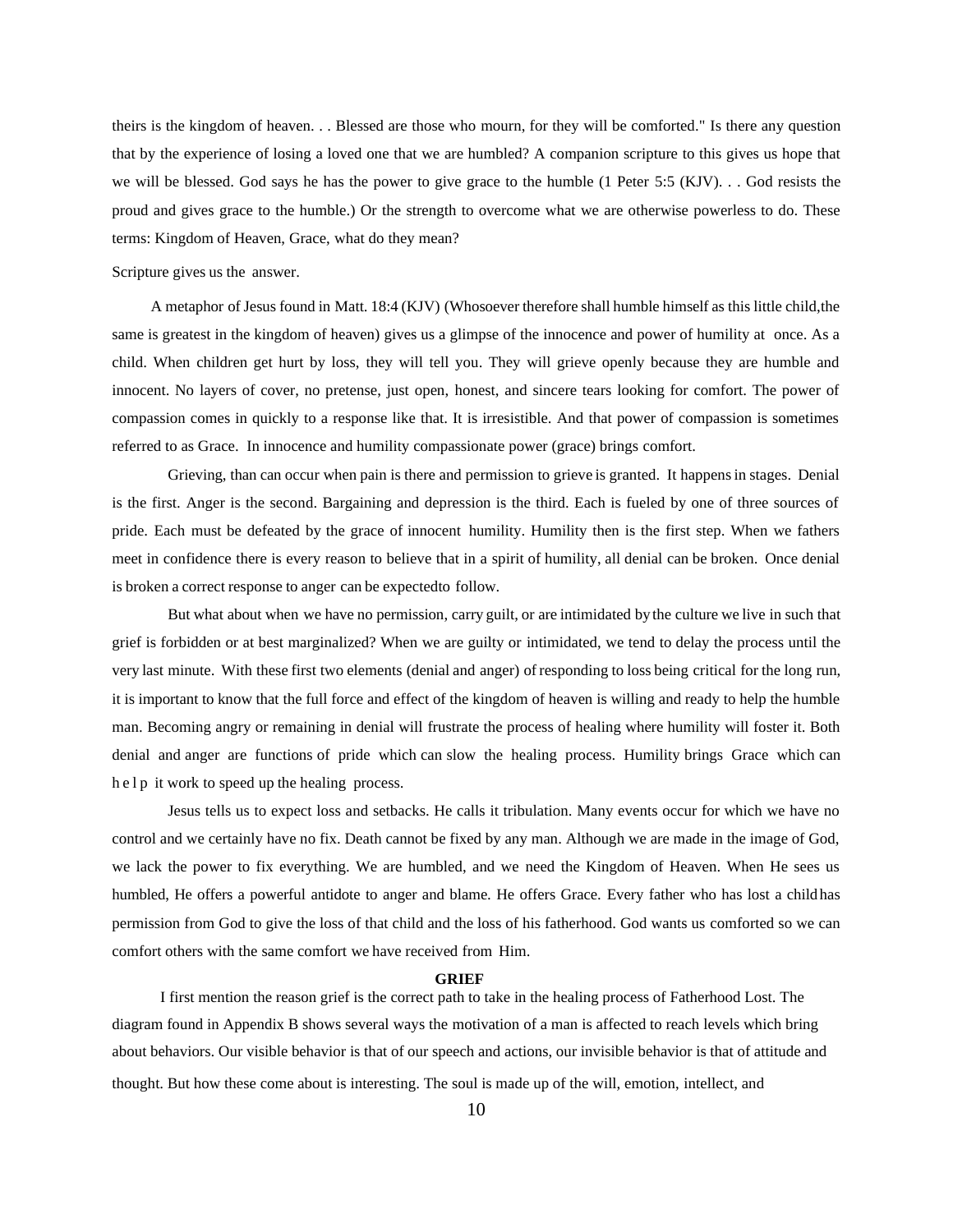imagination. The Spirit is made in the image of God and responds to the Spirit of God or the spirit default of Adam and the enemy (secular deception and compromise). The spiritual input allowed by the will and emotions to be affective will control the input into the motive center where decisions about behavior are generated and entrenched. Improper grief or incomplete grief resulting from incomplete spiritual transactions confuse people and get them stuck in certain undesirable behaviors. Grief is a spiritual transaction which demands closure at some point, but will the Will allow it? Will the man ever be able to get over the loss and find comfort? A wise man reasoned that grief is as effective as the person grieving believes it to be—you can control what you believe but what you believe controls you. So, if the Spirit of the Lord brings wisdom, understanding, knowledge and counsel, to him then he can believe!

Matthew writes in verse five: Blessed are those who mourn, for they will be comforted. Comfort comes from God by way of His Love through the power of His Grace. If we do not grieve and look for comfort, we will develop a false comfort. Blame. Comfort is better than blame, but it is every bit as balancing to our emotional need for answering the Why question because it carries no scars, and it releases anger and neutralizes it. Notice the Father's heart toward us written by the Apostle Paul in 2 Cor. 1:3 'Praise be to the God and Father of our Lord Jesus Christ,the Father of compassion and the God of all comfort, who comforts us in all our troubles, so that we can comfort those in any trouble with the comfort we ourselves have received from God. For just as the sufferings of Christ flow over into our lives, so also through Christ our comfort overflows. If we are distressed, it is for your comfort and salvation; if we are comforted, it is for your comfort, which produces in you patient endurance of the same sufferings we suffer. And our hope for you is firm, because we know that just as you share in our sufferings, so also you share in our comfort.'

Further, the Apostle writes of the attributes of the Father's love found in 1Cor. 13 beginning in v 4. "Love is patient, love is kind. It does not envy, it does not boast, it is not proud. 5It is not rude, it is not self-seeking, it is not easily angered, it keeps no record of wrongs. Love does not delight in evil but rejoices with the truth. It always protects, always trusts, always hopes, always perseveres. Love never fails" .

In all this He explains that Love working through comfort is the better way because it leaves no scars and helps heal those scars which may exist from anger and blame. Think about these issues which could be causally relatedto the anger/blame trap:

Write down some memories you may have surrounding the circumstances of your lost fatherhood. What hurts the most about the loss?

How can today's lesson in a person's human limitations and humility help you heal?

We know grief comes in stages. Circle the one you have had the most trouble with. Maybe you will want to circle more than one—maybe all of them.

Denial - Anger - Bargaining - Accountability - Closure and acceptance Try to focus on the one thing you believe you would like to see happen which could bring you comfort.

#### **CLOSE IN PRAYER**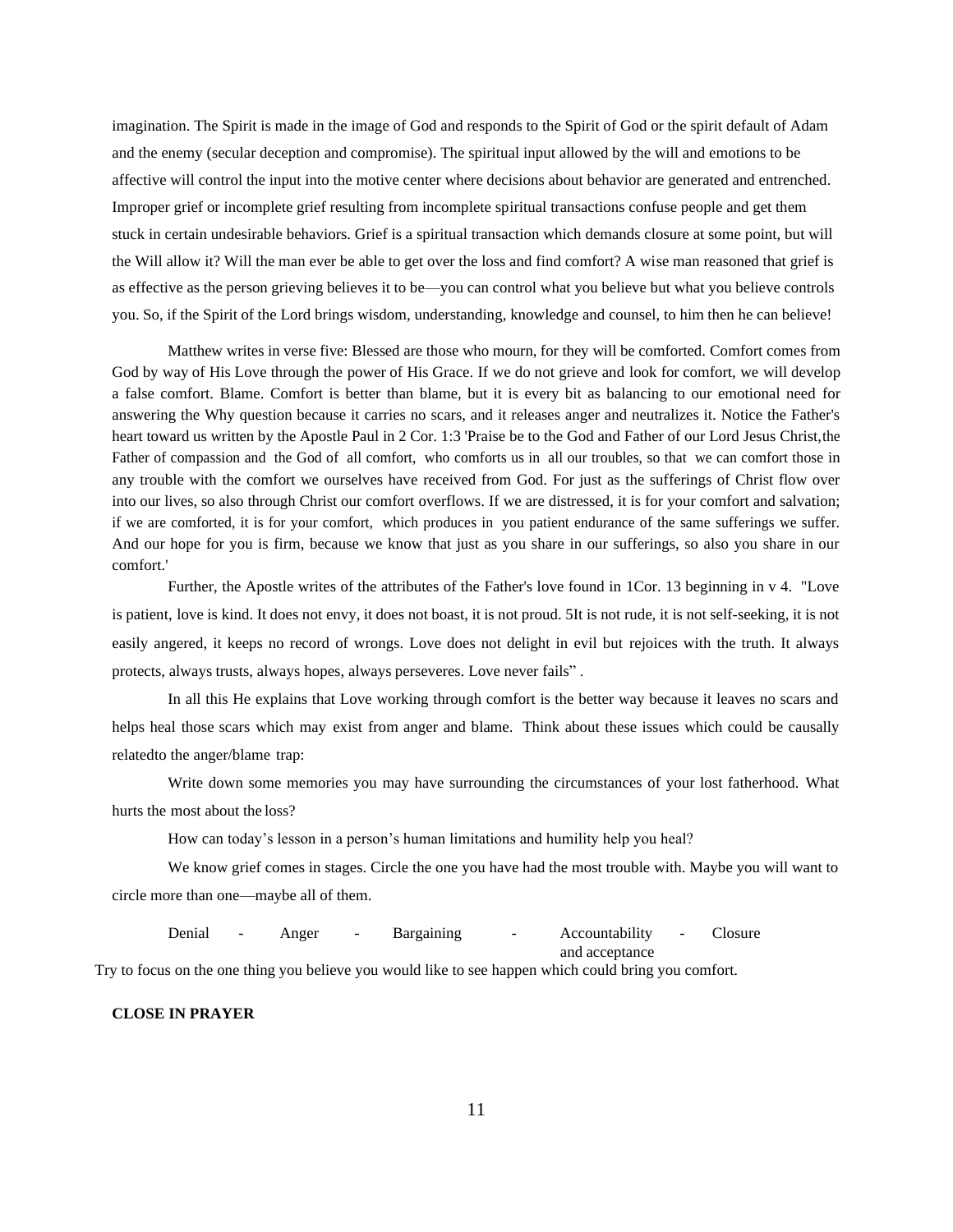TOOLKIT: I purpose to worship God in times of humility.

Job 1:20-22 (MsgB) Job got to his feet, ripped his robe, shaved his head, then fell to the ground and worshiped: Naked I came from my mother's womb, naked I will return to the womb of the earth. God gives, God takes. God's name be everblessed. Not once through all this did Job sin; not once did he blame God. (Notice worship is essential!)

# MAJOR HINDRANCE: PRIDE

IN GALATIANS 5:22-23 (KJV) BUT THE FRUIT OF THE SPIRIT IS LOVE, JOY, PEACE, LONGSUFFERING, GENTLENESS, GOODNESS, FAITH, MEEKNESS, TEMPERANCE: AGAINST SUCH THERE IS NO LAW

FEATURED FRUIT OF THE SPIRIT FOR THIS CHAPTER IS: FAITH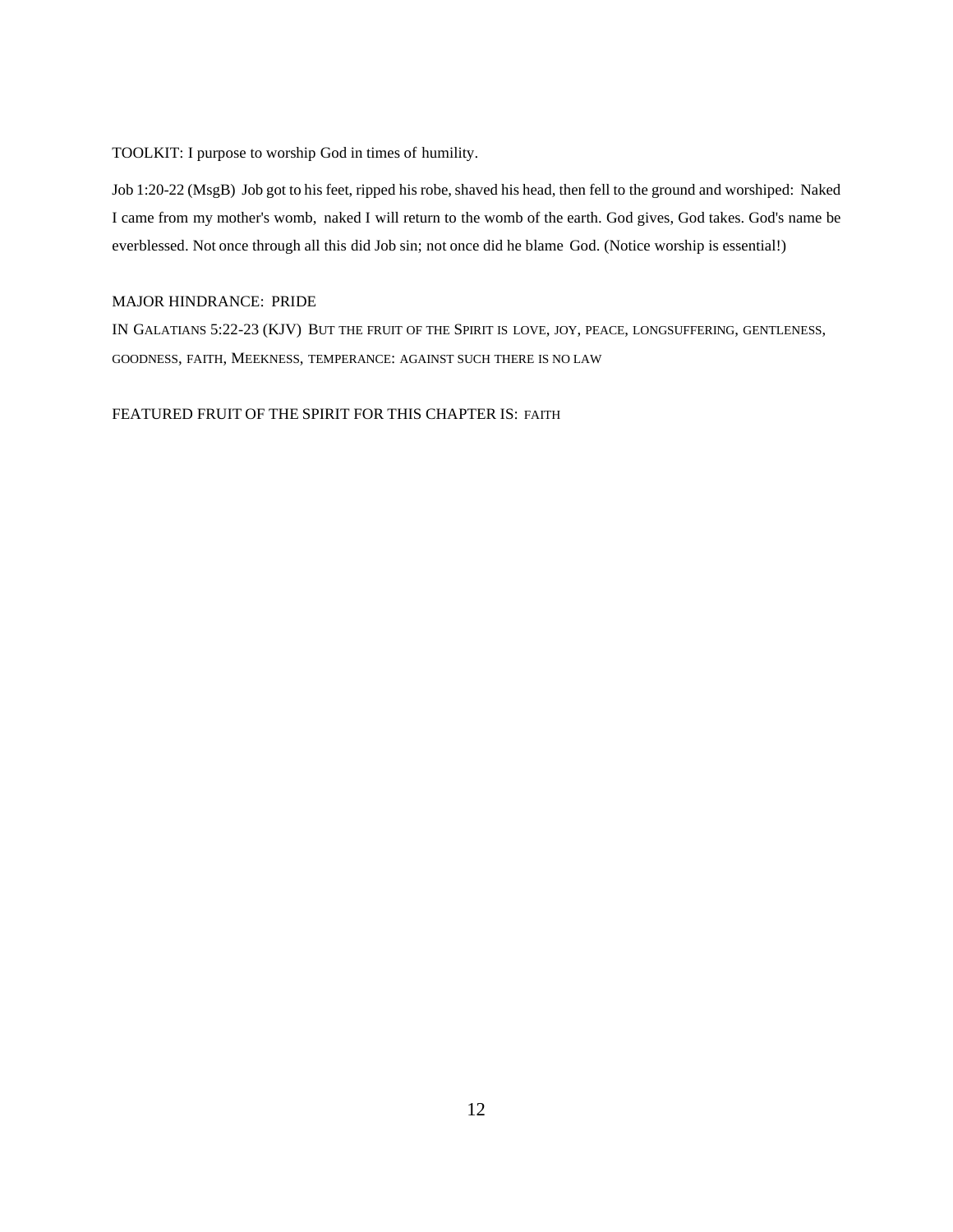# **CHAPTER 2. PROCESSING GRIEF**

Blessing means to have the favor of God and know it. Matthew 5:4 (KJV) blessed are they that mourn: for they shall be comforted. As we do grief work, the expected and promised blessing can mean that His favor will overflow to you through comfort. One of the patriarchs of Israel was Jacob. After learning that Joseph was killed, he was taken in overwhelming grief. In study of this man's sorrow, we can notice that all of Jacobs sons and daughters came and tried to comfort him, but he would (by his own decision because he was stuck) not be comforted. God was bringing comfort to Jacob through his own children. It may seem ironic because it was those very children who caused the grief. God can even use anyone He chooses to bring comfort to a grieving father. Can you imagine their guilt? God is not hindered in bringing Grace to us when he notices our humility and he sometimes can use the most unlikely people to do it. (We do not know but can we speculate that when God used them to comfort Jacob their guilt and shame may have led to some repentance?)

In Heb. 12:15 we are instructed to see to it that no one misses the grace of God and that no bitterrootgrows up to cause trouble and defile many. We can see that Jacob, as others in refusing the grace of God, wasshowing rejection to those who wanted to help him most. He was ultimately rejecting God's Grace. When we lose our fatherhood, we must make a choice. Just as Jacob we can get bitter, or we can get better. Since bitterness comes from resisting the grace of God, we want to be aware of our own attitudes which may be asJacob's. We are in danger when we refuse the help of those around us. Sometimes we are afraid God will not really fulfill his promise, so we push back.

Here is a story about Randy, Elaine, and denial. It had been several years since the abortion. Randy had beenhaving trouble sleeping again, and he and Elaine were getting locked into battle more and more lately. Elaine did not know of his abortion experience and Randy hoped she never would. He was going to tell her once when they were

having another argument over not having children. Randy just could not bear the thought of having children. He did not feel worthy to be a father after what happened on that fateful day years ago. He felt awful just thinking about it.

Sometimes he would take a detour from work just so he would not have to drive by the playground near the school. Even though he was on the Board of Directors at the Church, he was always afraid that somehow someone would eventually find out about the abortion. All these fears and incongruent behaviors left Randy feeling very guilty, and now he could not sleep very well. He was afraid to ever tell anyone. Even his parents did not know.

If he told the pastor he would likely be removed from the Church board, then he would have all that explaining to do with Elaine. Still, he was miserable, and he knew it was just a matter of time before he was going to have to do something. His lack of sleep and irritable nature were beginning to make it hard to do his work and straining the weary relationship with his wife. He was getting desperate. Who could he trust? He had to talk to someone. Then he remembered his old College buddy Jerry. That is, it He'd call Jerry. Jerry was always on his side. He would listen. But where would they talk, and how would he justify going out of town for a couple of days to see him? But what id Jerry rejected him? Feeling trapped, and panicked, he decided to make the call. He dialed the number; half hoping no one would answer. Jerry was there. They talked, but Randy did not bring it up. Now what will he do? Randy is like others who feel it is very unsafe and vulnerable to disclose their lost fatherhood.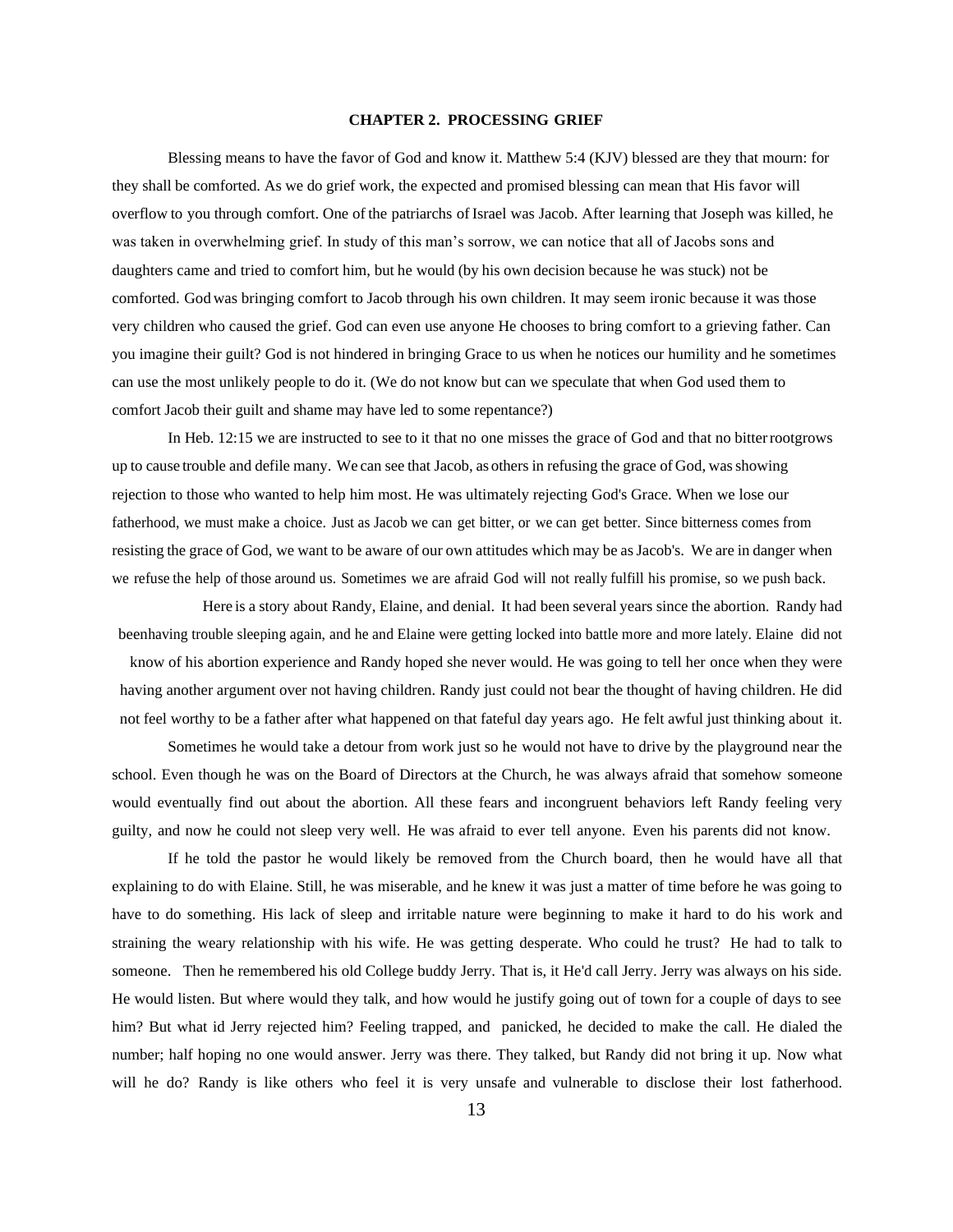However, Randy like many others has found that Christ can restore Him in fellowship by His Grace.

When guilt and blame are present there is a vacuum of inaction and paralysis. This vacuum when filled with Grace includes forgiveness and hope, when Grace is missing the vacuum can be filled with condemning judgment.

#### GIVE YOURSELF PERMISSION TO GRIEVE

Would you be surprised to find that your World view can hinder grieving? With some losses/failures we do not feel we have the right of the permission to grieve. Grieving for the loss of certain things or persons may be perceived unacceptable. (I.e., the loss of money in illegal activities; Loss of a partner in an adulterous relationship, the loss of a child to an abortion or homicidal experience etc.) Usually this occurs when guilt is large, actions unexplainable. However, rejection of the right to grieve may result in further loss. Randy for instance was afraid he would jeopardize his own support system on the church board. He feared that grief may make things worse with Elaine too. Notice Randy was imagining things. Guilt can misdirect us and paralyze our lives. Choose to grieve! As we reflect on the lives of Jacob and Randy:

Try to remember if there were those around you who wanted to offer condolences. How did that go? Maybe you did not even want anyone else to know. If so, have you ever felt an internal pressure to just talk to someone about it? Maybe you want to write down a few thoughts about this now—if so please do. Ask the Spirit to help you.

We know that grief comes in stages. Remember, the permission to grieve means you have permission to be real about the past. The events and people associated with your child loss and lost fatherhood experience are real. Think about how it happened. What parts do you not wish to remember? It is helpful to be honest with yourself in journaling your memories. It is at least a first step. Not wanting to remember, or consciously shutting out the reality of it is sometime called denial.

John 8:32 invites us to break denial. The key is truth. Denial is a form of secrecy. It is a hiding place for all sorts of unwanted memories. In the process of grief, we may need to revisit the issue of denial at every grief stage. Answer the following questions as honestly as you can.

Am I denying that the loss of my child and the reality of my fatherhood? How? Am I denying that I may have had something to do with losing him/her? How? Do I feel guilt and/or shame over the loss of my child? Explain. Am I blaming others for the loss of my child? Who, What? Am I seeking retribution or restitution from others for the losses? Who, What? Knowing the truth about what you feel about the things which have happened is the beginning. There is a reason though that these and other things have been denied. It often has to do with fear, embarrassment,

avoidance, anger, etc. Think about whether denial as a lifestyle is a part of your way of dealing with certain other things. It is not uncommon for denial to become a kind of lifestyle. For a time, it is protective but if it is not dealt with over a prolonged period it can become very inhibiting to you and those around you. If this is the case in some measure do some journaling about it.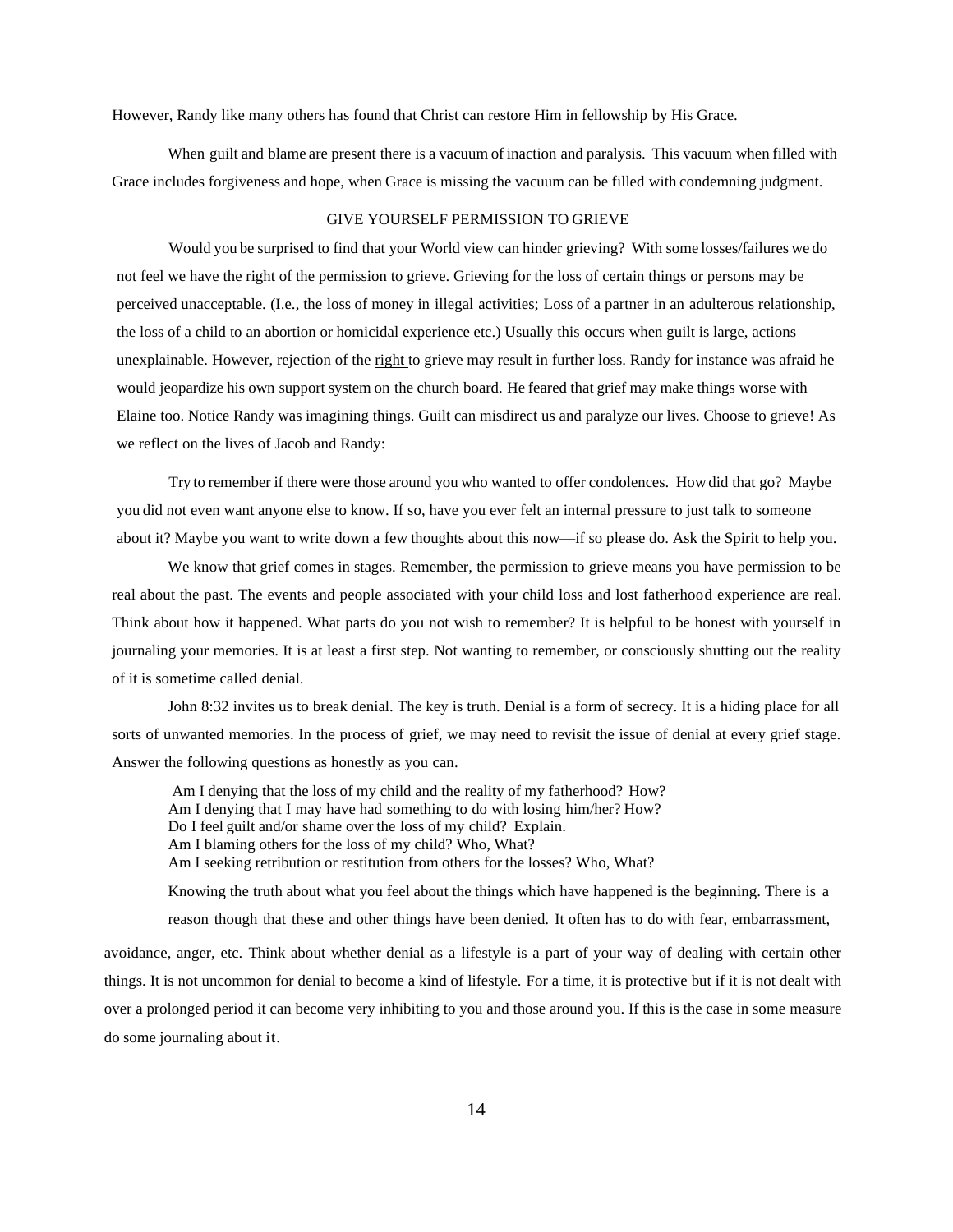#### **PURPOSE**

The purpose of this chapter is to find comfort through the promise of grieving. We have explored the idea that Jesus genuinely gives us permission to grieve. When we feel broken in sorrow, and become transparent with our Lord, about losses, failures, and past hurts. We can grieve and are able to have blessed comfort. Comfort comes during all stages of grief. This week we have tackled the first stage of grief: DENIAL.

# **DISCUSSION QUESTIONS**

- 1. Why does grieving have meaning to you?
- 2. Were you surprised to find that God welcomes grief?
- 3. When Solomon reveals that there is wisdom in the house of mourning what do you think he means?
- 4. How does denial work against you?
- 5. How can you break denial?
- 6. Identify some things you were denying...
- 7. When denial is broken sometime lifestyle is challenged. A newfound confidence might come in. Explain.
- 8. Truth as a tool might be a new concept. How can this strengthen you every day?

### **CLOSE IN PRAYER**

TOOL KIT: I purpose to let Peace and Truth work together: Jn.8:32 To the Jews who had believed him, Jesus said, "If you hold to my teaching, you are reallymy disciples. Then you will know the truth, and the truth will set you free."

MAJOR HINDERANCE: FEAR OF CONDEMNATION AND JUDGMENT FEATURED FRUIT OF THE SPIRIT: PEACE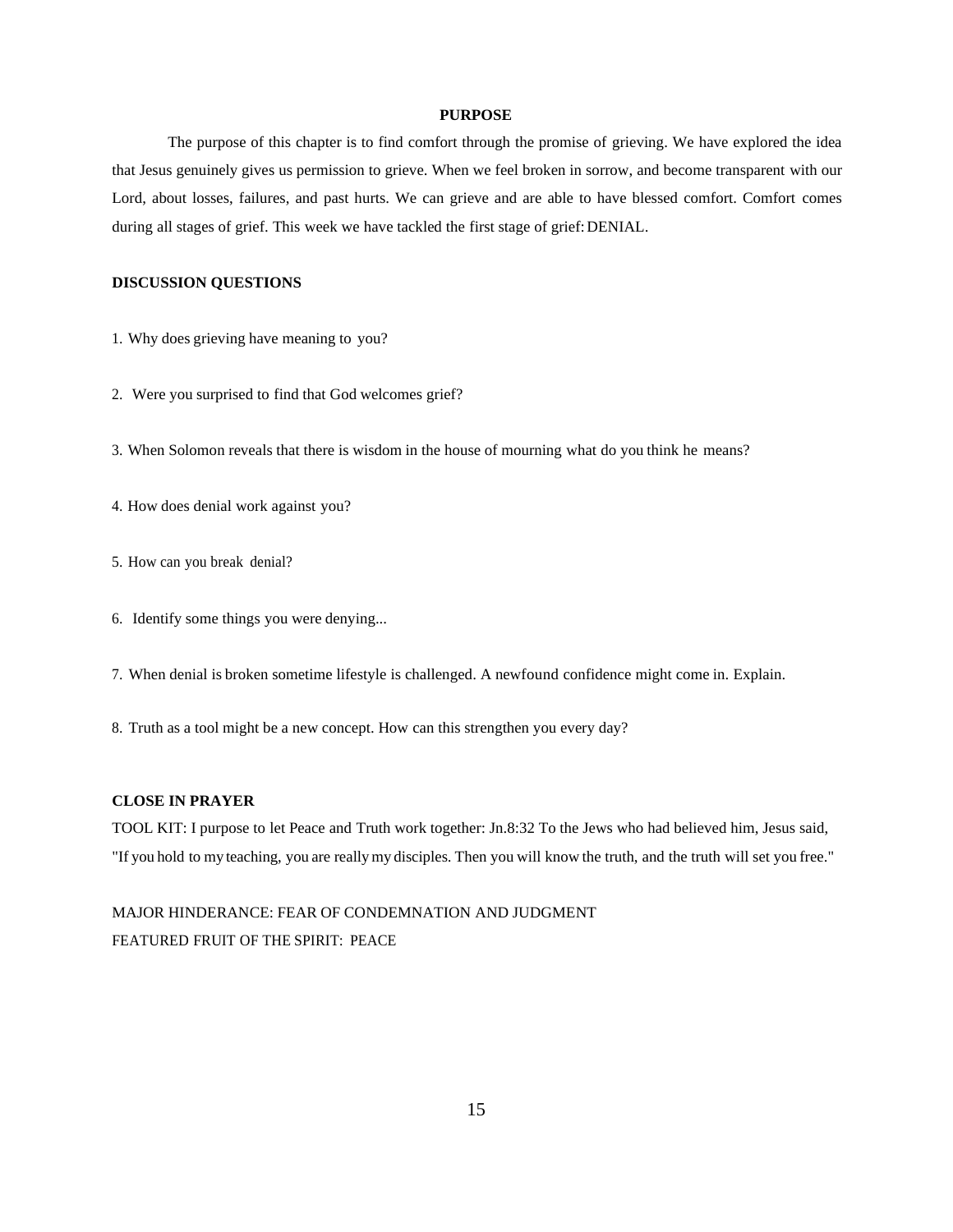# **CHAPTER 3: THE ANGER TRAP**

# **THE TRANSFER FROM MINISTRY TO SELFISHNESS**

"There we were face to face and we were both angry. He went for the gun and I took the knife and stabbed him. He was my only child, my son. I'll never get over this." This man In prison was lamenting the death of his son during angry exchange. A study done by Rachel's Vineyard found that 90% of the inmates have an abortion history.

Anger is an emotional response to unexpected events with which there issome personal ownership. The issue is about why I must own it. Reasons vary. It could be that I am somewhat responsible for the unexpected event. It could be I think someone, or thing is being treated badly (taking up a cause). It could be that whatever happened brought much damage to me and I am or at least perceive that I am forever injured as a result. It could be that I expected an event to transpire as I imagined it would and it did not happen that way at all, thus embarrassing me or making me sad with the comparison. It could be almost anything which happens that does not please me.

But this is only half the equation. These kinds of things happen all the time. The fact is things happen every day which I do not expect, do not like, or don't want to have happen. The key is the degree of ownership or association in responsibility, accountability, or accepting this within you. If it affects me personally, I can really get upset.

Anger resides in the heart. It is at once an emotion and a spiritual condition. It evokes a motive which can only be bested by one other: Love. It trumps all other emotions, and it is so strong that it can consume a person and render him useless and even worse: Dangerous, reckless, or perhaps even lethal.

Grief work demands we confront and defeat anger. It is not only the most difficult part of grief work; it is the most important part. If we do not resolve anger in our grief work, we cannot complete our grief work!

So how can we live with it, control it, or get rid of it? When we grieve it is because we recognize we have suffered loss. Loss is inevitable. Jesus explains in John 16:33, "I have told you these things, so that in me you may have peace. In this world you will have trouble. But take heart! I have overcome the world." The word trouble in the text means-- loss even unthinkable loss. Fatherhood Lost is that kind of loss. Nothing can change the loss of a child. He/she cannot be retreated from death, nor can we undo the action, or circumstance which took him/her from us. Death is final. Blame often accompanies and enables anger.

Since no one can fix the loss then someone must be blamed for it. Someone must pay for it or be released from it. Anger demands a balance in our psyche so that we can live with ourselves. That balance in many cases is accomplished by blame. Blame therefore can be as useful in detecting dormant anger as it is in justifying an angry condition to continue. We can blame and justify our angry position, and presto we achieve a fragile balance. We do not have to deal with it or even deal with the one we have blamed.

# RESOLVE TO RESOLVE IT

In anger we discover our utter humility in our temporal state of being. God can repair damage from the past even if He does not remove it. It is what it is. What Jesus says is that he has overcome it. Paul writes in Eph. 4:26 "In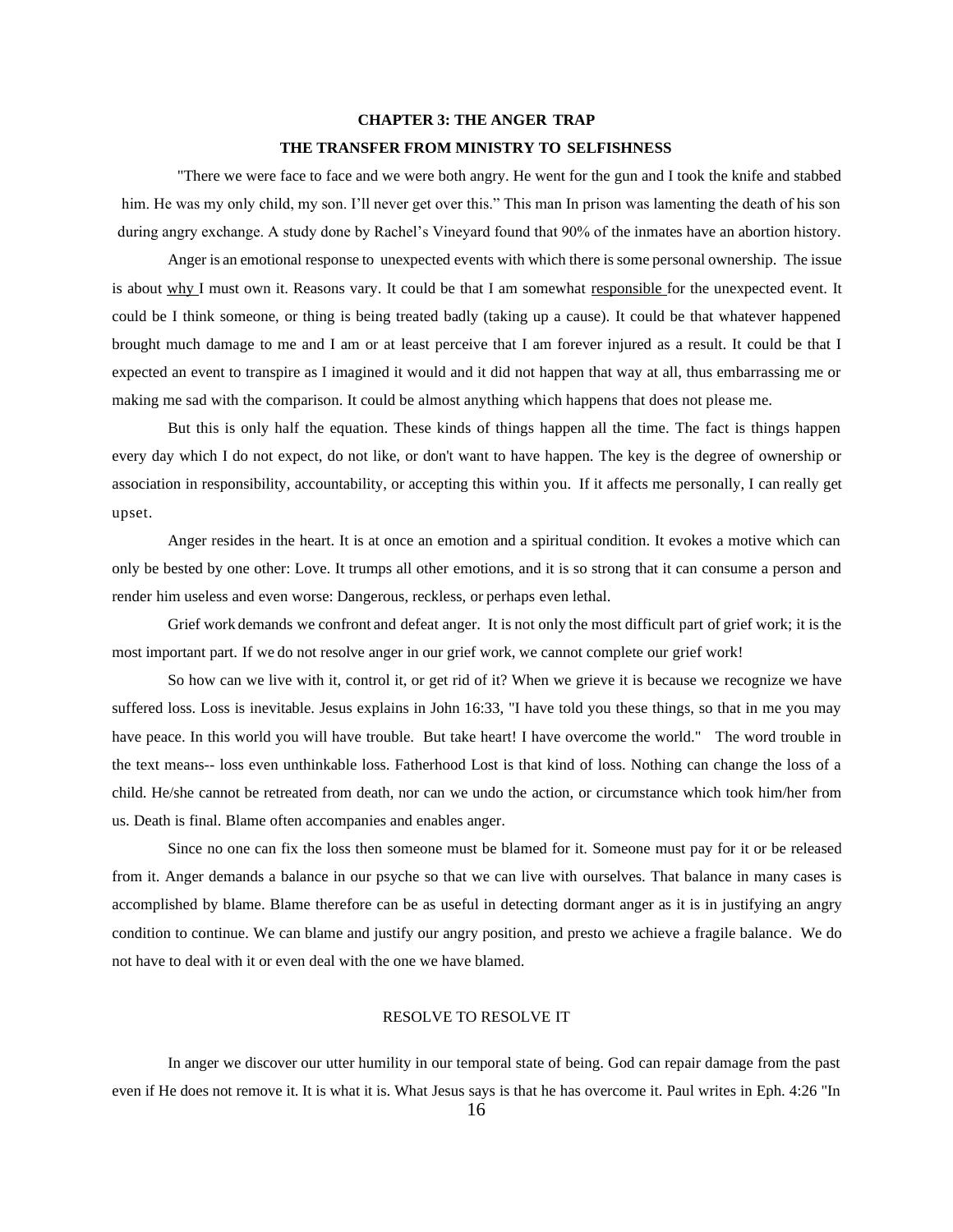your anger do not sin." Do not let the sun go down while you are still angry, and do not give the devil a foothold.

Anger can be overcome. In the battle ground of our Souls the Angry emotion can be overcome by our will. Our will is strong enough to overcome an emotion. Notice how Jesus and Paul implore us to Overcome– "Let" this or that happen. In this way they are instructing us to employ the power of our own Will as a vehicle to overcome circumstances! As we try to identify what event caused the loss which has resulted in anger we ask questions.

On a scale of 1-10 how much loss did I suffer? Who beside me if anyone is to blame? Who can fix it and if so how and when? Once it is resolved who will I need to stop blaming: How will I go about stopping the blame? If I am made whole how will I relate to the loss? Who can I thank, and how?

In the stages of grief, we find that denial and bargaining are on each side of anger. They are accomplices which enable anger to remain in control. Watch this unfold. We can deny our own involvement, blame another in anger, and bargain with ourselves and/or God that the one we have blamed had more to do with it then us. Solving anger is a process. Let us follow it closely.

- 1. First, identify from where it came. (Some examples of where it may have come from are: Expectation unmet; territory invaded; discounting and invalidation; loss without remedy; taking up a cause?) Other.
- 2. Second, identifying who, what, or where or how it is connected to me or the event.
- 3. Third, deciding whether to keep it, transfer it, or resolve it. The cost may seem to be higher in your estimation to resolve it than to keep it. (That will work for a short time. But it is a temporary solution.)
- 4. Fourth, identifying how much of it I should/do own. In other words, if there is fault (and there probably is we live in a fallen world) how much of it is mine. Go ahead blame yourself. Some if it is your fault isn't it? Do not own someone else's part in the loss, only own your own. (Watch out that your anger doesn't turn to rage: Matt. 5:21, 22 "You have heard that it was said to the people long ago, 'Do not murder, and anyone who murders will be subject to judgment.' But I tell you that anyone who is angry with his brother will be subject to judgment.') No one wants that! As a caution do not overreact and decide to take all the blame because not all the event was or could have been caused by you alone. Only take what is yours, it is the only part for which you will or can receive the Grace of God to resolve. You cannot receive someone else's Grace!
- 5. Fifth, decide whether there is anything you can ever do now or in the future to fix it.
- 6. Sixth repent in Godly sorrow for the part you played in it, whatever portion is yours to own.
- 7. Seventh, ask forgiveness from God, and offer forgiveness to everyone else including God, for your part in the event.

Nathan the Prophet cleverly captivated David with a heart-rending story about a rich man who had abused hispower. He offered the case to David, the highest judge in Israel. David knew exactly how to judge such a case: the mandeserved death! When he said so, Nathan turned David's own judgment around: "You are the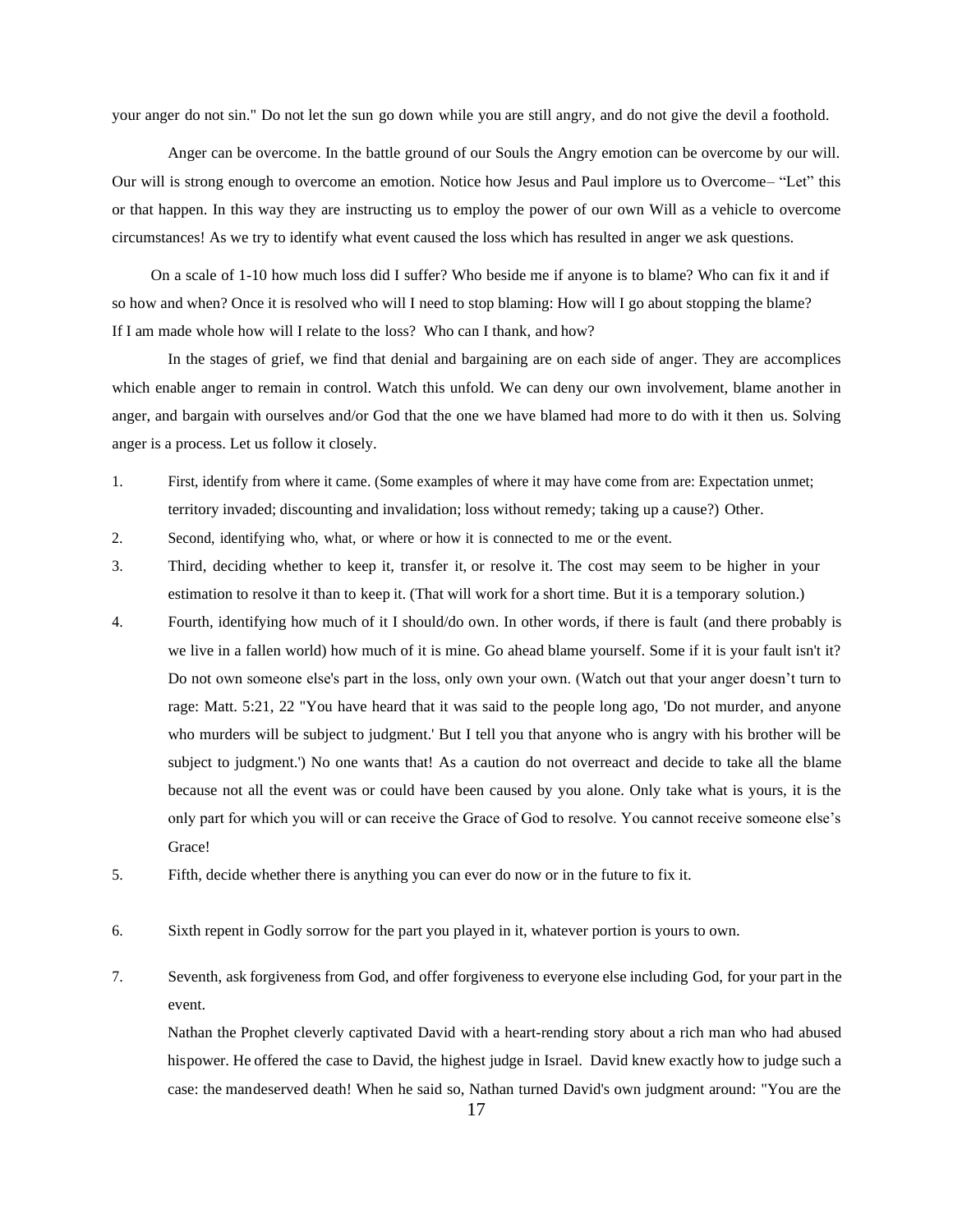man!" In this dramatic scene David's greatness showed itself. He could easily have had Nathan killed. Or he could have laughed and shown him out of the palace. Instead, David said to Nathan, I have sinned against the Lord (2 Sam. 12:13).

He recognized that God was the true king of Israel. David became willing to own his own part in the events of his own life, and he had the correct response. He repented, received grace, and was set free.

Let us follow the drama: First, David committed the sin of adultery. Loss of character and credibility was predictable and unavoidable (Proverbs 6:26 (NIV) 'for the prostitute reduces you to a loaf of bread, and the adulteress preys upon your very life.')

Second, he knew he had sinned. When he learned of Bathsheba's pregnancy, he could have done a lot of things, but the loss was beginning to play out. Second, He was ashamed, embarrassed and he wanted to hide it, just as we want to hide our past.

Third, to hide it he committed another sin. He had Uriah killed in a very clever way, by putting him into the front lines of battle. Do you see how his behavior had changed due to how he handled his loss? What was David's loss really? Integrity, leadership, honesty, in short, he had lost his character. He could have gone on for years like that,but God knows how destructive a man in power without character can become to himself and everyone under his charge. Once he had killed a man just to cover up his actions, he could kill anyone he wanted for any reason. David the tender warrior's behavior was so changed, that the motive of his heart was completely altered from taking care of the people, to caring only for himself. This is the ANGER TRAP—making everything secondary to self. With King David God noticed David's life was becoming more and more self-centered. He wants leaders who are other- centered. Selfish leaders are dangerous to themselves and others. God wants all of us to exhibit his image. He is not self-centered but other centered. He wants us to get back on track, so he begins a process by confronting us in our selfishness.

Fourth: This is the intervention step by God. He was confronted by God via Nathan. The anger David had was not from the event, but because he had lost his integrity for the cause. Worse yet, he was angry because he was the king, but he was not right.

(Let me explain the power of having to be RIGHT. People have a drive to survive which will carry us through when we are physically threatened. We have the power to reason and conceptualize. With this power we can fulfill the charge from Gen. 1:28, to be fruitful. This power gives us authority to create and to be right. When our right to be right is threatened, we by default, go into protective mode. We suspect harm or even death could occur if we are not right. Our drive to be right is as strong emotionally as the drive to survive physically.)

Not being right and being confronted about it will engage us to do one of three things. We will deny, fight, or submit. David chose the third avenue—submission to the fact that he was wrong. He acknowledged being wrong. This acknowledgment allowed him to be humbled, therefore becoming a candidate to receive the Kingdom Of God— God's Grace.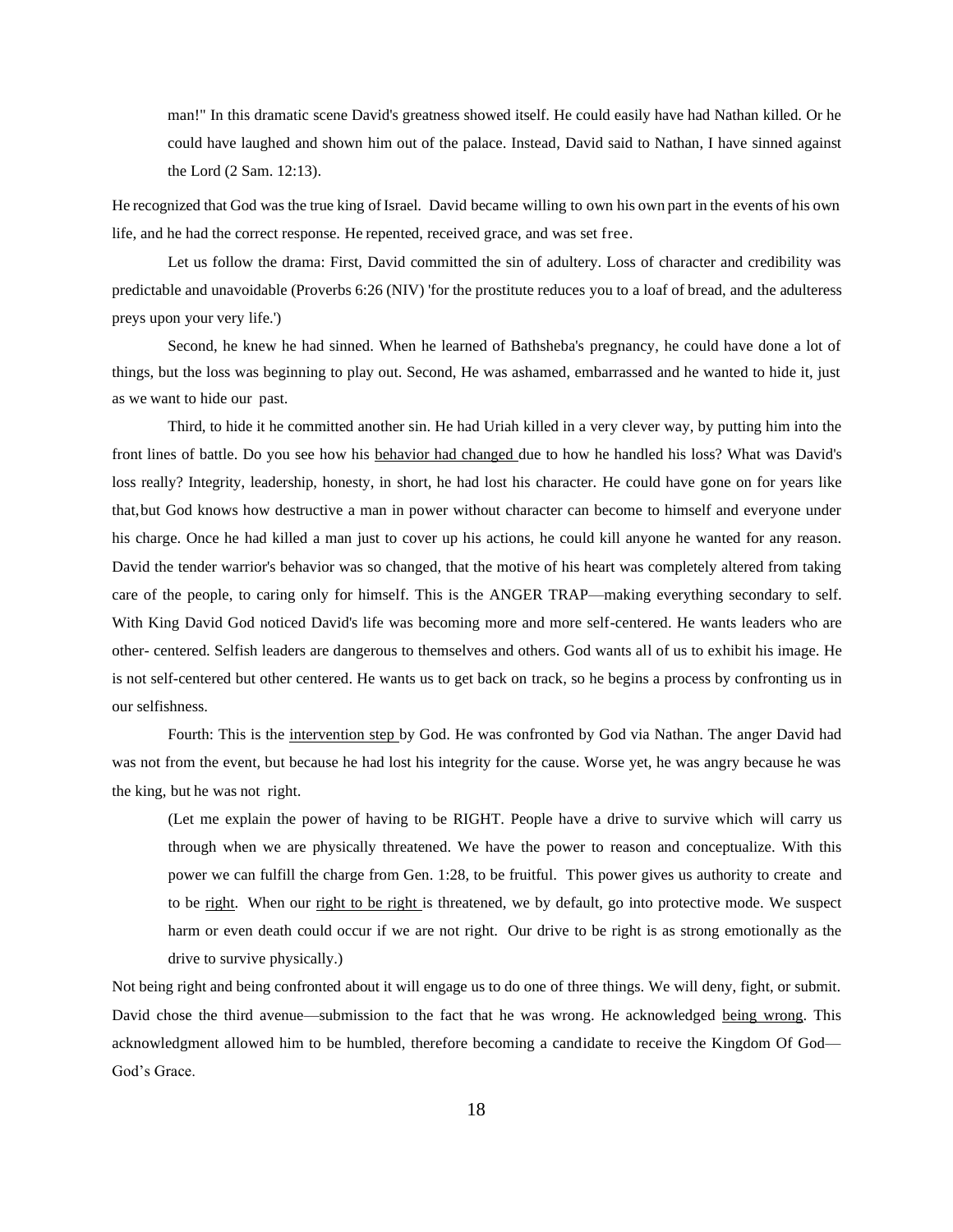Fifth, he repented. He acknowledged being wrong and he admitted it as sin against God.

Sixth, he received forgiveness, and

Seventh, he received freedom. It does not mean he was not punished, and did not receive consequence from his actions, he did, but he received it in acceptance and forgiveness from God.

The resolve then involves: **Confronting** oneself with the wrong-ness of their own actions and measuring the level of wrong-ness of others involved as well. This confrontation may come from self or from another. Either way there is a three-pronged fork in the road. The choice to deny, fight, or submit to being wrong and humble yourself thereby receiving God's grace (His mighty power to forgive and restore). Remember when you repent you are agreeing that Christ became your Sin, and you are acknowledging his blessing to you of His Righteousness for you. If we choose to deny we will isolate ourselves. If we choose to fight, we will establish a war resolve of vengeance and it will lead to bitterness. There can be no grace in isolation or in fighting. Both are rooted in the pride of being right. Both give a foothold to the devil! Both require us to re-define our own behavior as good and the other persons behavior as bad . We may feel we have justice in that but if so, our journey is not done. We must find mercy through humility and Grace for the other person.

There is no death sentence in repentance before God. **I think repentance (**In sobriety, changing your mind) leads to reprieve, and reprieve to **forgiveness** and the opportunity for restoration of full reconciled fellowship with God. It is the liberty and freedom to live as a living sacrifice with a changed, forgiven, and renewed mind. Here are some thoughts for focus while preparing for this week's meeting. Make a covenant with yourself to confrontyourself and find resolve from the effects of anger as I complete these questions:

With whom/what if anything am I angry because of the loss of my child and my fatherhood?

How do I sometime take out the anger on myself? On others? Did I blame others? Was/am I vengeful?

Why does God say do not let the sun go down upon your anger? Do not let the Devil have a foothold?

How does anger turn into bitterness, and how can it be turned around into grace?

Reflect upon what you have read and journal your thoughts as you think and pray.

# **PURPOSE**

The purpose of this chapter segment is to learn how to control and deal with anger. Dealing with anger is the center piece of our grief work both literally and figuratively. Anger is the controlling factor of whether we can find closure on several issues and thereby change our lifestyle or continue to be stuck in life with issues and behavior we do not like. As alluded to in the last segment comfort comes during all stages of grief. This week we have learned of the cause and way out of anger controlling our lives,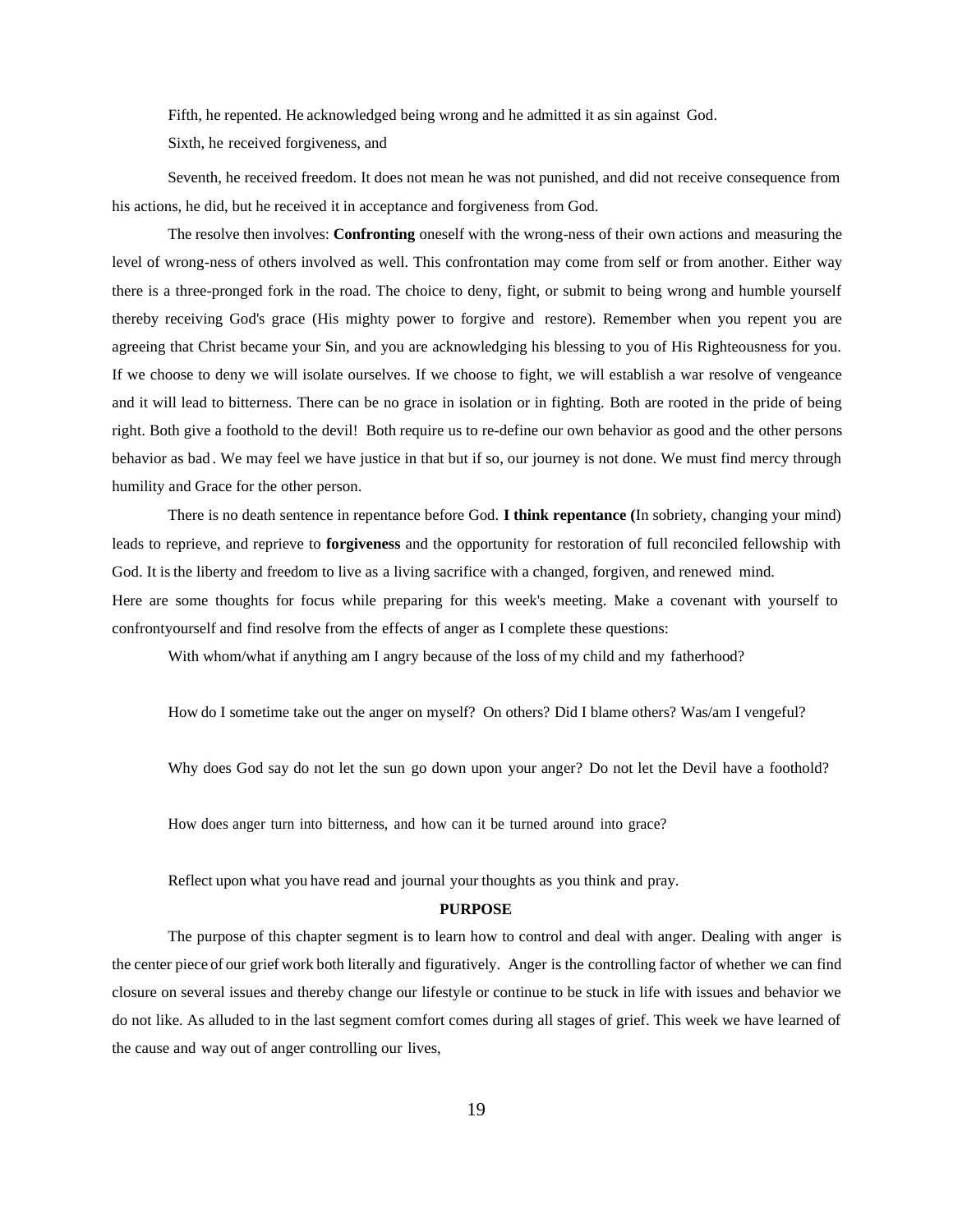# **DISCUSSION QUESTIONS**

- 1. Why does anger have such a powerful hold on us?
- 2. Anger is hidden between denial and bargaining. How does that protect its stronghold?
- 3. What or who was I most angry with?
- 4. How are anger and unforgiveness related?
- 5. What have I learned to help me deal with anger?
- 6. What does it mean to be angry and sin not?

# **CLOSE IN PRAYER**

TOOLKIT: I purpose to not let the sun go down on my anger: I purpose not to give the devil a foothold. MAJOR HINDERANCE: PRIDE FEATURED FRUIT OF THE SPIRIT: MEEKNESS AND SELF CONTROL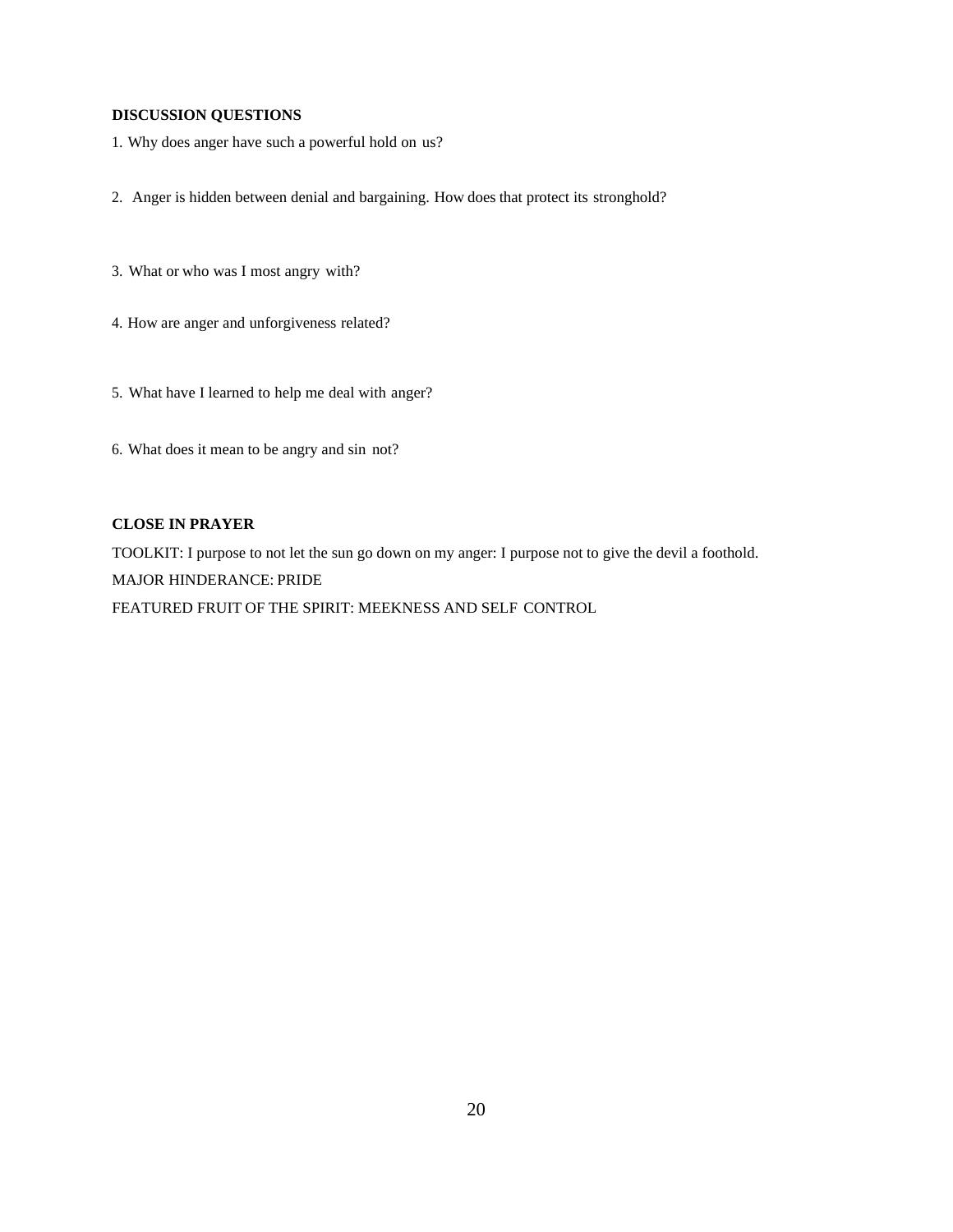# **CHAPTER 4. LETS MAKE A DEAL**

#### **"BARGAINING"**

In 1 Sam. 1 we find a compelling story about what it means to be sorrowful for a condition of live, and how the desire to find comfort can lead to unbelievable bargaining. Hanna was one of two wives of Elkanah. She felt the pressure of society. She had no children, and she was distraught. One day before God she made a vow. She would dedicate her baby to God and His service if she could only conceive and bear a child. God agreed. He does not always. Hanna's son was the prophet Samuel. Her son was the one who anointed both Saul and David Kings over Israel. Couldit be Hanna was grieving over her barrenness and was in the bargaining stage where she got serious with God? I thinkso. A vow is a statement before God in full promise to keep the word of whatever it is. Some are so desperate they will even offer to die as a penalty for a breach in their vow.

God usually does not make deals; he usually closes them. Bargaining is all about vows. Some are positive andGod honoring, they may work for a while, but the emotional stage of bargaining has a larger purpose. Bargaining ushers, us to the threshold of accountability. Here are some paraphrases from former group members.

"The secret is too important to let out, too embarrassing, too much shame will be exposed if anyone ever finds out." This is a quote from a man who just like you, felt like he could never get over the loss of his child, his fatherhood, and yes, he even felt like less of a man because of an abortion. He knew full well if abortion had been around and as easy to do when his father was a young man, he would never have been born. How could he ever tell his dad and worse yet, his mother? Then if his wife ever knew he would really be in bad shape because she would surely leave him. She is very, very pro-life. She even says women should be jailed for "murdering" the little babies. But then there is the pastor. What if he knew, he would probably want me to resign from the board. No, I can never let the secret out.

Then perhaps there is that pesky little problem you have about hanging out by the playground, daydreaming about what might have been. Oh, and when pastor asked you to pray for that woman last week that she would have a healthy pregnancy, and no pain in her delivery, you thought you'd die. How could you pray with her? God will not hear your prayer will he because you have got the secret?

"How long will the pain go on—forever? Who can I ever talk to, and why would they listen to a man? This is a woman's issue. Is it even right for me to think about it? I am just a whim. Real men do not go around like this about a lost child who was aborted ten years ago. It didn't work, nothing works."

"It was all her fault. If only she had protected herself. Neither of us wanted a pregnancy. We were too young, too immature. I can tell when I talk to the teens about abstinence, they do not really believe that I believe it. I know they can tell I am not meaning it. I just cannot muster the sincerity needed for that. I am glad Bill is doing it now. At leastGod got me out of that one." If this or any part of it sounds like you, you might think of a hundred ways to keep the secret. You have built a very detailed and carefully crafted group of people around you. The relationships are good, but you can never go deep with them. This kind of lifestyle is called bargaining. It ranges from a life of fear/anxiety to a Duty/Justice existence. Day to day depression seems to keep you from doing all the things you would like. Sadness often becomes the fare and when asked about it, you just come up with an excuse, like I am tired,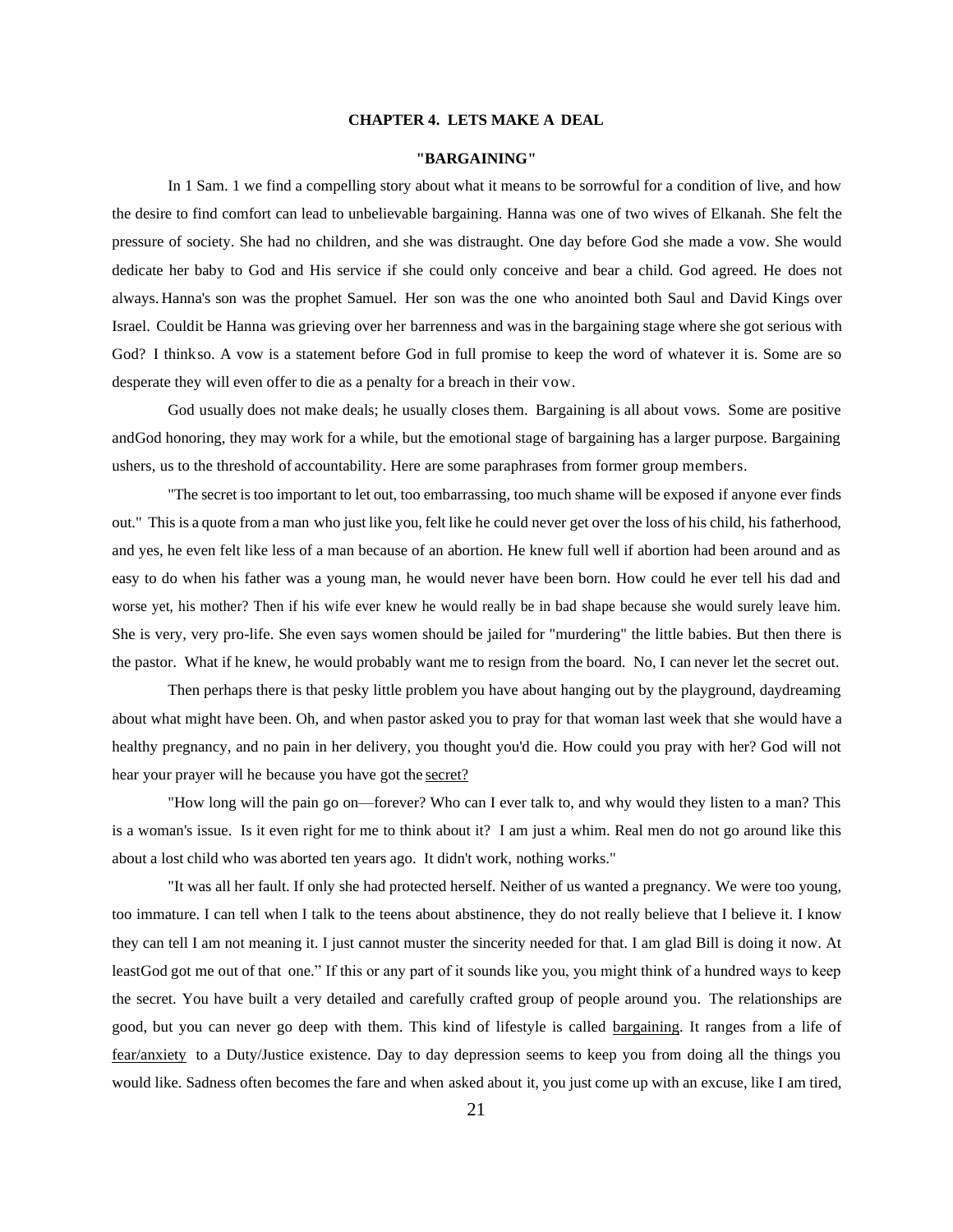or I'd rather be alone! Read Proverbs 28:17 (ESV) to define how fugitive behavior can result from abortion.

Bargaining is a lifestyle. It is a kind of fugitive existence. One becomes a fugitive from his own soul. It is even tough to live in yourskin sometimes. You are constantly running, defending your secret, or ignoring it. You have built a lifestyle of hiding and it gets down right depressing at times. Bargaining is best described as "let's make a deal." You have these little conversations with yourself or with God. They usually start with: Woulda-- coulda- shoulda, or if only I would, If I do . . . will you . . ., or some other kind of bargain.

The reason you are using it is because it allows the secret to remain, a secret. It also keeps you from ever having to own up to your real responsibility as a man, a father, and a husband or mate for what went wrong, and why. You can believe that it is going to be forgotten someday, and that someday God will let you off the hook, Scott free. NOT!

But what if you did not have an abortion in the past? What if it was a miscarriage, or an accidental death of your child? Do you get to skip this part about bargaining? No. Fathers who lose a child and their fatherhood of that child by any circumstance bargain too. Just ask yourself, have I ever thought a woulda, coulda, shoulda thought or said a woulda, coulda, shoulda, sentence about the wait happened or why it coulda been different? That is what goes on in the imagination about it, and the imagination is a strong hold for bargaining. Most of the time the imagination is working overtime and it is convincing us that what it is making up is probably real, but most of the time it is wrong! Most imagined thoughts are not real, and they are usually a hindrance in healing.

On the one side of bargaining is denial and anger, on the other accountability. Neither anger nor accountability seem very desirable, but of the two, denial and anger seem better because they keep the secret a secret. God has given you permission to grieve, and you are on the track. Denial has been broken, anger identified and somewhat taken care of. At least you now have tools to deal with it. But when you are asked to own up to the accountability of an abortion or the realities of the death of your child it makes you look at anger in a whole nether light does not it. You might have to even tell someone outside the group about it someday. The fact is, once the cat is out of the bag so to speak, you will be free to not only talk of it but to allow it to become as open as it needs to. That isthe best thing about accountability. It makes what was the secret powerless! It can start and once it does, the fears of secrecy kind of melt away like the snows of winter. You identify what your responsibility is and repent of it. You give a name and a place to your child in your family tree. You find out that he/she is in heaven, and because they are there, they have no sin, therefore we can reasonably believe that they have forgiven you. You begin to understand that the secret was the bondage, not the event or even its aftermath. Sound good? It is. Breaking the cycle of bargaining is an act of the will. You can choose and your choice will control your thoughts and actions.

Once you make up your mind the secret is not painful, but it is behavior which has become quite limiting in your capacity you have reached step one in a three-step process.

1. You forsake the secret.

2. You take accountability for fatherhood and husband-hood which was for a time when you and your mate were together, and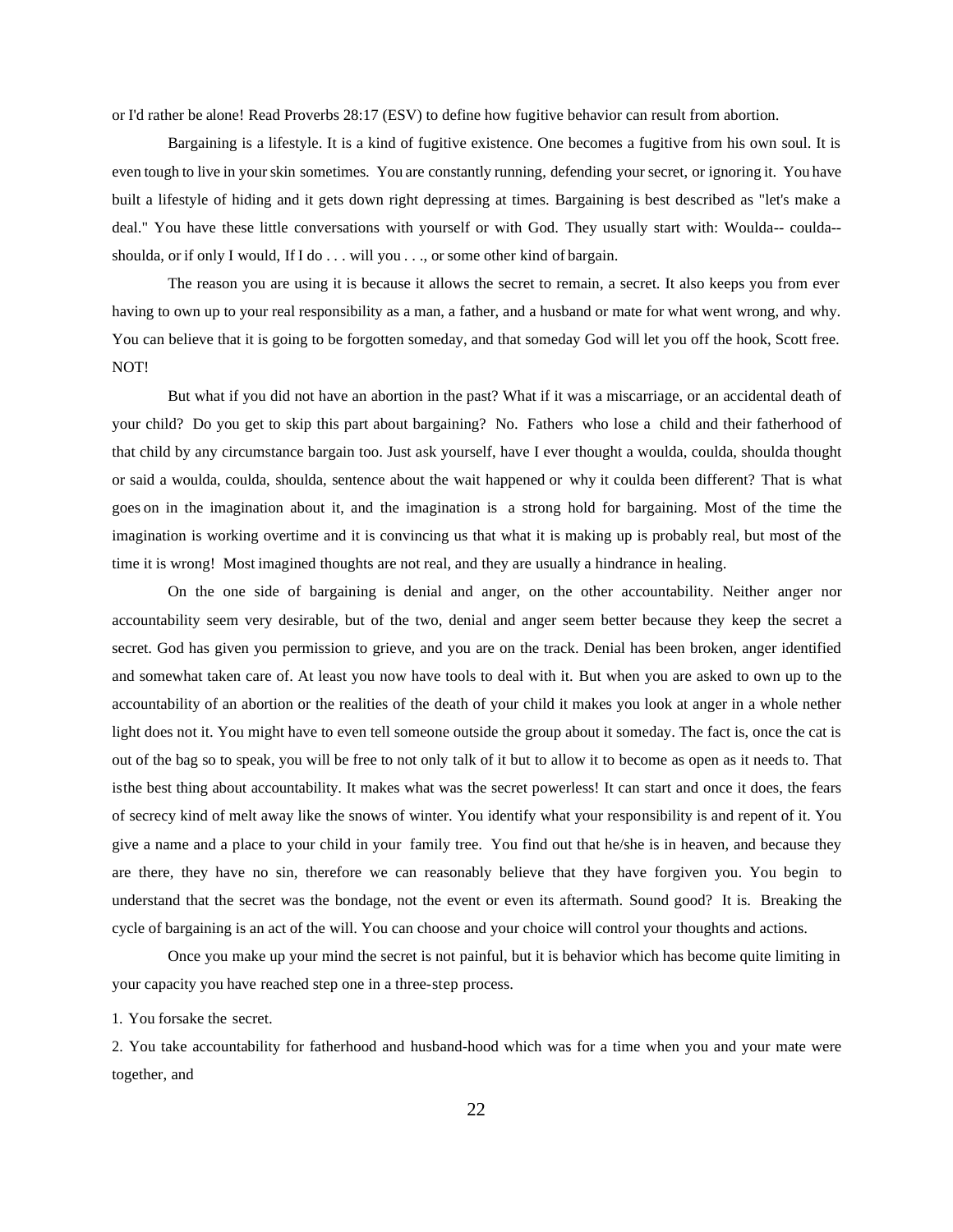3. You believe God to give you freedom from shame, guilt, blame, anger, vengeance, embarrassment, you name it and commit it unto him with the same strength and measure with which you have protected your secret, and he will forgive it.

Discussion: Bargaining is the next phase in grieving. It is the act of trying to make a deal with God so I will feel better without having to deal with my part in the event over which I am grieving. Let us look at the way bargaining works. Or Not.

What kind of bargaining if any did, I try with God? With others?

What kinds of vows did I make because of the loss of my child? (... I'll never... I'll always... etc.)

To whom/what did I transfer the cause of losses so I could avoid facing the issue myself?

#### WHAT ABOUT DEPRESSION?

In the quandary of uncertainty after the realization that death took my child and my fatherhood did, I get depressed? Explain:

Bargaining is sometime accompanied by depression. Why is this do you think?

David used psalms and music to overcome his depressing times? How do you feel about this way of approaching depression?

As you read this phase if the chapter, did you see how bargaining can keep you from healing and even set you back on any progress you have made with denial and anger? Explain.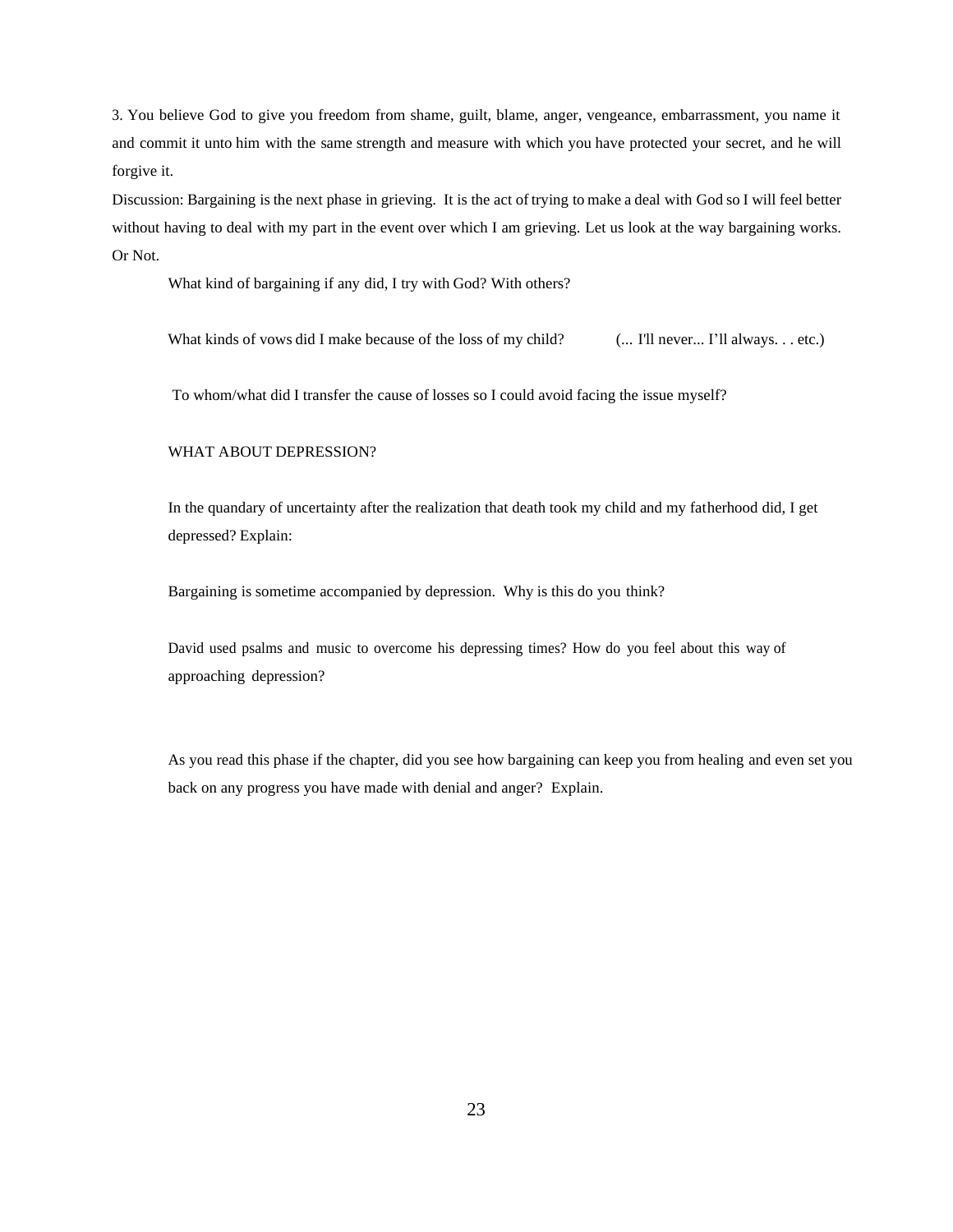#### **PURPOSE**

The purpose of this chapter is to identify where you might be stuck in the grief process. Since anger is a stronghold and it resides between denial and bargaining, bargaining may be enabling anger to continue almost unnoticed. An angry lifestyle is no fun for you or others in your life. By bargaining, you can remain content to stay where you are without answering any questions about your own responsibilities regarding the loss of your child or your own fatherhood Blame can remain a staple in your arsenal of resistance to closure and you can isolate yourself from any or all things which have or were associated with the loss of your child. In any case death took your child and your fatherhood. This is unchangeable. You can only hold those accountable who were in some way responsible. Ask, for what am I responsible? For what is God responsible? Read Rev. 1:18 I am the Living One; I was dead, and behold I am alive for ever and ever! And I hold the keys of death and Hades. While your child is in fact dead, how or she is also in fact alive and in the hands of God. It is He who is ultimately responsible for you and your child. His mercy and grace are so vast there is no room to bargain. In His economy nothing is utterly lost because He holds all the keys even the keys to your own responsibility and Him as well. Will you open the door with His Keys?

# **DISCUSSION QUESTIONS**

- 1. Do you think repentance is a part of bargaining with God? Explain
- 2. What do you think of this sentence? "God does not make deals, he closes them."
- 3. Why does bargaining often lead to depression?
- 4. How can bargaining become deceptive and paralyzing?
- 5. How does one break the cycle of denial, anger, bargaining?
- 6. Why did Jesus say not to swear by or make vows?
- 7. What will you do if your bargaining is no longer working—how will you handle that?

# **CLOSE IN PRAYER**

# **TOOL KIT:**

As a conscious choice of my will, I determine to find accountability better than secrecy or contempt. MAJOR HINDERANCE: FEAR FEATURED FRUIT OF THE SPIRIT: LOVE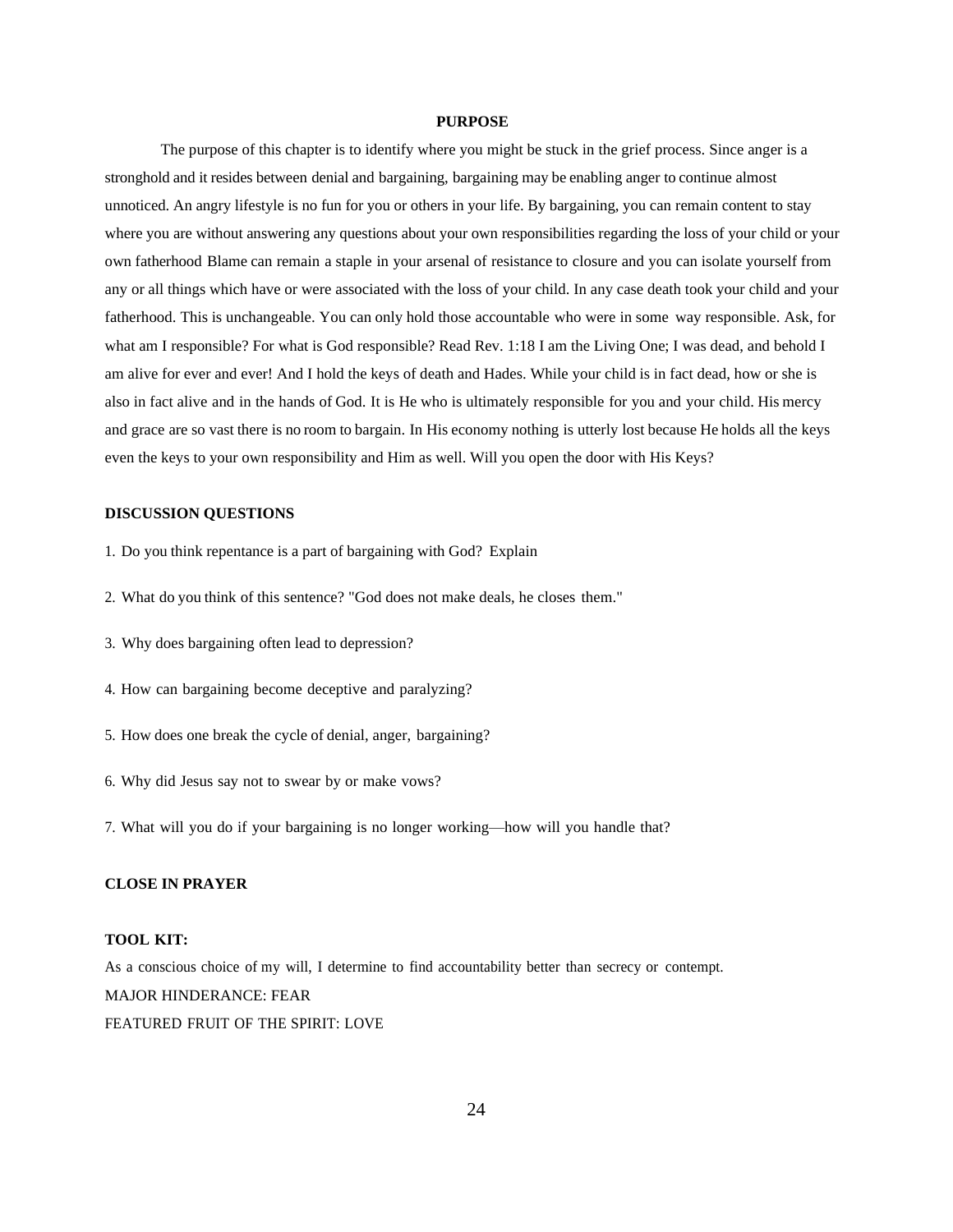#### **CHAPTER 5: LEARNING DISCIPLINED TRUST**

Acceptance and Forgiving. The Fourth Stage of Grieving

Someone once said: "When you are up to your knickers in alligators it is not easy to remember the objective was draining the swamp." So, here we are. Up to our nickers in gators. Capitalizing upon their metaphor I continue the thought to make a point. There is every reason to believe these gators will do damage to me -- they have before. Still, most of the time they are not much bother and after a time I get used to them being around. I learn how they behave and adapt to their presence. In other words, I learn to live with them even though I know they could and probably will destroy me whenever they want. Let us name the gators. Guilt, shame, anger, unforgiveness, and blame,to name a few. They all look a bit different but act the same way. Each of them makes me move through the swamp more cautiously. I know some day I should get rid of them, so I will not need worry about their presence or their potential destruction to me. But how can I tackle the gators and remove them so I can continue draining the swamp?

Let us realize that we have brought our own gators into the swamp, they didn't just show up to torment us. When we lost our fatherhood in the abortion experience, we adopted those gators. Now we wish we had not. We just spent last chapter trying to bargain them away, but that did not work. So how do we get rid of them?

Now we enter a new phase. This phase of grief is where we go nose to nose with the gators. We not only identify them all, but we also determine to see which ones are ours and learn how to remove them. But first we must learn how the game is played. How does God work in us to get these things out of our lives? Matthew 5:5 (MsgB) says: "You're blessed when you're content with just who you are—no more, no less. That's the moment you find yourselves proud owners of everything which can't be bought." He takes us as we are. The phrase "…just as you are…" is key. The gators are with you, but they are not you. They are only hanging around because you let them by not knowing just"who you are." Before the loss of your fatherhood the relationships, which now may seem long ago and far away, were different. Each, was, and still is important. But, because they are negatively connected to the indescribable loss of yourfatherhood, and to an extent your manhood, you have issues with and about them.

So, here is the game. In each relationship, you must define how much of what happened is your doing? How much is the doing of someone else? Nothing in relationship is 100% the doing of you or someone else. We each own a part. Your job in this chapter is to figure out how much is yours; how much is theirs, and what to do with it. Youmay not think it is obvious that gators are hanging out with you, but they are, and yes, it is obvious. Just a couple of paragraphs ago we named the gators. We know who they are because we can identify them by their behavior. They are hanging around you with you and your behavior looks and acts like they look and act. No one can disguise guilt, shame, anger, unforgiveness or blame for long. Why go through this? Getting rid of the gators will free up hours a day and allow you to focus on the more important things God has for your life.

With grieving the level of comfort increases as your trust increases. As God gives permission to every father to grieve, He makes it safe for every father to trust Him at His word. Matthew referred to this increasing trust by usinga dated word: Meekness. He writes in 5:5 KJV.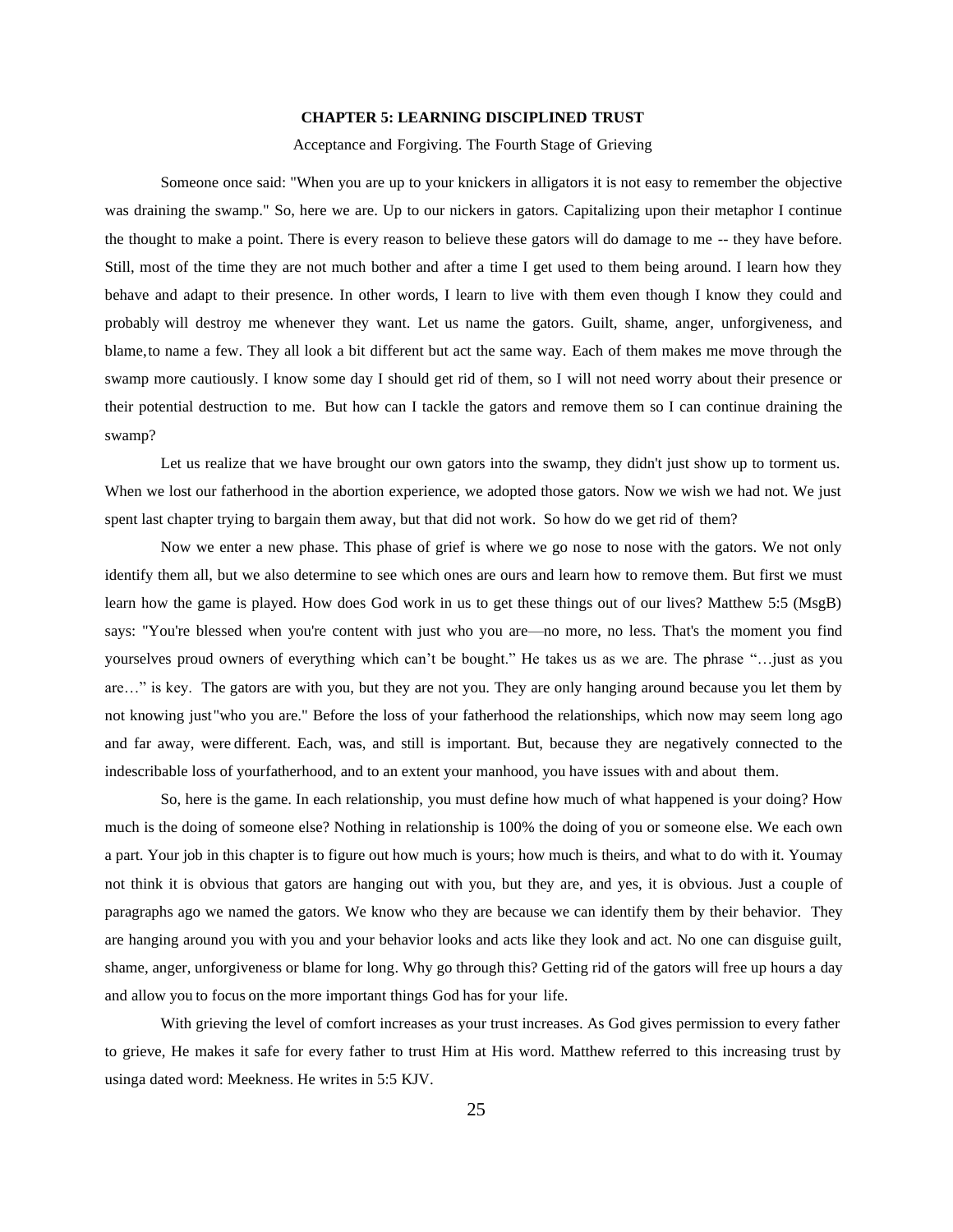Blessed are the meek, for they will inherit the earth. A meek person is one who has a deferent trust in what God can and is doing in his life. As I paraphrase the idea of "inheriting the earth,"

I would like to ask you to consider this concept. It could be defined as the gaining of authority by an unearned action, visited upon you through a third party. In other words, as I grow in deferent trust to God, He will grant me more authority to trust Him even more.

May I use another metaphor? If trusting God by deferring unto His will is like the valve on a fire hydrant, and I, like the fire hose then God could meter the water flow by adjusting the valve. I, as the hose have no idea what my capacity to carry His water is, nor should I. I must allow myself to be connected to Him, know that at any time He can turn the valve, and that I will become the vessel for His water to flow through me. In other words, I defer to Him and trust that whatever amount of water He chooses to send through me will be OK. Each time He uses me to send water, I become more and more understanding to when and how he does it. After a time, there is a disciplined trust.

Using this disciplined trust, let's tackle the gators.

### Exercise One:

Reflect upon the relationship with your mate. When she became pregnant how much of her becoming pregnant are you accountable for? How much is she accountable for?

How much of the pregnancy are you blaming her for? How much are you blaming yourself for?

How much of the decision to abort was hers? Yours?

What about Her mother, father, doctor, pastor, etc. Complete the drill with each one. Assign a value to each in determining whose gators are whose.

# Exercise Two:

Reflect upon the Cross of Christ.

How much of what you are accountable for did Christ forgive as he was nailed to the Cross on your behalf?

How much are what each of the others have done, or are accountable for, did Christ forgive?

Read: John 20:22-23 (MsgB) . . . Then he took a deep breath and breathed into them. "Receive the Holy Spirit," he said. "If you forgive someone's sins, they're gone for good. If you don't forgive sins, what are you going to do with them?" Another translation indicates that if they are not forgiven, they are "retained." You'll keep them...

Considering this think about sins, yours, and theirs. Envision that not forgiving them is the equivalent of keeping them around, like the gators. (One meaning of unforgiveness is "tied to or attached.") Forgiving is un-tying or losing the things which bind you to them. In large measure letting there be no reason for them to hang around anymore. Just as a sporting event ends, the crowd leaves, and so will the gators, the fire hose be untied, the bonds of sin broken -- as you forgive. Forgive yourself, and then one by one forgive each of the others involved. Untie them,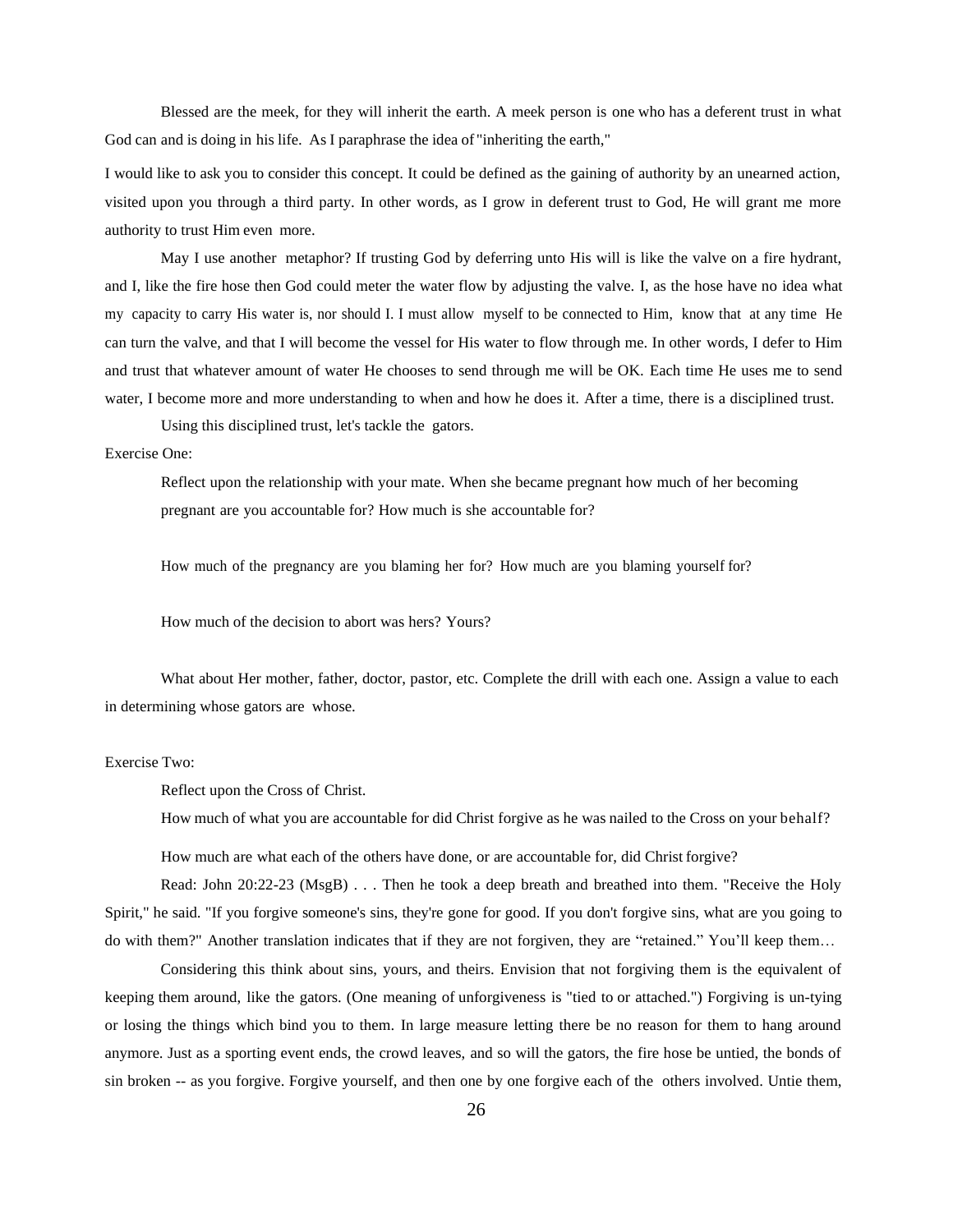let them go. Just as some of you are now in a deep contemplative state. Let Jesus massage the area of your souls where the old knots in the hose have left deep wrinkles and grooves. Imagine him now turning on the valve and allowing water to flow through. It could be the first time for some of you that this has happened in years. Don't tense up. Let it keep happening. Gain that disciplined trust, that God has untied you, you can then, choose to untie yourself and others, and let the river flow! By the way, it is OK for a man, a father, to cry. ...

# **PURPOSE**

The purpose of this chapter is to reinforce the resolve and to forgive God and everyone else involved in the loss of your fatherhood. Only you can do it and only you can appropriate the grace (power ofand intervention of God) to see it accomplished. If there is blame, and unforgiveness there is a negative bond between you and the object of the blame and or unforgiveness'. Breaking that bond is only possible by being willing to be humble in your circumstance, figure out who, what, where, and how forgiveness can be accomplished and taking that very painful and often terrifying step of just doing it. There is an indescribable freedom which comes with the act of untying those knots which may have existed for a long time.

# **DISCUSSION QUESTIONS:**

1. The hardest part to accept was. ...

- 2. The hardest person to forgive was. ...
- 3. I find that I can now go ...... without anxiety overwhelming me.
- 4. Now that I have freed myself from some of these… I purpose to stay free… How?
- 5. I can say that my Peace level has gone up/down notches since I have taken the challenge of this chapter.

# **CLOSE IN PRAYER**

#### TOOLKIT:

As a conscious choice of my will, I determine to untie myself and others from the bondage of unforgiveness'. MAJOR HINDERANCE: VENGEANCE FEATURED FRUIT OF THE SPIRIT: PEACE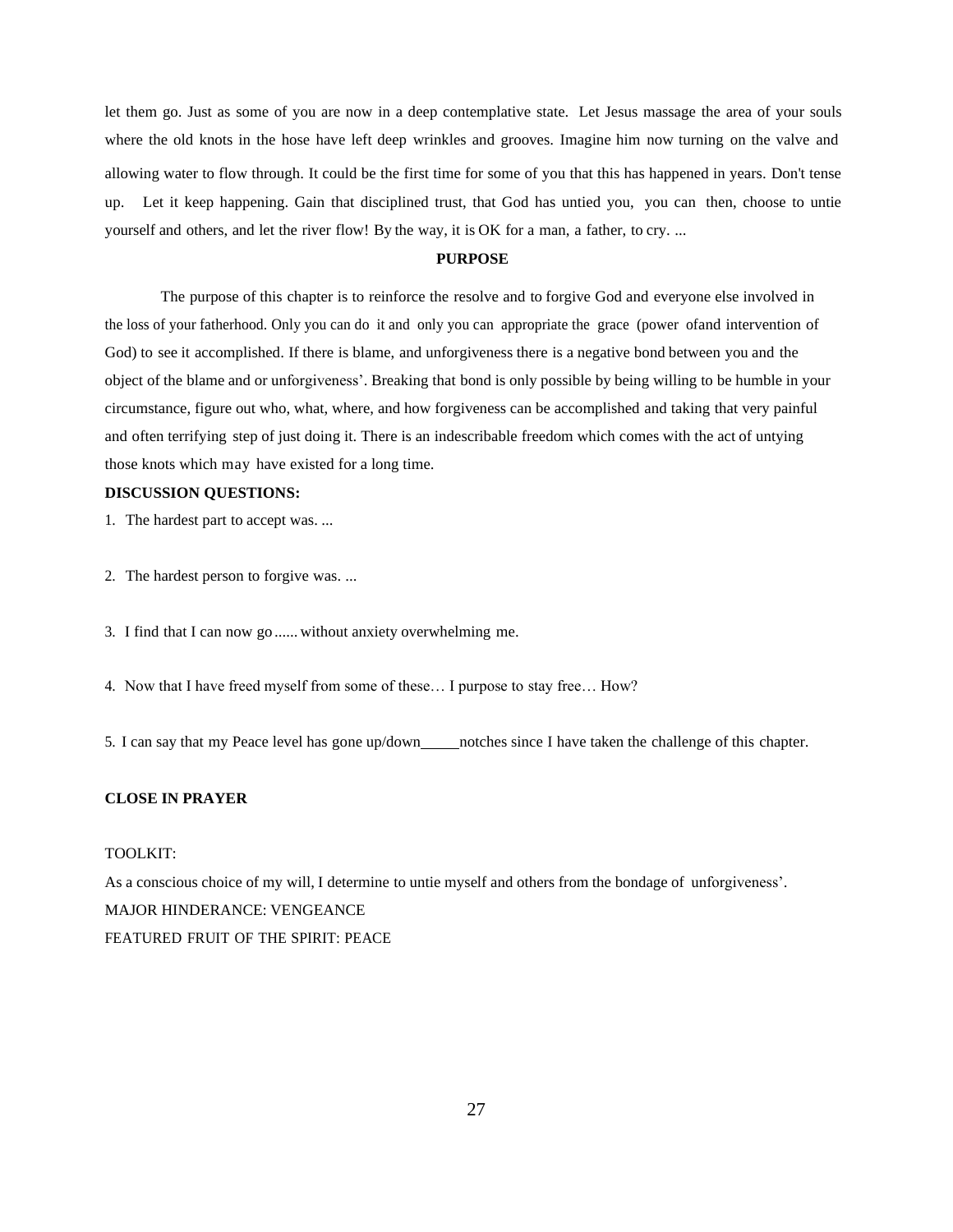#### **CHAPTER 6:**

# **CLOSURE**: **THE COMFORT AND THE QUESTIONS.**

Chuck and Linda decided it would be good to have a memorial service for their baby. A memorial service can be helpful in the healing process. It can be as simple as a prayer said in an open field or a formal service held in a church. After they sat quietly listening to the soft music and reflecting on the poem just read. The service moved toward the eulogy. This was hard for both. Coming to a memorial service like this was almost more thanthey could bear. Everyone would now know about the abortion. White knuckles, dry mouth, heart rate up. You know the feelings. The Pastor opened with a question.

You may ask: Has this baby forgiven me? How can I know for sure? Many cannot imagine ever seeing their baby. Then again many of you could be hoping never to meet because of the worry you carry deep within. You are worried that your little baby is angry with you or blaming you. I must tell you I had that same worry myself. Chuck and Linda both looked up surprised to imagine that the Pastor could have lost a child by abortion.

Let me tell you a story he continued, which will be of great comfort to you. It involves a man and a woman just like you a child, lost, just like you have lost a child, grieving parents, just like you, and hope and comfort which is what we all need, especially now. I know I found much comfort in this story myself.

He continues to explain the dilemma King David must have felt during his grief over his baby which he and Bathsheba had lost in sickness. One scripture reference with meaning is found in 2 Samuel 12. He read starting in verse 12:18 in the Message. "On the seventh day the child died. David's servants were afraid to tell him. They said, "What do we do now? While the child was living, he wouldn't listen to a word we said. Now, with the child dead,if we speak to him there's no telling what he'll do." 19 David noticed that the servants were whispering behind his back and realized that the boy must have died. He asked the servants, "Is the boy dead?" "Yes, they answered. "He is dead." 20 David got up from the floor, washed his face and combed his hair, put on a fresh change of clothes, then went into the sanctuary and worshiped. Then he came home and asked for something to eat. They set it before him, and he ate. 21 His servants asked him, "What's going on with you? While the child was alive you fasted and wept and stayed up all night. Now that he's dead, you get up and eat." "While the child was alive," he said, "I fasted and wept, thinking God might have mercy on me and the child would live. But now that he's dead, why fast? Can I bring him back now?I can go to him, but he can't come to me."

No one knows for sure, but I think from this scripture that we can know the baby went to be with God in Heaven. I think his baby my baby and your babies are in Heaven. Although I do not want to develop the theology here, I think I can make the case that God is in Heaven and that there is no sin in Heaven, nor can sin be in the presence of God. Go with me on this, he paused . . . God asks us to forgive others just as He has forgiven our sin and wiped our sin away. Could it be that when the babies are come into heaven, they bring unforgiveness' with them? I don't think so. If I had to guess, I'd say they have forgiven all of us for anything we've done to them. We read in Matt. 18:18 (KJV). "Verily I say unto you, whatsoever ye shall bind on earth shall be bound in heaven: and whatsoever you shall loose (setfree) on earth shall be loosed (set free) in heaven. In the language of the day when this was written people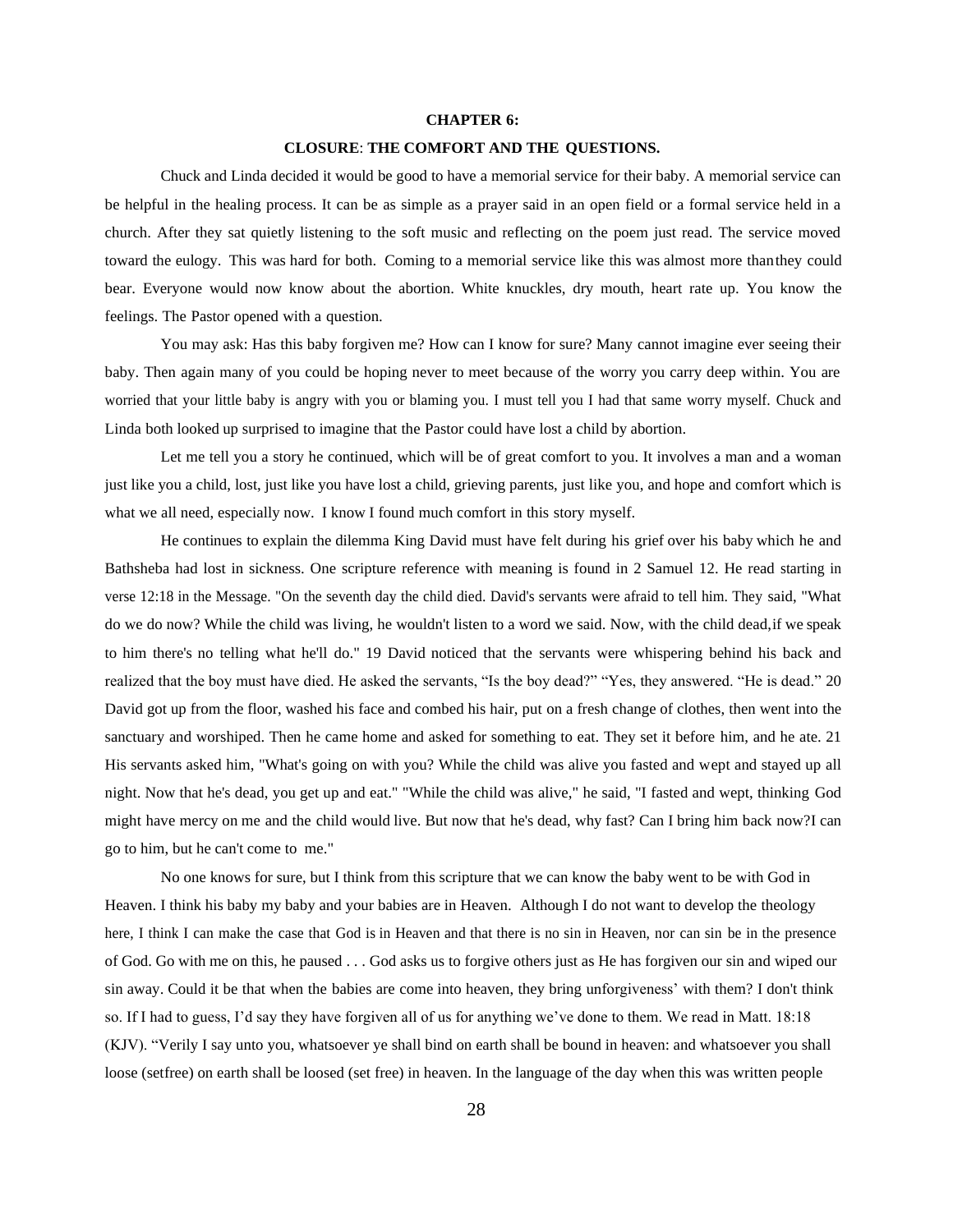were familiar with the comparison of forgiveness and untying someone. When we "loose" something we untie it from its place and let it go. We forgive in the same way. There is Love in Heaven, forgiveness in heaven, freedom. I believe that your baby has forgiven you. In the metaphor of untying, try to think of you as being untied and set free. Jesus said that whosoever you forgive is forgiven. Jn. 20:22. God brought them into heaven with a forgiving heart!

This thought was so overwhelming, so freeing, to both Chuck and Linda that they scarcely heard another word of the eulogy. Both seemed to return to listening just as the Pastor was bringing words of hope and assurance to everyone. Christ could not be contained by any sin, even death was overcome. The Holy Spirit raised Him from the dead and brought Him out of Hell. He says you will rise as well, in the end. You will see your child again, for Jesus proclaims in John 11:25 (MsgB) "You don't have to wait for the End. I am, right now, Resurrection and Life. The one, who believes in me, even though he or she dies, will live.

Then he concluded: "His resurrection power now present in your life can be the comfort and connection you will forever have with your baby. Chuck and Linda, and the other couples were invited to come close to the stream where the outdoor memorial was held. The Pastor directed that each who had crafted a small paper boat now approach the water and release them on the surface. They watched it float out of sight. "All of the unforgiveness' and devastation of the past floated along with that boat." Church said, Linda agreed. ...

# **PURPOSE**

The Purpose of this Chapter isto give you hope in closure. Closure is not an end but a time of new beginning. DISCUSSION QUESTIONS:

1. Describe how you think Chuck felt at the memorial service.

2. What kind of a memorial is planned for your baby?

3. In preparation for the memorial God may be speaking to you. Describe the emotions, thoughts, attitudes, and past actions or reactions you would like to see closed. Perhaps it will happen at the memorial service.

Jesus is ever interceding for you before the Throne of Grace. How would you like Him to pray for you? Write a prayer you would like Him to say on your behalf.

4. Many feel writing a farewell letter to their baby helps them close. If you choose to do this, perhaps you can share it with the group.

#### **CLOSE IN PRAYER**

#### TOOL KIT:

Just knowing that I will see my baby in Heaven is a closure in and of it. The future is not what it used to be. MAJOR HINDERANCE: UNBELIEF FEATURED FRUIT OF THE SPIRIT: FAITH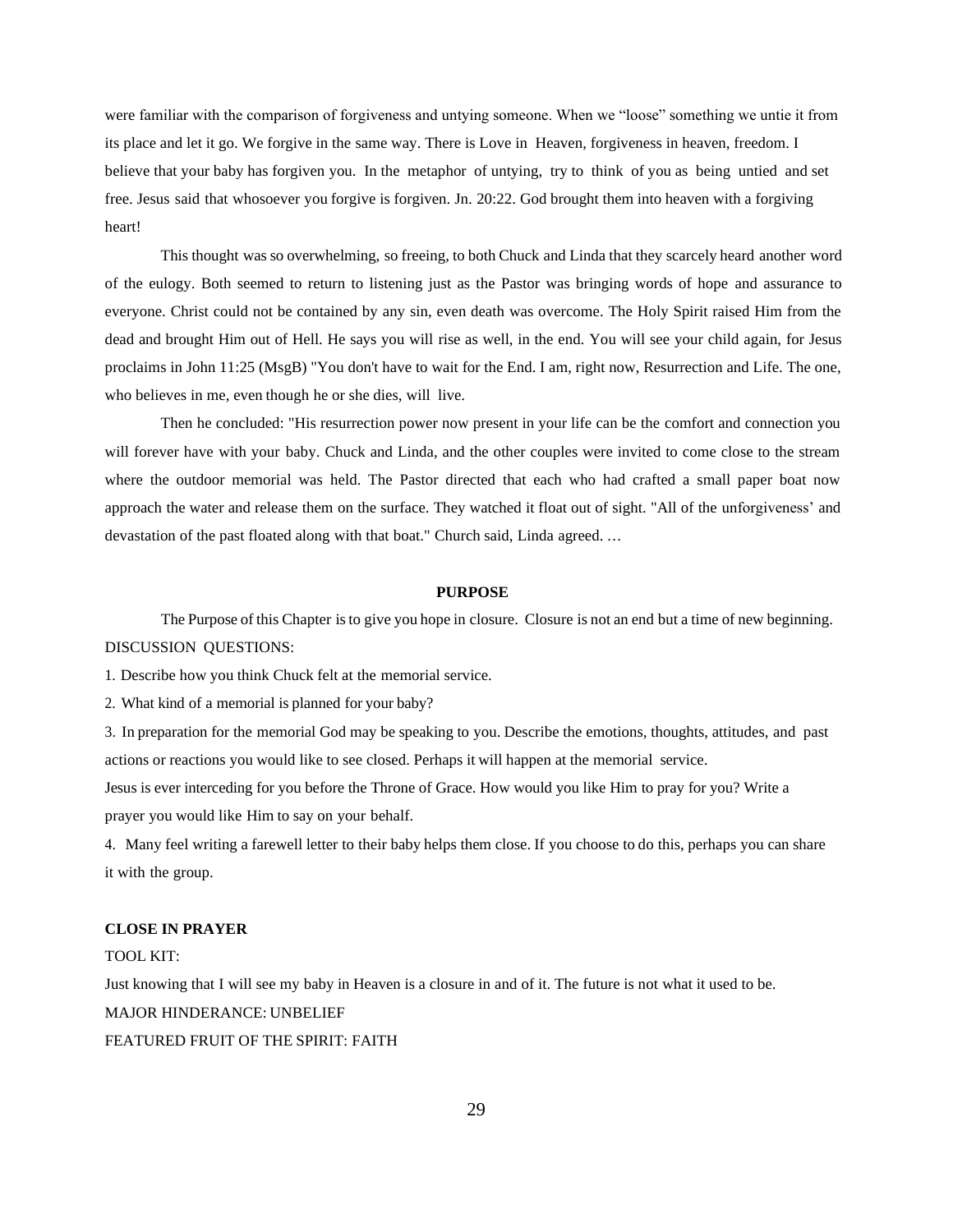#### **CHAPTER 7**

#### STRENGTH FOR TODAY GREAT HOPE FOR TOMORROW

Chuck was feeling alone and rather direction-less. Reflecting, he had been miserable for months before the group started and it had gotten much worse during the early going. At times he regretted ever coming to the group because of the pain he was going through. Now he began to re-experience some of those earlier thoughts. At the memorial service where he had let the paper boat float down the river ever fading from sight was very meaningful. He had at least symbolically let go of his lost baby and his lost fatherhood. There was some comfort. Still, he felt as though there must be something else. What was the future going to be like? There was a fragile peace about it now along with a clear uncertainty. The pastor at the service talked about the memorial service bringing closure. It had done that but, now what? Is grieving all there is to letting go. Shouldn't there be another step. He thought, now I need to rebuild. But where will I start?

A better question might be: Where may I finish? Many choose ways to mark the finish line. Each father had crafted a small paper boat named for their lost son or daughter which they placed in the stream. Each Dad had said goodbye in his own way to his baby. Each could say it's over to his anger, pain, blame, and fear of hurt, anguish, bad dreams, and the crushing guilt this kind of loss brings. Closure is found in a moment of release but remembered for ever. A father once put it like this. "I created a new memory which trumps all the other ones I had, and no one can erase it." "You can forget but you cannot erase it. I remember the real estate closing on the purchase of a new home. I can also remember all the life we shared when we think of the old home." But he is right. The closing lets another own the place where the old memories occurred. In this case that other is none other than God All Mighty. Philip.  $3:13$  (KJV)  $\ldots$  but this one thing I do, forgetting those things which are behind, and reaching forth unto those things which are before. ... Forgetting when used in the context of a verb is instructive. It tells us that it is a continuous process. Each forgetting moment can be remembered as just that—a closure. A time and place marks it, stores it, and makes its own place in our lives.

God often connects a process with a blessing. This we know, because we have comfort from grieving just as Christ has said: A blessing comes when we grieve-- comfort. Matt. 5:3. Now comes the need to rebuild. It is not (I think) without coincidence then that God places the next blessing after grief. God will allow us to be tested. Tests define our limits, give us confidence, challenge us to aspire, and make us tough. An old "King James" term called "meekness" describes the next phase of our journey. Jesus connects a blessing of great inheritance to it. Curiously, it means almost the opposite from what culture would think it to mean now-a-days. Meekness may be thought of as a weak, passive, even cowering way to be. Not so!

Meekness is a term used in time past to describe power under the master's control. I will use another metaphor here. It is a story about twin horses born on the farm of a small rancher. Not long after they were born the berm burned to the ground. The owner was underinsured and could not afford to rebuild the barn. The disaster left him in poverty. He tried for weeks to catch one of the horses which had escaped into the countryside but without success. He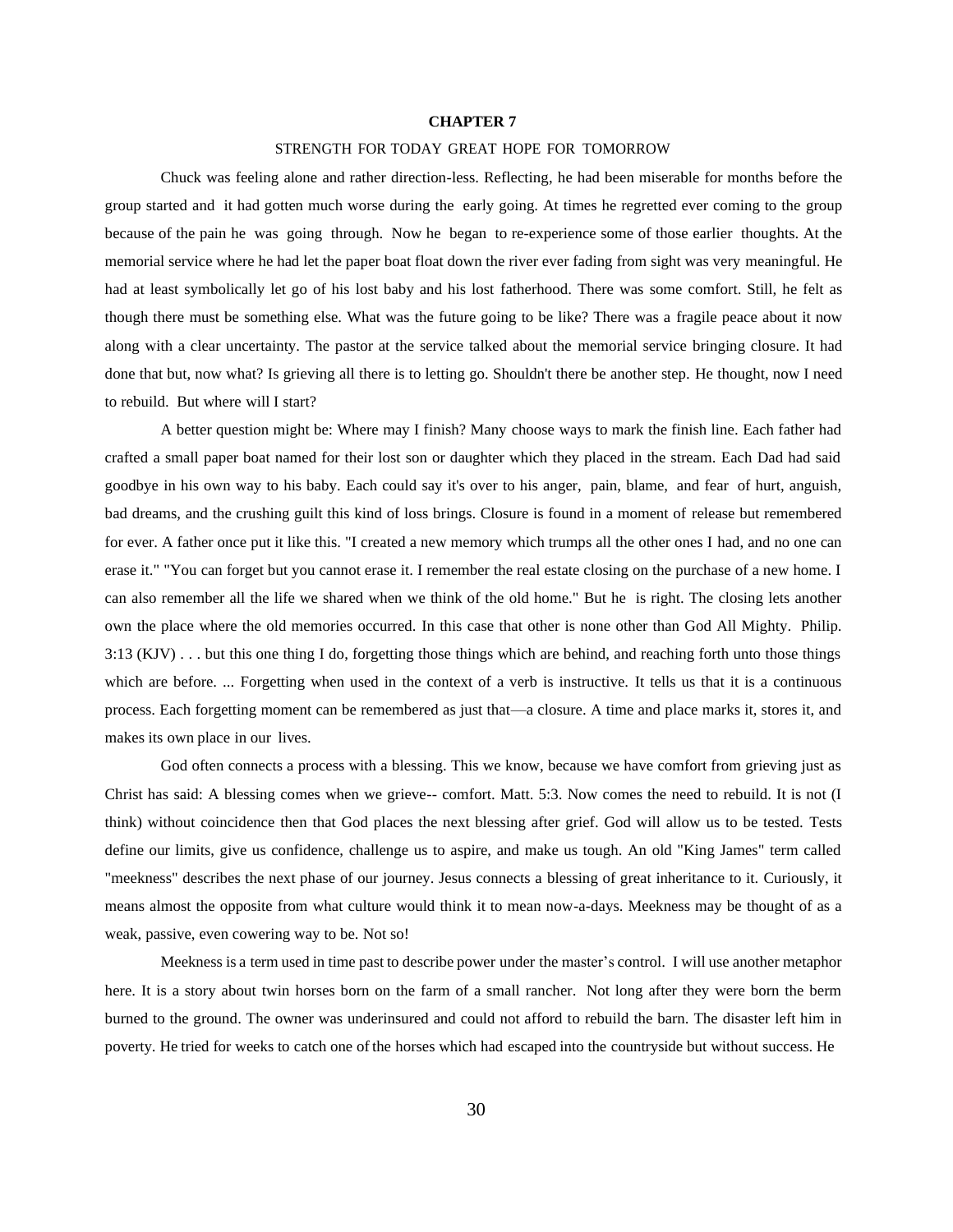Was able to sell the remaining horse to a great horseman who trained the young colt to be of great use to him and to the community as well. He was a handsome steed and fetched a good sum for stud. The fugitive colt was just as handsome, but he was running wild and had become a menace to everyone. Meekness describes the first horse. His power under the control of the master gave him an inheritance of great value, the other a fugitive dodging bullets. Here is one father's prayer, which I believe captures the essence of the next part of our journey: "I cry out to you oh God, to heal the erosion of my manhood -- all the questions about my abilities, my authority, and my worth are laying on the table for you now God. Oh, please, God, for the sake of my family, please restore me. Give me back my strength. Help me hold my head up again in honor to you dear God."

The prayer we just read is the prayer of a meek man. A father who wants more than ever to become putty in the hands of the potter. That man is now a pastor of a growing church in California. God has not only rebuilt him but has blessed him with an inheritance of men just like him. Men broken by life and being mended by God.

When God rebuilds us, he rebuilds our manhood, fatherhood, and restores our core. Meekness restores relationship withGod rekindling worship for Him. He takes us on and mentors us in godly ways, helps us build healthy support structures and deep abiding friendships, defines the place where He can best use our time and talent and casts a large vision for our future. I would call that blessed. Just as he restored Job, he will and is restoring each of us with strength for today and bright hope for tomorrow.

### **PURPOSE:**

The purpose for this chapter is to get in touch with what needs restoration in my life and turning that job over to God for his expertise in rebuilding me as a shining star for His glory in this world.

# **DISCUSISON QUESTIONS:**

- 1. Do you find approaching God comes more easily now? Is your confidence increasing?
- 2. Do you feel His deep abiding Love helping you want to get to know Him better?

3. I have begun to ask God to increase my vision for .

4. I can be a blessing in my home by .

5. What about church and community. I think he wants me to be a good fit in .

# **CLOSE IN PRAYER**

TOOL KIT: I am being restored in His service.MAJOR HINDERANCE: SELF FEATRUED FRUIT OF THE SPIRIT: PATIENCE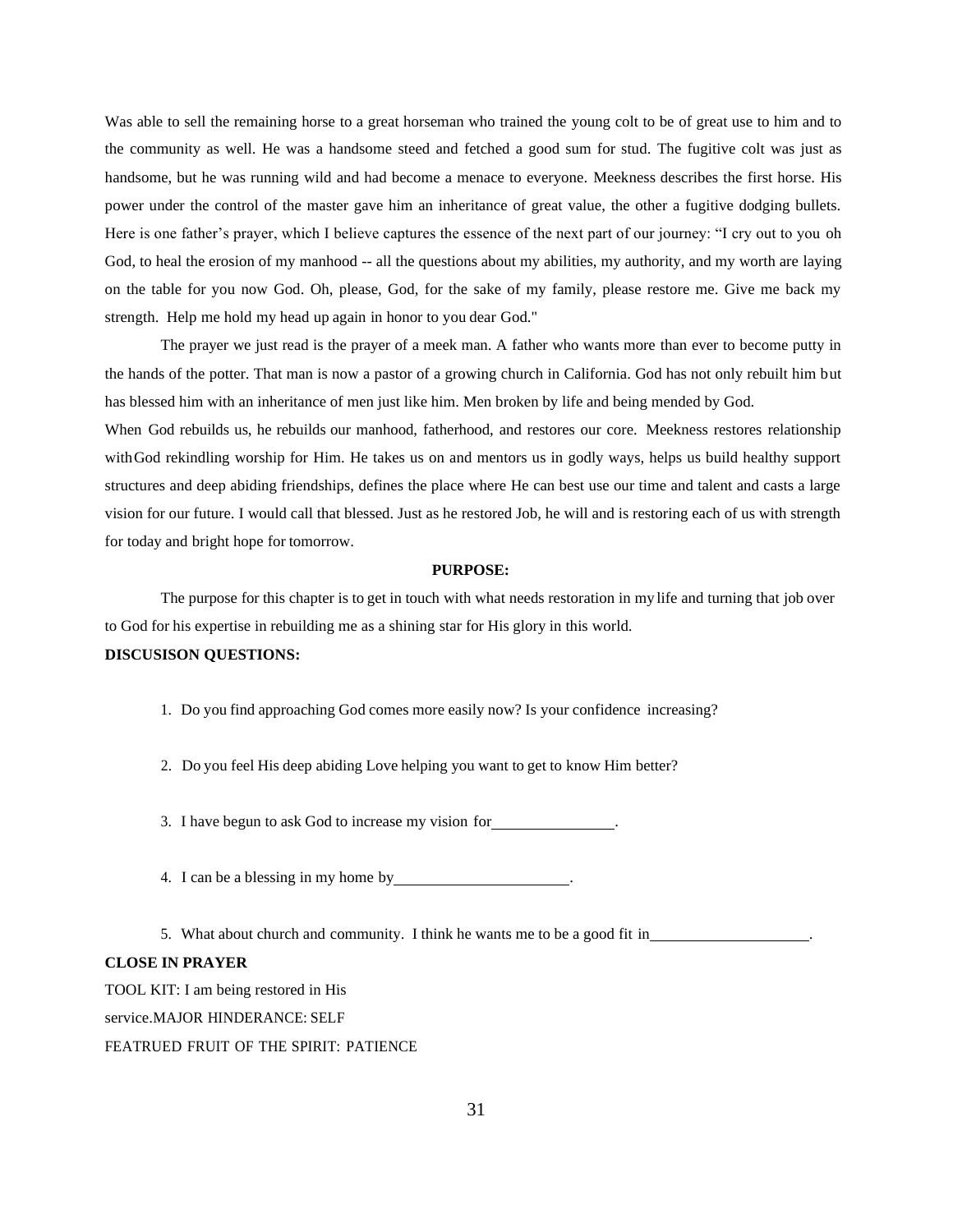#### **CHAPTER 8**

#### GIVING UP THE RIGHT TO BE WRONG

Deep in the battle for us all at the turning point of history, Jesus began to sweat blood. This promise that God had made -- (Psalm 16:10 (KJV) "For thou wilt not leave my soul in hell; neither wilt thou suffer thine Holy One to see corruption.") -- was now upon Him. This choice, this man the Son of God, this "second Adam" was making was at the balance point of eternity for us all. He knew it. But, to live in this, promise he would have to -- D I E and he would have to go into HELL! He pleaded with the Father saying: . . . "O my Father, if it be possible, let this cup pass from me. . ." Jesus in that moment could have decided to cut and run -- He did not, he gave up His right to do somethingwrong. He continued in his anguish: ". . . nevertheless not as I will, but as thou will."

Did you see Mel Gibson's' 'The Passion of The Christ'? From the moment Jesus said no to self and yes to God all hell broke loose. The next twelve hours of his life were spent in complete and utter carnage ending by the horrific death on the Cross. Then, in the last scene, the resurrection. It happened. The promise happened.

Just as I think it took both the promise and choice by Mary to do God's will, thirty-three years later it took His choice to receive the promise in order that it would change the history of mankind. It is so with each of us. Christ promises blessing but we must choose to receive it, costly as it may be. Your choice will change your future.

Our journey takes a turn deep within at this point. On the cusp of every promise which will be costly to self we must assess the willingness to continue. When cornered and facing severe physical harm, even death our biology takes over. We don't want to die so adrenal glands secrete large doses of adrenalin into our system preparing us for battle. We could die and we must defend against that at all costs, because we value life, our own life above all else. Then he draws an equation. Being wrong, is the psychological equivalent of being physically cornered, damaged, or even killed. The same defenses go into play when we are challenged in our position, belief, or stand on one or more fronts. We must be right, or we suffer a great loss at the psychological self-level. We must be and remain self-right. We will defend it to the death!

Sin can occur when we are wrong—or when we are right. Why? It is the tree of Genesis 2 allover again. The tree of the knowledge of good and evil, right, and wrong is defined as being what we think they are. You can choose what you believe but what you believe will control you. Both being right and being wrong requires mercy when positioned in the pride of life. We must acquire mercy and be forgiven even if we are right; because someone else may not think we are right and be offended so we need his mercy and his forgiveness. Jesus knew this in His Passion.

Let me muse for a moment. Let us suppose the Tree of the knowledge of Good and Evil represents the horizontal bar of the Cross where Jesus' hands were nailed. Relationships with others are often described as being horizontal relationships. We develop them in the comfort of where we live on the horizontal plane of life. Now let us further, suppose the far reach of his hands outstretched represents the full distance of measurement between good and evil. Choose one end as good and one as evil. His blood flows on both ends, to cleanse, forgive and offer mercy to all; the vertical post of the Cross represents the relationship with God in His mercy. The post of the Cross and the bar meet at His heart. There he offers mercy and forgiveness to all, and he restores innocence and life.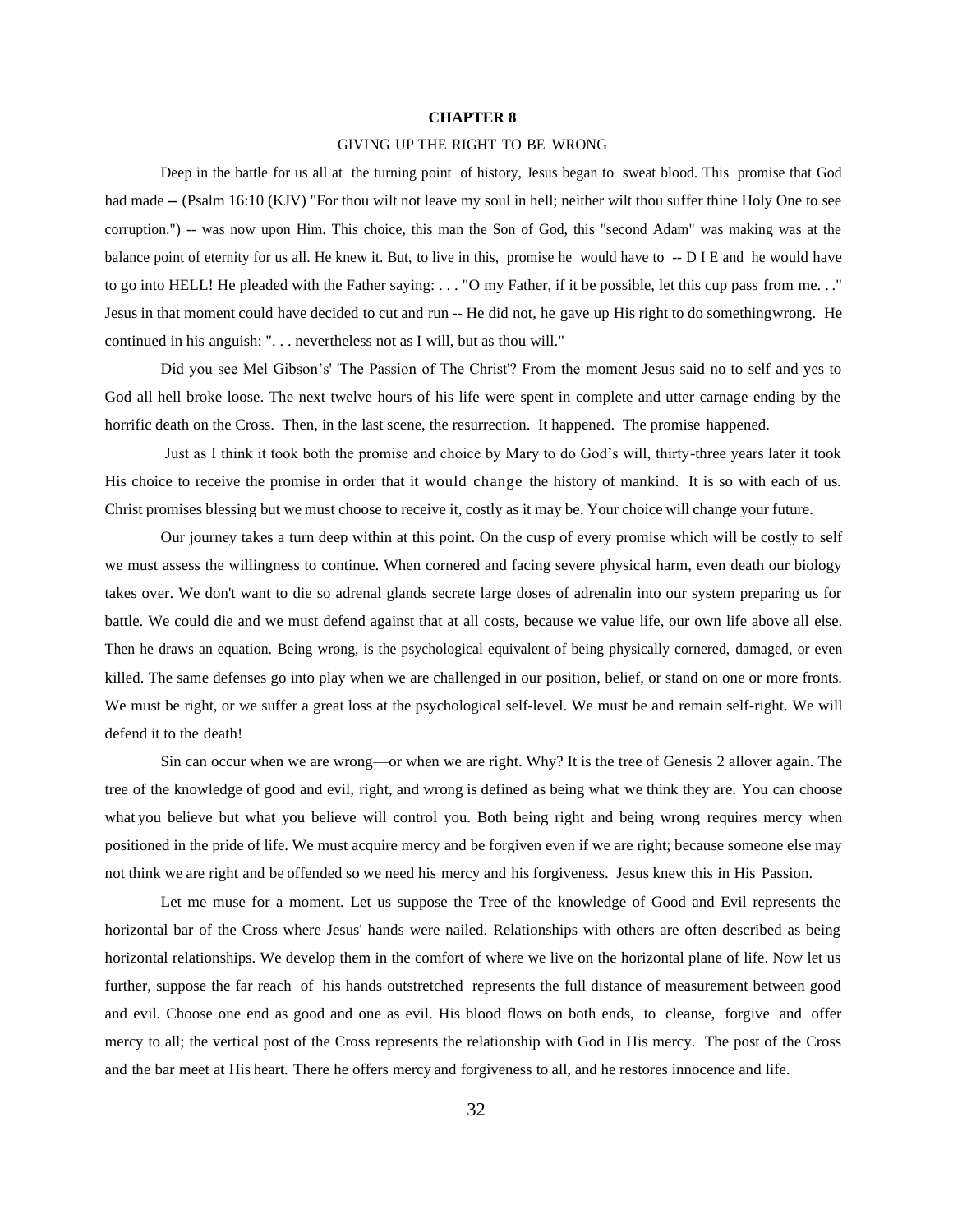He allows us to direct our prayer up and through Him. It is our hope that He will affect another on the same horizontal plane.We want Him to apply His truth and righteous position on the vertical plane. We want Him to give us the power to receive mercy from Him, then in turn to give it to others as well. In every case where right and wrong are definable, He is there to give usthe power of mercy for one another, and that is truly a holy blessing. So, in seeking His right ways we are filled with them. Many do, many do not. They must forgive us, we them. So, in all we seek mercy.

As we plan for restoring relationships, friendships and building or rebuilding our manhood and fatherhood God lets us gain justice through His mercy. Just as he gave us all mercy in lieu of judgment by being our friend, our Lord, and our savior he grants us power to carry out His mission in our own rebuilt lives to do the same for others. It is the application of the golden rule, doing unto others as we would be done unto. When we, define our horizontal position as different from that of another, we can both choose to direct that difference to the vertical position of mercy and that is a powerful blessing indeed! Our choice will determine the outcome of the relationship one way or the other.

Blessed are we when we hunger and thirst for Hisrighteousness, we will be filled. Blessed are we when we grant mercy for, we will receive mercy then. The two concepts meet at the center of the Cross empowered by the promise of resurrection and ascension to the Father who is the author and finisher of all relationships.

#### **PURPOSE**

The purpose of this chapter is to rebuild under the authority of mercy so that we do not have to be right, butwe can choose to be forgiven to get right in the center of His mercy and Grace.

# **DISCUSSION QUESTIONS:**

1. We live in a fallen world where belief in being right is of utmost importance and being wrong is devastating. Jesus promises that we can live in such a way to Love our Neighbor. How can we do this if he/she is wrong?

2. Read Micah 6:8 (KJV): He hath shewed thee, O man, what is good; and what doth the Lord require of thee, but to do justly, and to love mercy, and to walk humbly with thy God? Discuss how this restores innocence. What does humility have to do with justice or mercy? What does it have to do with the communion of the Spirit?

3. Jesus lives in you. He has several promises for you who he will lead you into and through. What is the most difficult promise for you to walk into with Jesus?

### CLOSE IN PRAYER

TOOLBOX: Innocence is found in the moment of truth and meekness. Matt. 5:6Blessed are those who hunger and thirst for righteousness, for they will be filled. 7. Blessed are the merciful, for they will be shown mercy. MAJOR HINDERENCE: PRIDE

#### FEATURED FRUIT OF THE SPIRIT: LOVE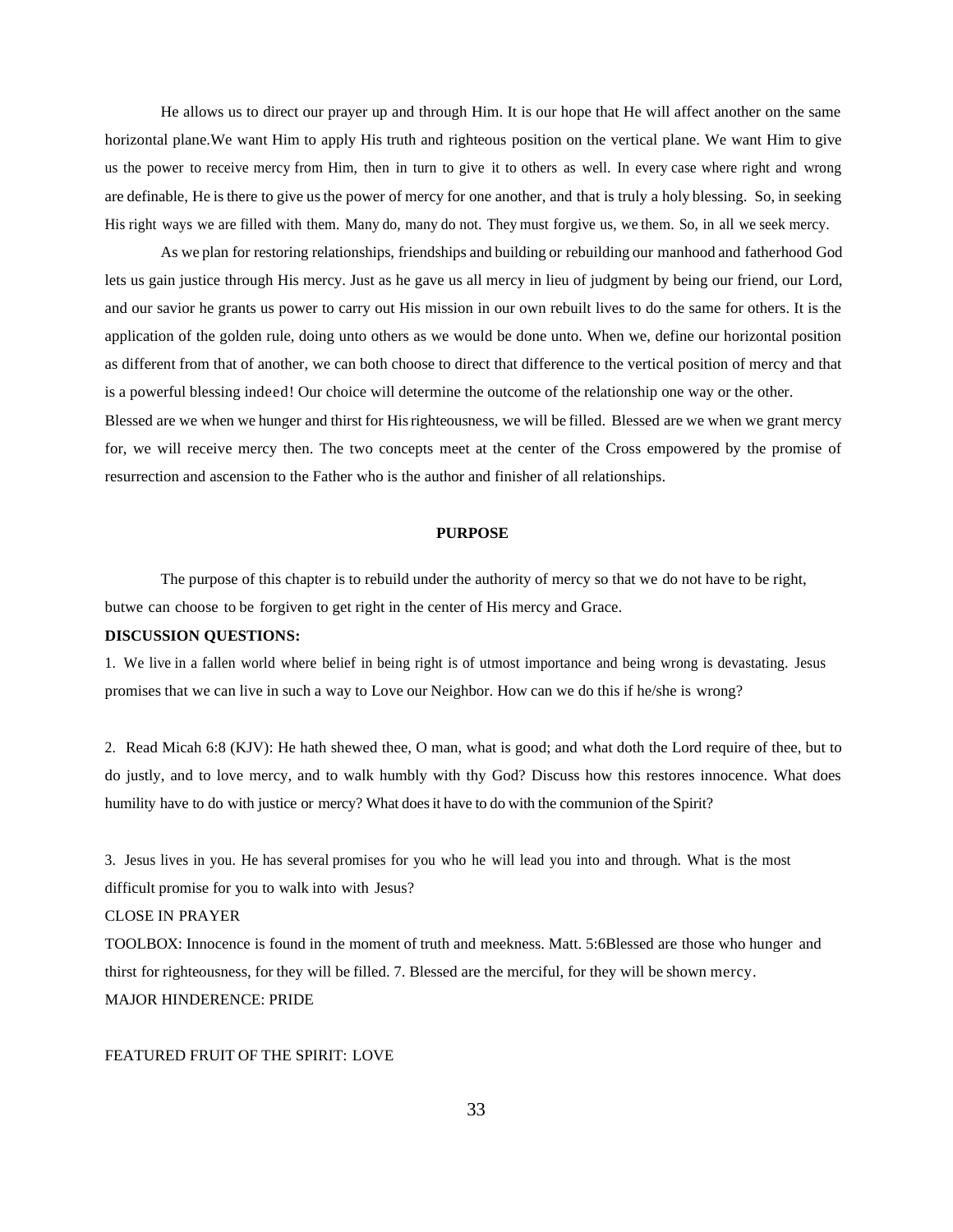#### **CHAPTER 9**

# FATHERS WITH PURE HEARTS, PEACEFUL PURPOSES, AND BOLD CONFIDENCE FOR EVERY BATTLE

Once there was a frog, a handsome sort, (as frogs go) full of energy and quite able to hop with great distance and accuracy. A clever old man lived in the woods near the frog pond. The old man caught may frogs from the pond and had eaten them. He had been enjoying a contest with this one frog for some time that he was trying to capture and eat. However, because the frog was so athletic the old man could never get him. He decided upon a plot. 'I know this frog can jump with great accuracy' he thought, 'I'll challenge him. I'll make a bet with him that he can't jump into this kettleon my stove'. The frog being very proud of himself as an excellent jumper, and with a history of being able to outwit the old man, accepted the bet. He was so confident he even invited his friends to watch his jump.

On the appointed morning, a rather chilly morning, the frog, and his friends showed up for the jump. As it happened the clever old man was not there, but he had left large water filled kettle upon the stove top, being heated by a gentle flame. The frog took a wild leap hitting the target on the first jump. His friends cheered loudly. Soon they became envious. The water was warm and nice on the cold morning. The frog explained how they could easily jumpin and be warms well. One by one they each jumped and joined him in the kettle. They were having a some much fun, and as the water temperature increased, they all became sleepy. Each frog dosed off—for what would be his last nap. The water reached a boil and cooked the frogs. Presently, the old man arrived to find—lunch.

Both the frog and the man succeeded. However, in their success each gave up something as well. The frog- his life, the old man—his game with the frog, then there was a third group who also gave up something. The friends, they gave up their innocence and their lives as well. Sometimes I am as the frog, at other times as the old man and at still other times as one who just came along to watch. I suppose we can all identify. We all have curiosity. In most all ways a contest is tempting to establish, participate in, or watch. To the old man, the frog and each of his friends it was about success. Besting another is appealing, so much so, the friends of the frog gave their life to watch the contest. Millions of us in our culture can identify. Sunday sports have become a national pass time. As we watch the best athletes compete, we can imagine being as good and doing as well as they. In a way we succeed when they do, welose when they lose. We have emotional and imaginary success through our champions.

It is in our imaginations where temptation is often introduced. It was so with Adam and Eve in Genesis and it remains so with our ancestors and us as well. Jesus was aware that in our hearts we imagine many selfish achievements all of which are not good King David imagined Bathsheba lying next to him in embrace, so he arranged to have sex with her. He was told of her pregnancy afterward. He was the father, and he knew it. He did not imagine Uriah, her husband who was gone to war and away from her for many months, would not like the news, nor would the nation of Israel. He imagined himself being shamed if others found out. Highly motivated by his imagination it became the motivating source of his behavior. We are familiar with the story and its ending. In the end Uriah, Bathsheba's husband, eighteen innocent soldiers and the baby born from David's tryst with her all died. David was successful but he was not blessed in his success. His family was troubled for generations. The same was true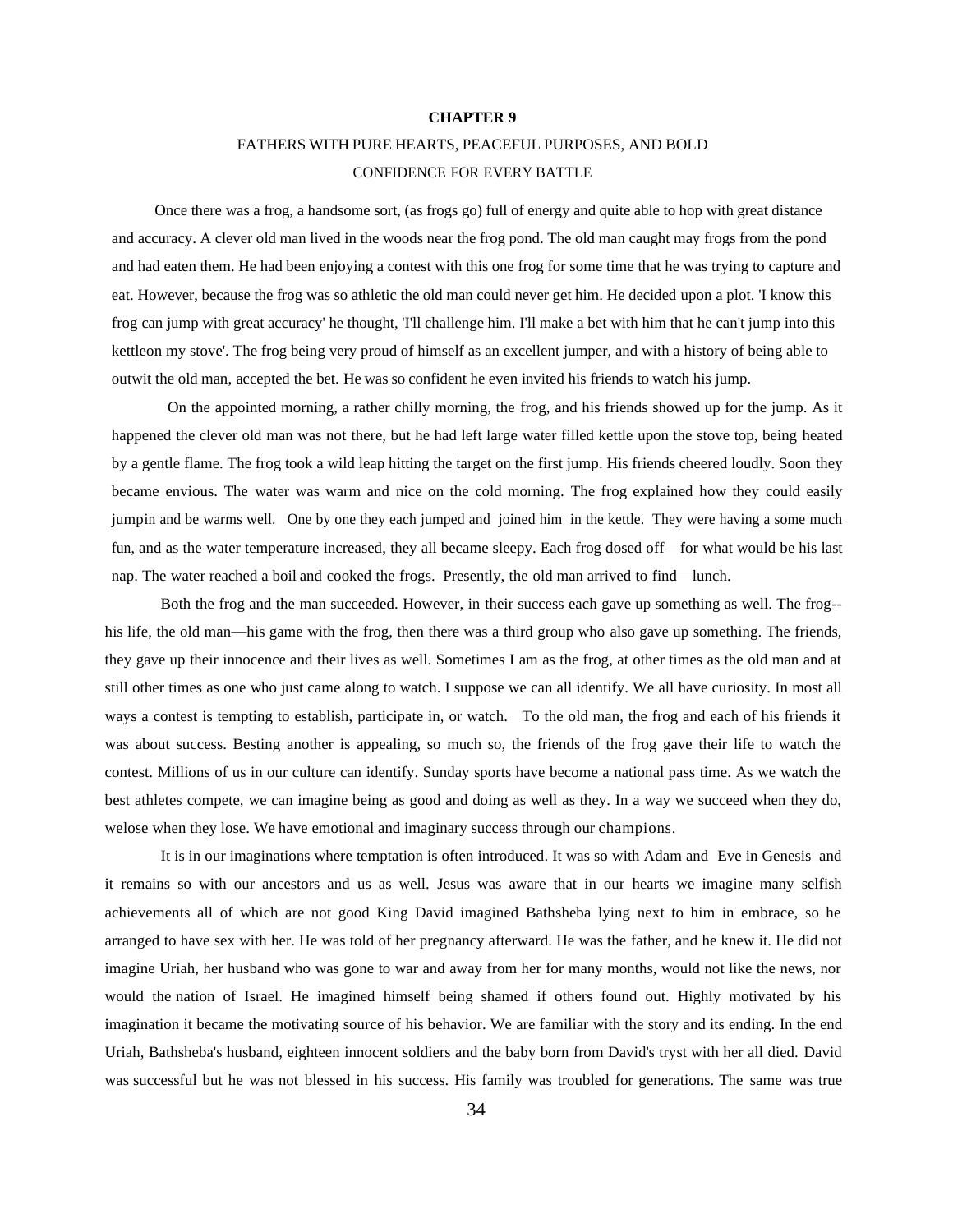for Adam and Eve. They were successful but not blessed. In each case their success resulted in a large downside for others, and each resulted in death. Solomon reflects: Proverbs 14:12 (KJV) there is a way which see meth right unto a man, but the end thereof are the ways of death. BTW porn can be sexually successful but not in any way blessed.

God records events in the lives of people as example for us to see the power we have in winning, losing, and watching. We can get it by learning about their lives—Adam, Eve, David, and others. Here is what the Apostle James says happened as the motive each perused to become successful in their goals: James 1:12(KJV) blessed is the man that endures temptation: for when he is tried, he shall receive the crown of life, which the Lord hath promised to them that love him. Let no man say when he is tempted, I am tempted of God: for God cannot be tempted with evil, neither tempts he any man: But every man is tempted, when he is drawn away of his own lust, and enticed. Then when lust has conceived, it brings forth sin: and sin, when it is finished, brings forth death. It appears that our imaginations are moreprone to success than blessing. Succeeding in the challenge becomes more important than the blessing of enduring the temptation. The enemy seems to find a powerful selfish motivating force residing in our imagination. Lust! The key moment for blessing seems to be at that time when we are challenged to imagine goals of self-fulfillment no matter what the cost. Often when we are tempted, we do not think it through we just act from our selfish emotional desires. When this happens, we may succeed but we get into hot water and perhaps get others there as well.

Jesus talked of the blessing of a pure heart which has its outcome in "seeing God." He speaks of our being peacemakers being a blessing because we will be called "the children of God" when we are making peace. Moreover, He speaks of blessing coming from standing tall when we are persecuted for taking a stand to be pure and be at peace with Him. Here is how I perceive it to work.

When we find we are being tempted and tested God wants us as sons of God to see life from His longrange perspective. He gives us good and perfect gifts, good pure advice from which we can live in purity and at peace with Him. The level of confidence which comes from knowing He and we are at peace gives us power to stand tall in the face of challenge. We can go against the grain. In that kind of event even if we appear to lose, we win. We are blessed even if it appears, we have not been successful to the world.

I think we get more instruction on this from James 4:1-12 (MsgB)…"where do you think all these appalling wars and quarrels come from? Do you think they just happen? Think again. They come about because you want your own way, and fight for it deep inside yourselves. You lust for what you do not have and are willing to kill to get it. You wantwhat is not yours and will risk violence to get your hands on it. You wouldn't think of just asking God for it, would you?And why not? Because you know you'd be asking for what you have no right to. You're spoiled children, each wantingyour own way. You're cheating on God. If all you want is your own way, flirting with the world every chance you get, you end up enemies of God in his way. And do you suppose God doesn't care? The proverb has it that "He's a fiercely jealous lover." And what he gives in love is far better than anything else you'll find. Its common knowledge that "Godgoes against the willful proud; God gives grace to the willing humble." So, let God work his will in you; (your will, emotions, intellect, ,and imagination) Yell a loud no to the devil and watch him scamper, Say a quiet yes to God and he'll be there in no time. Quit dabbling in sin. Purify your inner life. Quit playing the field. Hit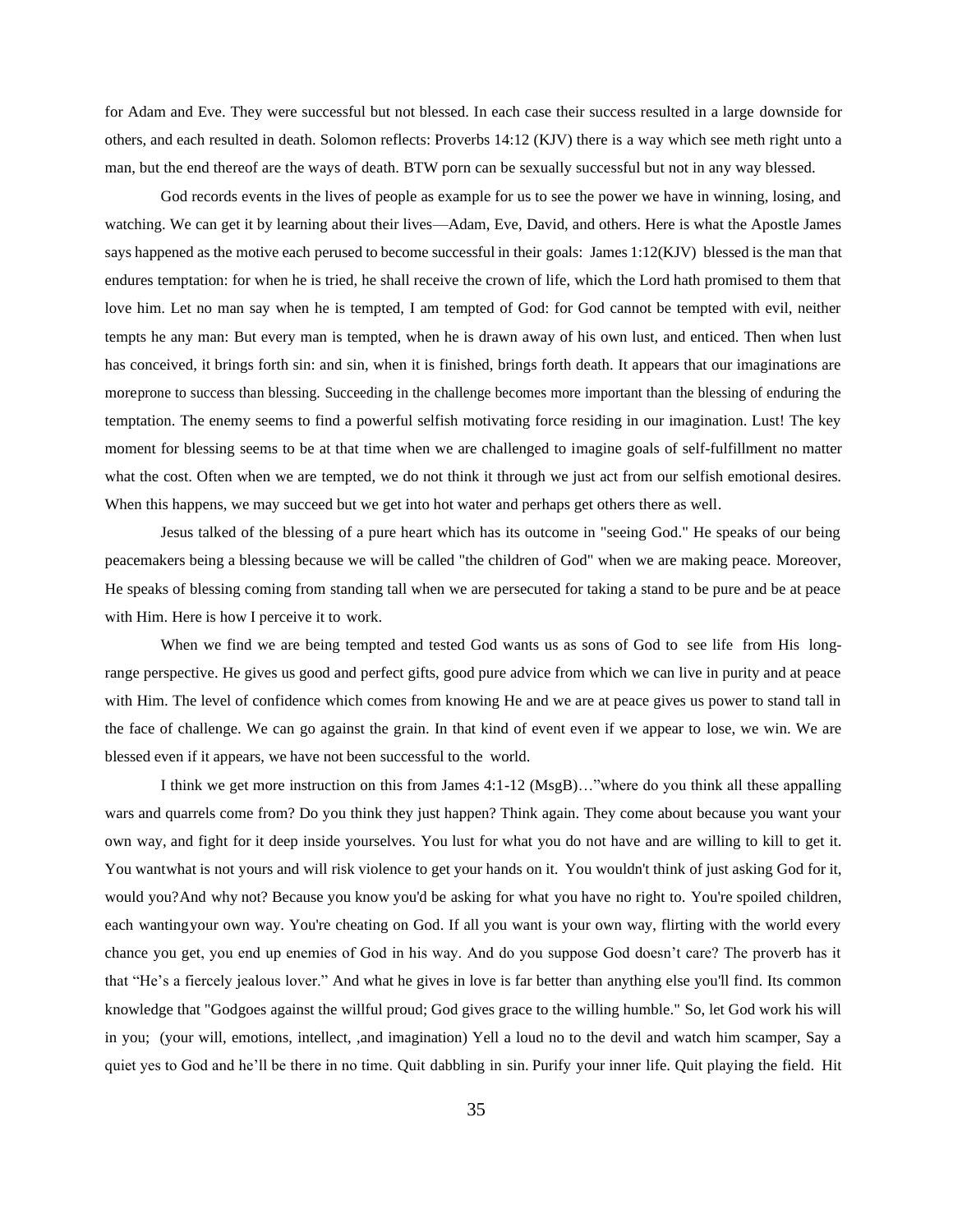bottom and cry your eyes out. The fun and games are over. Get serious, serious. Get down on your knees before the Master; it's the only way you'll get on your feet. Don't bad-mouth each other, friends. It's God's Word, his Message, and his Royal Rule that takes a beating in that kind of talk. You're supposed to be honoring the Message, not writing graffiti all over it. God oversees deciding human destiny. Who do you think you are to meddle in the destiny of others? (This is a reason not to try and get Grace for anyone's responsibilities but your own—you cannot know their lives, motives, and untold confessions) When the Prophet Jeremiah was down and out, struggling, living life from a pure heart, and standing up to all kinds of persecution, God said this to him: Jer. 29:11 "For I know the plans I have for you," declares the Lord, "plans to prosper you and not to harm you, plans to give you hope and a future. Then you will call upon me and come and pray to me, and I will listen to you. You will seek me and find me when you seek me with all your heart. I will be found by you," declares the Lord!

# PURPOSE

The purpose of this chapter is to find God's blessing in finding and keeping a pure heart. Remember Solomon lost itall because of sexual lusts which drew him away from God. Being a peace maker means making peace and being at peace with Him and others by submitting our imagination to Him so that He may grant us wisdom in all our actions, attitudes, thoughts, speech. Being persecuted identifies those God wants you to intercede for and bless. He proclaims you to be the salt and light of the world. Neither salt nor light are unnoticeable both are bold as He wants you to be. As sons of God made in His image blessed by his indwelling spirit and commissioned as ambassadors for Christ you need to let him own your sin, own your past, heal your hearts, and boldly bless the world he loves!

# DISCUSSION QUESTIONS:

Read 1 Tim. 1:5The goal of this command is love, which comes from a pure heart and a good conscience and a sincere faith.

- 1. How does our imagination get us into trouble?
- 2. How can we keep lust under control?
- 3. Looking back, can you define a time when self was the hardest to challenge?
- 4. Can you describe which was the strongest for you to resist. The lust of the eyes, flesh, or pride of Life?
- 5. What do you see as the difference between success and blessing?
- 6. What does it mean to be a peacemaker? How did Jesus make peace for and with us?
- 7. What specific battle has God called you enter in your bold adventure to be an ambassador for Him in this world?

# **CLOSE IN PRAYER**

TOOLBOX: Purity is a state of being free from self and free to be who God has called you to be. Making Peace is your sacrifice in the adventure of life. Expecting persecution goes with the territory of a Bold and Passionate man. MAJOR HINDERENCE: SELF FULFILLMENT FEATURED FRUIT OF THE SPIRIT: FAITH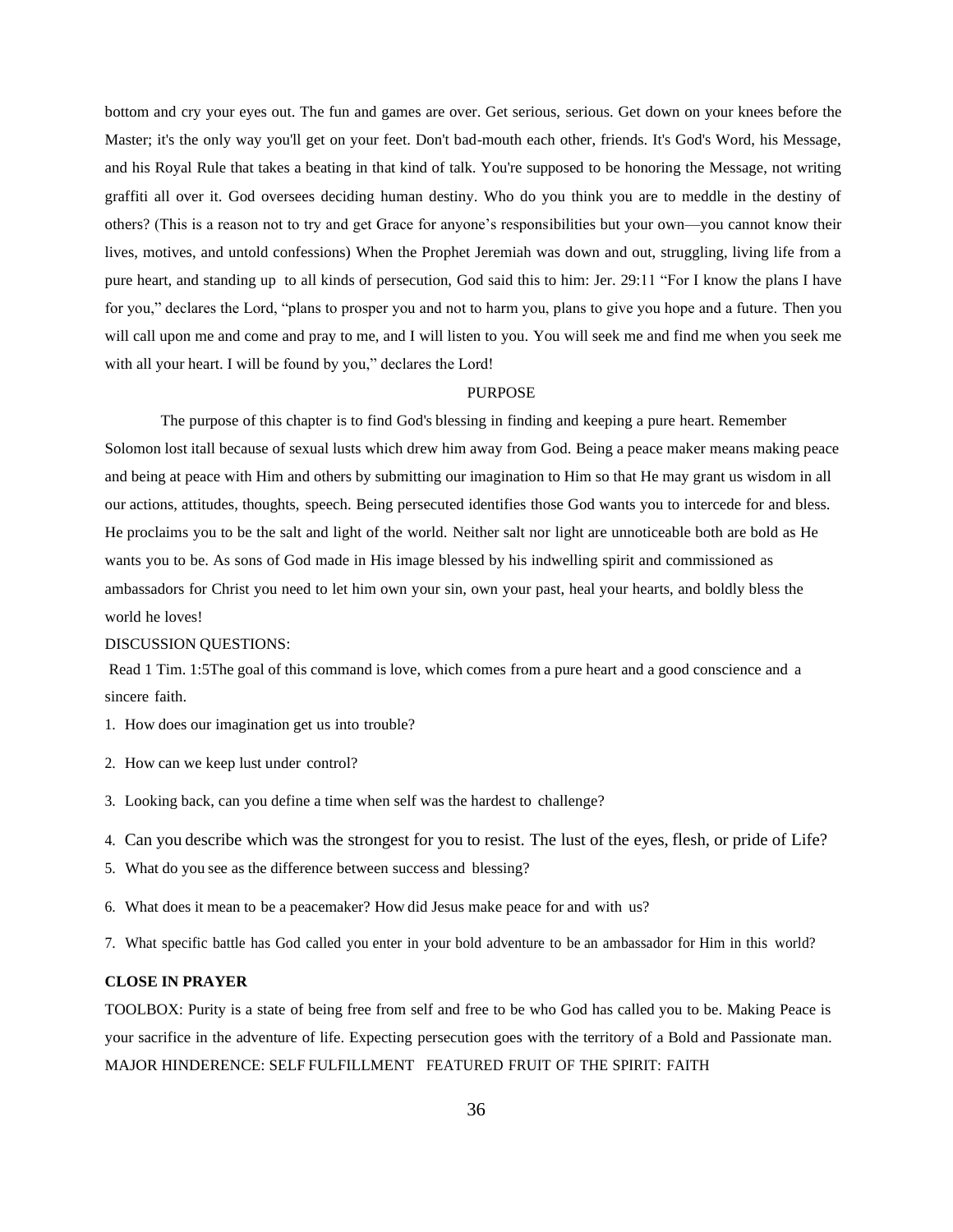### **CHAPTER 10**

#### RESTITUTION-- LIVING THE BLESSING

It was early dawn on the Sixth Day. The Trinity had agreed this part of creation would be the best of all. They had a plan. Create Man. Create him in our image. They did it. The Bible says God created man, male and female he created them. Then he blessed them. What was this blessing? Blessing in large part is the commission to succeedin humility. Adam had done nothing to get a blessing except to be submissive to God as creator. The Prophet Jeremiah was asked to go to the Potter's house and observe the Potter creating a jar. It was a metaphor. The jar had nothing to do with its creation, as it is created to be to the pleasure and glory of its creator. The Potter blesses the jar by its use. He can take it from the shelf and use it a lot or a little. He may not use it at all. It may be his pleasure to just look it its beauty. He can even break it into shards, grind them up, and re-create it or make an entirely different vessel the same clay. This is how it is with us. We have been broken ground to powder and re-created in a new image. The old man (old pot) and all his trappings cannot use us anymore. Remember he is dead! The enemy may try to take usoff the shelf from time to time and use us, but it is not the same. He may even use us successfully, but it gives us no pleasure. It is when the master, the potter uses us that we are fulfilled, and blessed. We are empowered by Him to be used as a vessel to bless others and that gives us pleasure as it does Him.

It is with us as it was with Adam. We need not do anything to be blessed, except to be the new vessel God created us to be in His use. God has a purpose for your life, for each of our lives. In our old form we were like jars that were misused. We could do nothing right in large part because we either acted as animated jars who believed we were our own creators doing our own thing, or we assumed what we were doing was by god given directive, yet still acting on our own strength and at our own (deceived by the enemy) direction. The Bible says we were worse than useless, we were harmful.

Not anymore. We are new creatures now. We have been broken, ground into dust and re-formed into a vessel committed to Him and determined to be useful to Him. As the Apostle Paul proclaims, we are living sacrifices. Dead men on furlough, having no life of ourselves but having the life of Christ living in us. We are ambassadors for Him. What we do becomes worship unto Him because He is using us and is directing our use. As Christ said: I only do what I see the Father doing, He gives us grace to do the same.

Living in the blessing was modeled by Christ. His passion was to fulfill the mission for which He came. He indicates several places in the gospels that those following Him will be called to do the same thing. He promises to teach us how by filling us with His Holy Spirit so we can know what to do in the Church, in the community and in the world. The great commission given by Christ teaches (Matthew 28:19-20 (MsgB)) us to go out and train everyone you meet, far and near, in this way of life, marking them by baptism in the threefold name: Father, Son, and Holy Spirit. Then instruct them in the practice of all I have commanded you. I'll be with you as you do this, day after day after day, right up to the end of the age." We are vessels on a mission with a commission and a future full of promise and blessing

as our future moves toward us, we commissioned vessels have a mission to represent, honor, and give special. place to the children we have lost to abortion. We will not be concerned by what others may say or think. We will be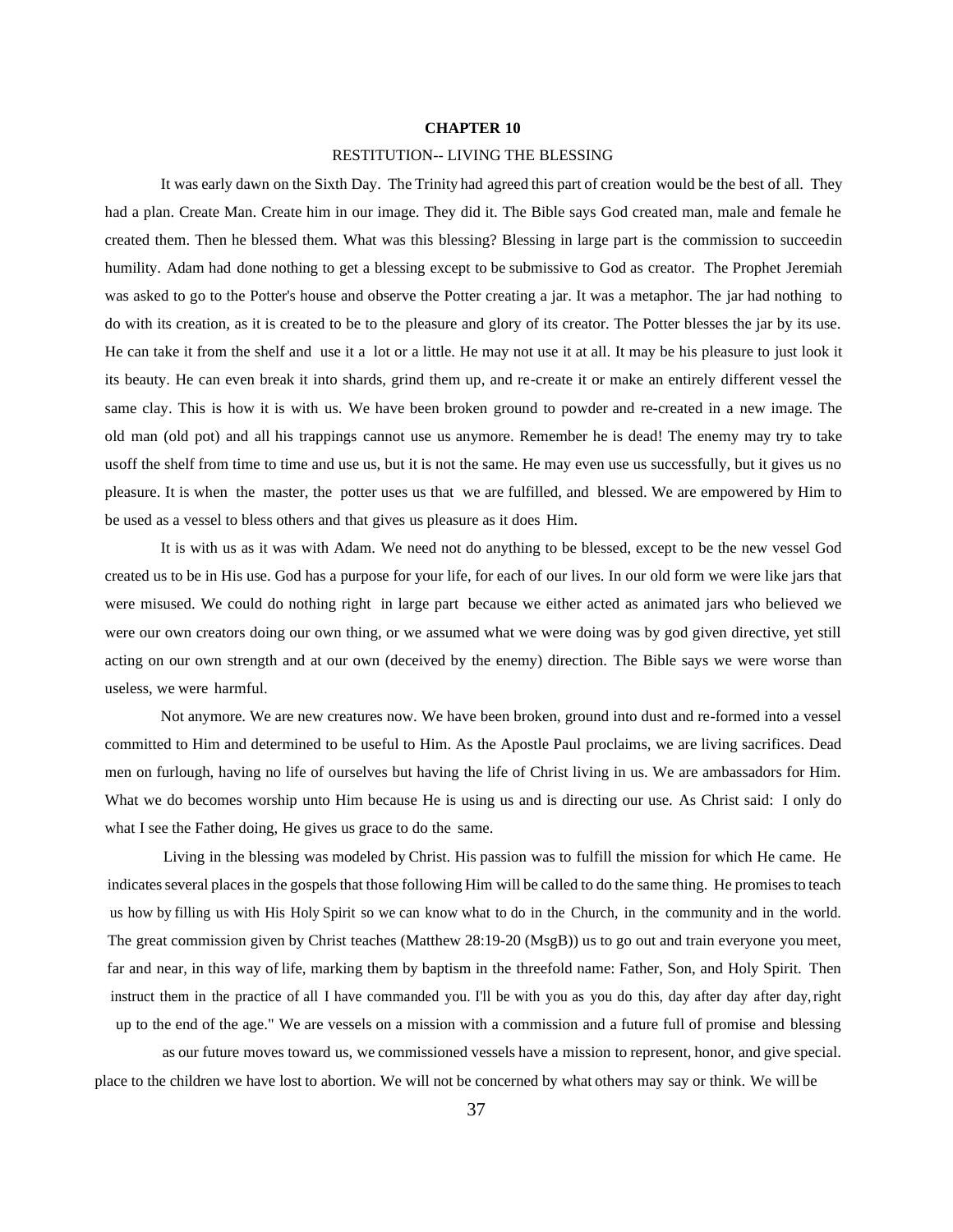passionate vessels on a quest to fulfill what we were made to do and fulfill who we were made to be. We are instructed in how this will all take place, even in the face of persecution. Even when we choose to persecute ourselves, Circumstances are simply God's way of showing us what he is doing in others. Because all need light and salt, we participate in their journey as well.

Rev. 12:11 (MsgB) they defeated him (the old man and the enemy Satan) through the blood of the Lamb and the bold word of their (testimony) witness. They were not in love with themselves; they were willing to die for Christ. Just as the pot rebuilt and restored by the potter, we are useful to God in His work to rebuild and restore others. We are living agents of restoration and restitution. There is a great cloud of witnesses looking on from Heaven in our support no matter what happens in our quest as instruments of abundant life to others. Their only disappointment would be if we decided to leave the game. But I know you guys. You are not only in the game you are on your game—put me in Coach!

# PURPOSE

The purpose of this chapter is to challenge you to let your light shine in communion with the Spirit and with the Father in Heaven. Both you and He are accustom to Fatherhood Lost. He has restored honor and meaning to your life. You can do no less for your lost son or daughter. Your life is now commissioned be an example of redemptive Fatherhood Lost and that is good for the planet!

#### **DISCUSSION QUESTIONS:**

1. How can I use the time treasure and talent God has given me to help others redeem fatherhood lost?

2. If I meet with resistance even from myself, how should I handle it?

3. What must I do to accomplish such a plan as a redeeming agent-- today?

4. Am I in it for the long haul? If so, you are a cherished pot in the good hands of the everlasting potter-- Never forget that!

Bless you and all those with whom you may come in contact.

# **CLOSE IN PRAYER**

TOOL KIT: I know I was created for His pleasure and I purpose to live by the Spirit so that I can fulfill that blessing in His Kingdom, here as it is in Heaven!

MAJOR HINDERENCE: THE CARES AND PERSECUTION OF THIS LIFE

FEATURED FRUIT OF THE SPIRIT: GOODNESS AND PATIENCE.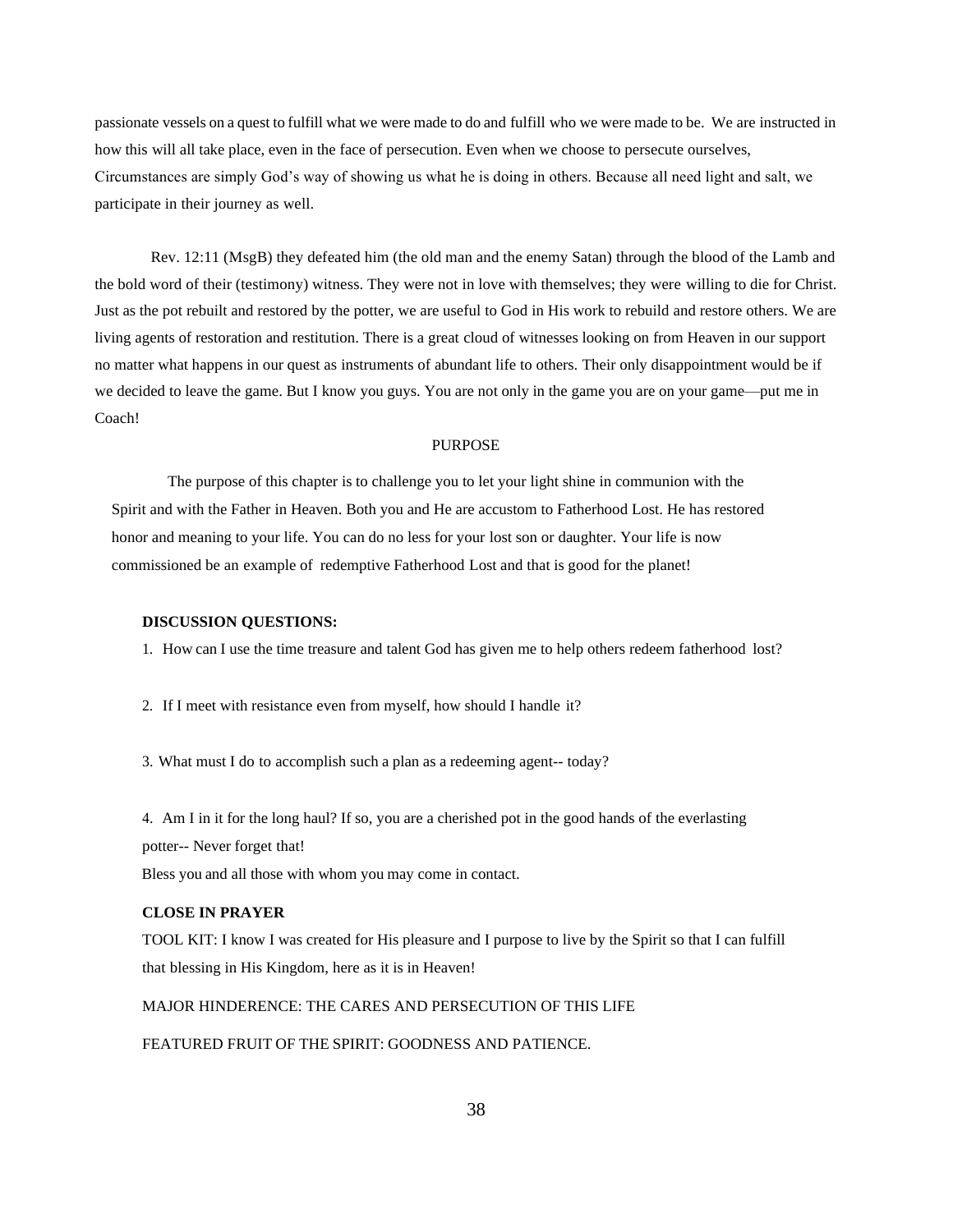APPENDIX A: Lifestyles and behaviors accompanying them.

.Fear/Anxiety: The Fugitive and Heart Sick lifestyle.

- $\Box$  Life is accomplished through a very narrow capacity.
- $\Box$  Usually, the noticeable behavior in a person 's life is presenting with control, angers easily, takes inordinate risks, suspicion, doubt, anxiousness, depression, guilt, judgment, blame and lack of self-accountability, usually medicates with alcohol, drugs or sexual promiscuity and other harmful behaviors.
- $\Box$  The common defenses for the behavior are running from problems, fighting, or ignoring realities. If one does not work to protect his self-interest he will just leave.
- $\Box$  Creativity is most likely inward and for self-defense or self-preservation. A strong desire to be right and keep his secrets hidden; Has an extremely limited view of the future,fear of loss and low expectation of success with little if any hope of blessing.
- $\Box$  Socially and in the workplace usually have very few friends and changes jobs often. Feels hopeless and helpless most of the time.
- Spiritually views God through his lens of his own shortcomings, blame, fear,  $\Box$ and his own sins. Thinks God is after him. Is usually overly critical of Christians and the church.

Duty/Justice: The "Do to Be" lifestyle

- $\Box$  This lifestyle requires that I do something to be justified. It holds many of the same traits as the fear/anxiety lifestyle.
- $\Box$  Anxiousness about everything results in decisions to do things for recognition and acclaim.
- $\Box$  People stuck in the bargaining phase of grief may find themselves living in this way.
- $\Box$  Much of the world lives this way due to the requirement placed upon their allegiance to their religious faith. It is a works will make me justified lifestyle. Some who have done what they feel to be the unpardonable sin try to work their way to God by doing something they perceive is pleasing to him.
- $\Box$  People in this lifestyle often make decisions on what is perceived as good and bad. But what is good to one person may at once be bad for another so comparison with and between others allows them to feel better about themselves by putting themselves higher by making someone else lower.

Love/Trust: The son/daughter of God lifestyle

 $\Box$  This lifestyle is basic to the New Man living in Christ with the knowledge that the Holy Spirit is living in him. He believes and trusts that God will take care of him in every circumstance because God both likes him and loves him. He therefore finds his identity in God and his destiny in doing what the Father tells him in the service of Goodness as an ambassador of Christ. He has a blessed relationship with God and others. He is comfortable in the call God has given him and he lives and moves and has his being in God and in the communion of the Holy Spirit.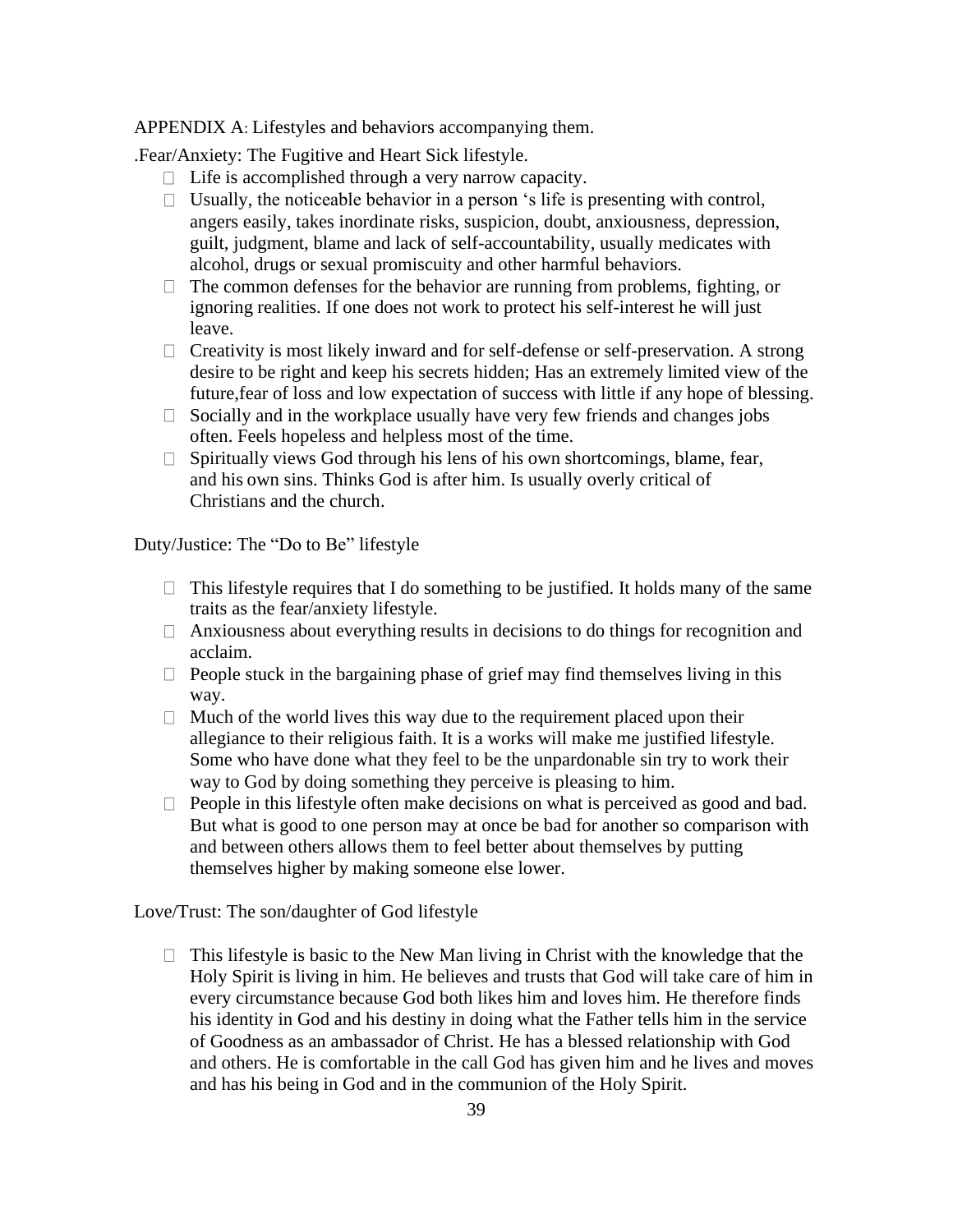#### **APPENDIX B:**

**The Soul**: What makes up the Soul—how it affects behavior. This model is developed to help you find out which part of your Spirit, soul and mind affect the most strength in your motive which will lead to your behavior.

- Your Spirit in the New Man is affected by the Spirit of the Lord in many forms.  $\Box$
- Your Spirit can also be affected by the residual effects of secular belief and in the lies of the enemy  $\Box$ about your identity, purpose, and lifestyle focus.
- $\Box$ The Soul is made up of the will, intellect, emotions, and imagination.
- The arrows inward toward the Motive and Spirit represent what goes into our decisions and how we  $\Box$ formulate active mind movement.
- The arrows outward represent the visible and invisible behavior resulting from both motive and  $\Box$ spiritual decisions—your actions and speech visible, thoughts and attitude invisible.
- Each of the influences on your behavior are dependent upon the strength each one must bring you  $\Box$ to decisions on how you will think, act, talk and your attitude.
	- o Example: The anger emotion can affect the strength of your will and intellect trigger your imagination and show up in bad behavior.
	- o The Spirit of Wisdom, Counsel and Understanding can bring a fruit of the spirit of Self Control into play and override the emotion of anger.

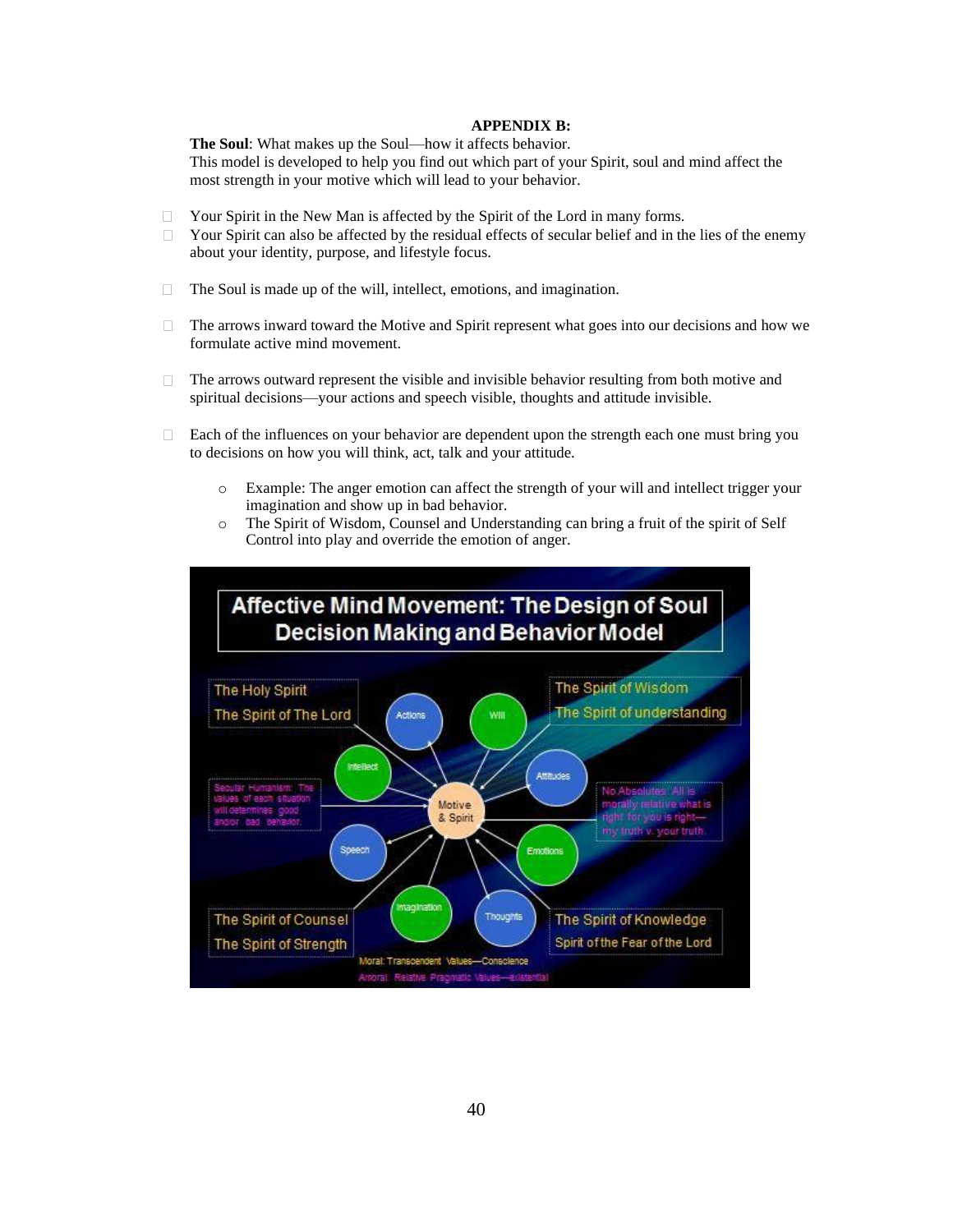# **APPENDIX C**: THE HEALING METHOD

In each of us there is a threshold of tolerance. When we are in the condition of Fatherhood Lost the threshold is higher and narrower because of the perceived threat to self. Our gate keepers of what we will accept and what we will not are controlled by our emotions and imagined harm if anyone finds out what we have done.

The Healing path which follows a decision-making process for change from one place mentally to another is for the use of this study as follows:

- **Awareness:** When you become aware that the cause of your pain and downward spiraling behavior has been affected by your lost fatherhood it you are aware that the safest place for that awareness is to be kept secret. But what if the safest place was in the keeping of God who can heal your pain? What if being in a confidential group of individuals just like you and learning how to heal was possible? That would be safe as well. What about both the group and the keeping of God? If both of those were possible then your awareness of pain could begin a healing process.
- **Safety:** Our groups and one on one bible study is built upon the concept and promise of safety. We offer a safe place to meet with a confidential agreement that what is discussed and prayed for in the group stays in the group. Our group leaders are trained to be transparent and real. Each phase of your healing will be approached and conducted with the outcome of blessing as the goal. We are all about building trust as a foundation to discovery of the need you have to be healed from the pain.
- **Trust:** Without trust relationship, discovery of need assessment, meaningful conversation, prayer, and healing is not possible. The boundaries of trust and vulnerability to knowing thetruth about your fatherhood, your identity, destiny, and extent of blessing will be the limiting factor for healing. Exploration of the abortion event and surrounding persons, places and things are essential to reaching the true extent of hurt and pain and those spiritualand mental journeys require trust.
- **Relationship:** The more transparency each person in the group can share the deeper the understanding of the hurts and healing. The relationships in the group change but only at the speed of non-judgmental open communication in a trusting environment. It is essential to probe the depth, width, height, and breadth of lost fatherhood in the strength of trusting relationships. Prayer and brotherly love happen in this kind of environment whichbrings blessing to each participant.
- **Commitment**: At the end of each chapter a series of questions will probe the commitment level of understanding and desired change moving toward healing for each group member. With commitment plans can be made for real and effective change in behavior and the level of confidence in your manhood restored and blessed.
- **Plans, changes, and closure:** Each of you in a group will have decisions to make about whether the persons, places or things are moving you closer to healing or further from it. Many changes will have to be made in each of these as you move from hindering to fruitful lifestyles. Not every plan will work so continual evaluation and discussion will be necessary for accomplished desires.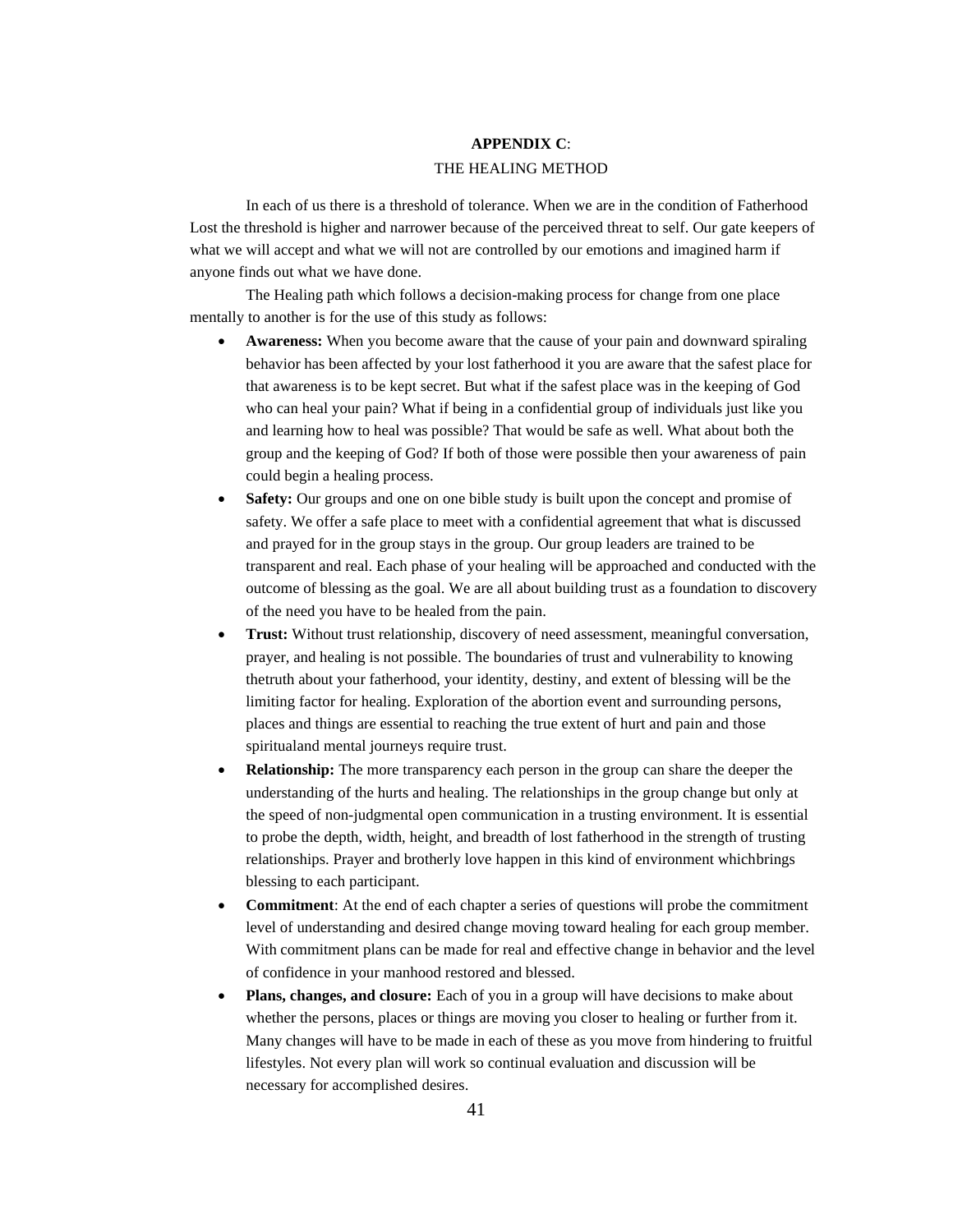# **APENDIX D:**

### The journey to a pure heart.

Pornography has become a multi-billion-dollar industry just in the U.S. alone. The major problems with porn are the alienation from God, the confusion of identity as a son of God, a man, a husband, the self-condemnation, guilt, and shame carried along with its use. Men are much more prone to using porn as a medication for pain in their souls than women,but it is not exclusive to men. The question is how can I stop using porn?

Becoming aware of why you are using porn is the first step in the process to stop using it and becoming free from it. Ask yourself, is it safe for me to use porn anywhere or are there restrictions I put upon myself for where, when, and how I use it? Is it a secret—if so why—guilt, shame, blame, unresolved trauma, incomplete spiritual transactions such as an abortion dilemma? Are there areas in my life where I do not feel successful (I.e., work asa father, husband, employer or employee, sexual satisfaction, etc.)? Do you think you are addicted—is there a preoccupation with sexual thoughts, a ritual pattern resulting in selfsexual satisfaction of prostitution, followed by depression or despair—is it cyclical and habitual?

Is it safe to think about breaking the cycle and bondage you feel with porn? Who can you talk to—anyone or is there so much shame and fear that you have isolated and begin to develop safety in a very narrow and hidden lifestyle? Can you imagine someone safe to begin the pursuit of dialogue in a confidential and transparent atmosphere and environment? As a part of the study the facilitator will help you be blessed with a pure heart. Do you know the Old Man is dead? Do you know Christ owns your past, your sins and is your keeper? Do you know he is all about your new identity in him and restoration and reconciling the damage the enemy has done to you? He has a plan and a future for you.

Do you know as a New Creature in Christ God sees you for who you are not what you do or have done—he holds no sin against you rather he delivers you into his glorious nature? He does not look at you or anyone else after the flesh but rather as a person redeemed by his blood with a mission and a purpose to bring reconciliation to others as an ambassador of his to the world. All the women and men trapped in the industry of porn are yours to intercede for in agreement with him as he ever intercedes for all of us. Every woman trapped in the porn industry is a candidate for deliverance and entry into the Kingdom. They are all your sisters and daughters of God loved by Christ. Your mind can be renewed and made pure so that every time you see a woman you see her through the lens of the New Man in Christ as someone to pray for so that she finds a mate to love her as Christ loves the church. Your heart can be changed so that your testimony as a person healed from pornography and the fear/anxiety lifestyle is that of a loving and trusting lifestyle of blessing to everyone.

Christ was tempted in all ways as we are yet without sin. The reason is he was a personified example of the New Man—the second Adam. He was pure in spirit and there was no place in him where the enemy could confuse him or deceive him, (although he never stopped trying even in the garden of Gethsemane before he was judged and crucified). Your belief in Christ makes you a new man as well rendering the old man dead and totally owned sin and all by Christ. The enemy can be resisted, and he and his lies willflee from you. It will take time to build new patterns in your life and new ways of seeing people, but with a pure heart you will always See God in everyone and everything!